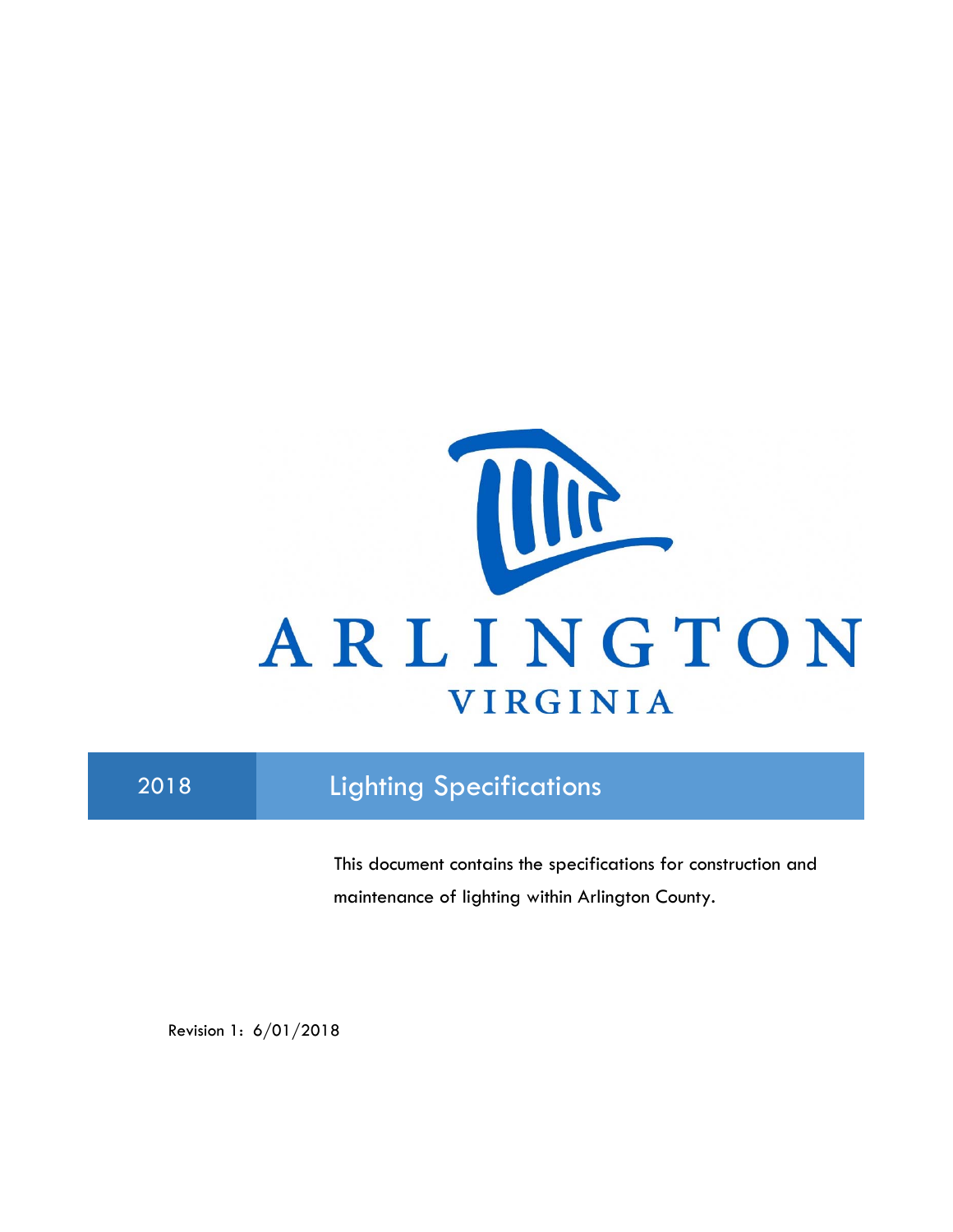## **Table of Contents**

| 1              |                  |  |
|----------------|------------------|--|
| $\overline{2}$ |                  |  |
| 3              |                  |  |
| 4              |                  |  |
| 4.1            |                  |  |
| 5              |                  |  |
| 6              |                  |  |
| $\overline{7}$ |                  |  |
| 8              |                  |  |
| 9              |                  |  |
| 10             |                  |  |
| 11             |                  |  |
| 12             |                  |  |
| 13             |                  |  |
| 14             |                  |  |
| 15             |                  |  |
| 16             |                  |  |
|                |                  |  |
| 1              |                  |  |
| 2              |                  |  |
| 3              |                  |  |
| 4              |                  |  |
|                |                  |  |
| 1              |                  |  |
| $\overline{2}$ | <b>Materials</b> |  |
| 3              |                  |  |
| 4              |                  |  |
|                |                  |  |
| 1              |                  |  |
| 2              |                  |  |
| 3              |                  |  |
| 4              |                  |  |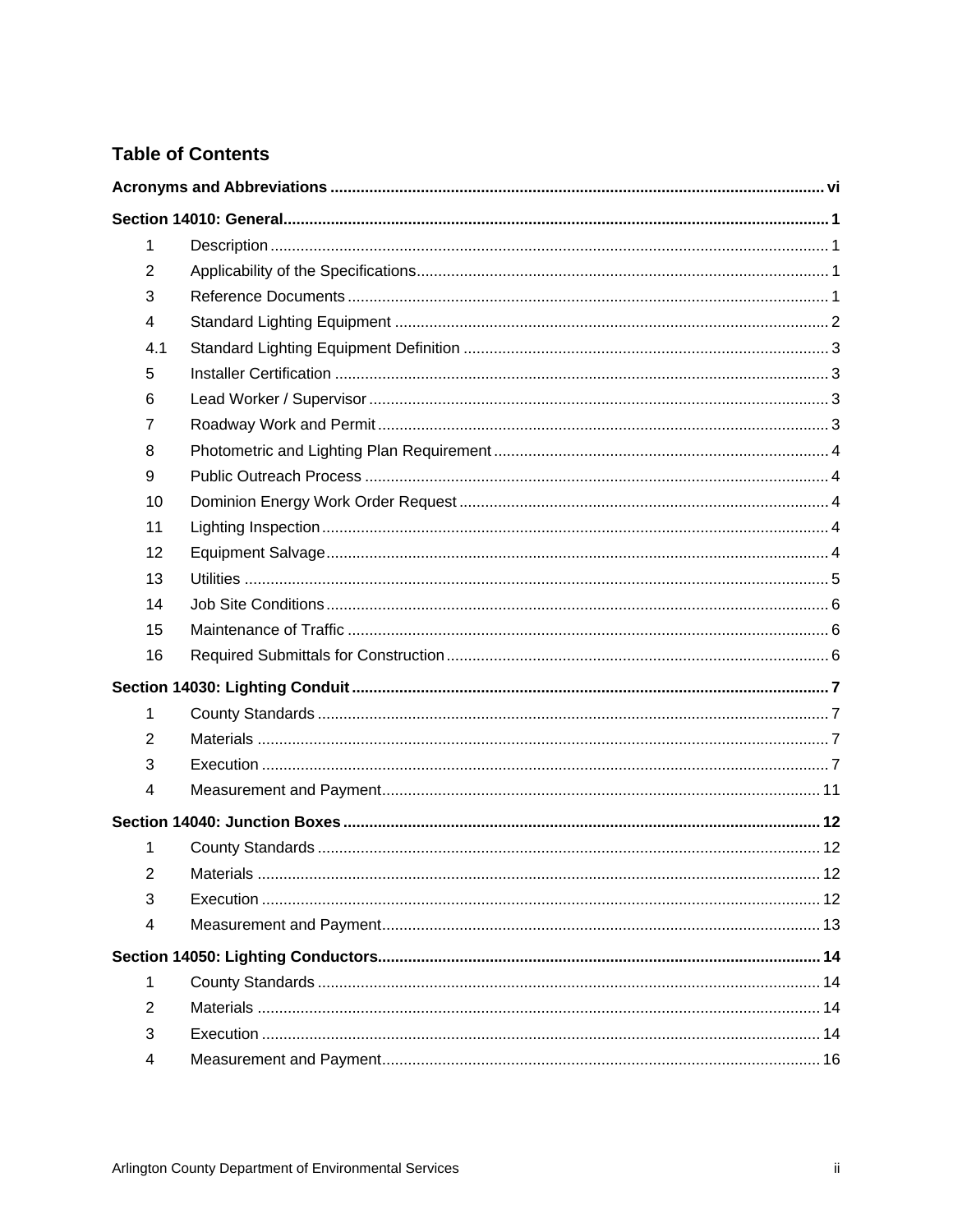|   | 1              |  |
|---|----------------|--|
|   | 2              |  |
|   | 3              |  |
|   | 4              |  |
|   | 5              |  |
|   |                |  |
|   | 1              |  |
|   | 2              |  |
|   | 3              |  |
|   | 4              |  |
|   | 5              |  |
|   |                |  |
|   | 1              |  |
|   | $\overline{2}$ |  |
|   |                |  |
| 1 |                |  |
|   | $\overline{2}$ |  |
|   |                |  |
|   | $\mathbf 1$    |  |
|   | 2              |  |
|   | 3              |  |
|   | 4              |  |
|   | 5              |  |
|   | 6              |  |
|   | 7              |  |
|   |                |  |
|   | 1              |  |
|   | 2              |  |
|   | 3              |  |
|   |                |  |
|   | 1              |  |
|   | 2              |  |
|   | 3              |  |
|   | 1              |  |
|   | $\overline{2}$ |  |
|   | 3              |  |
|   |                |  |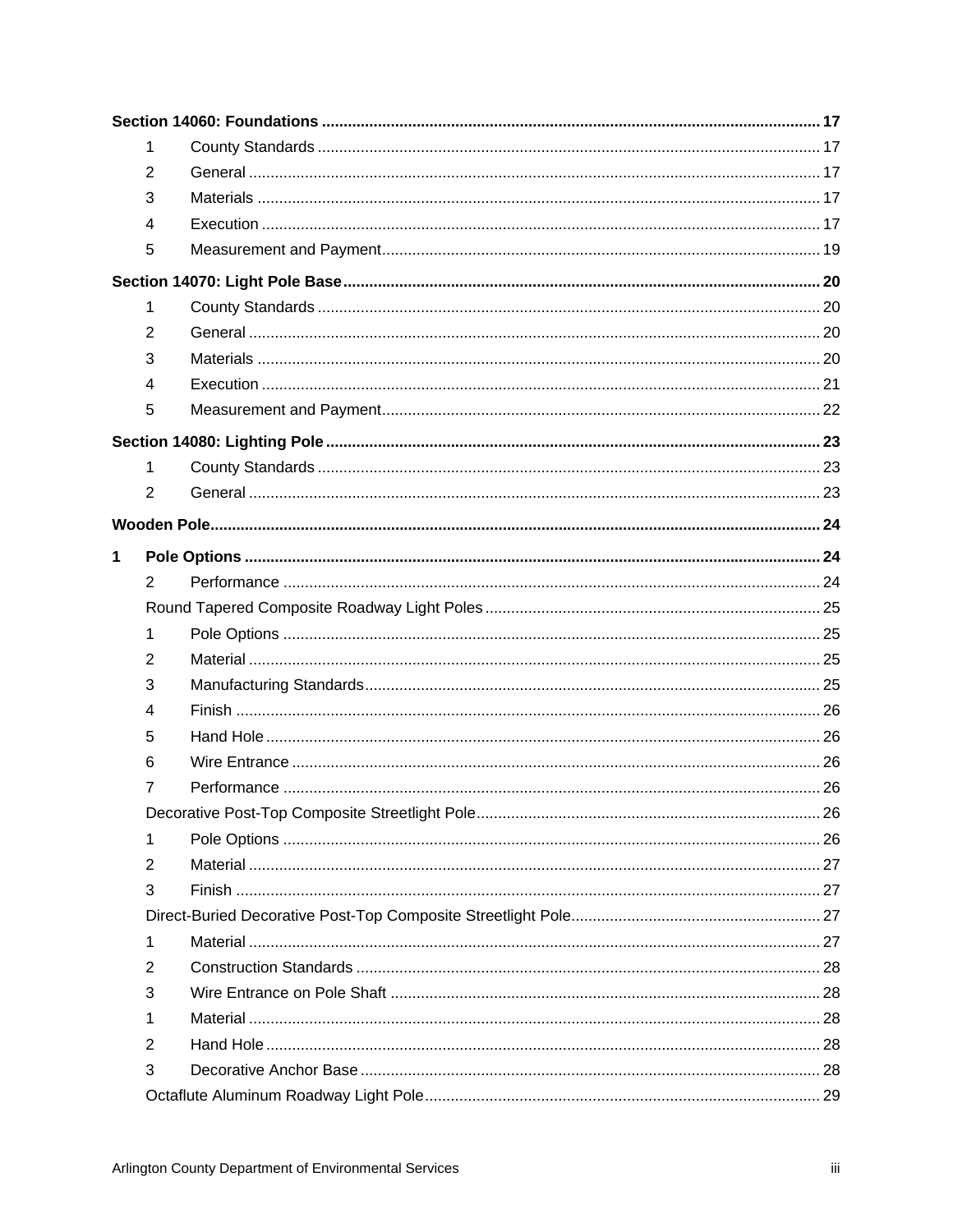| 1              |  |
|----------------|--|
| 2              |  |
|                |  |
| 1              |  |
|                |  |
| 1              |  |
|                |  |
| 1              |  |
| $\overline{2}$ |  |
| 3              |  |
| 4              |  |
|                |  |
| 1              |  |
| 2              |  |
| 3              |  |
| 4              |  |
| 5              |  |
|                |  |
| 1              |  |
| 2              |  |
|                |  |
| 1              |  |
| $\overline{2}$ |  |
| 3              |  |
| $\overline{4}$ |  |
| 5              |  |
| 6              |  |
| 7              |  |
| 8              |  |
|                |  |
| 1              |  |
| $\overline{2}$ |  |
| 3              |  |
| 4              |  |
|                |  |
| 1              |  |
| $\overline{2}$ |  |
| 3              |  |
|                |  |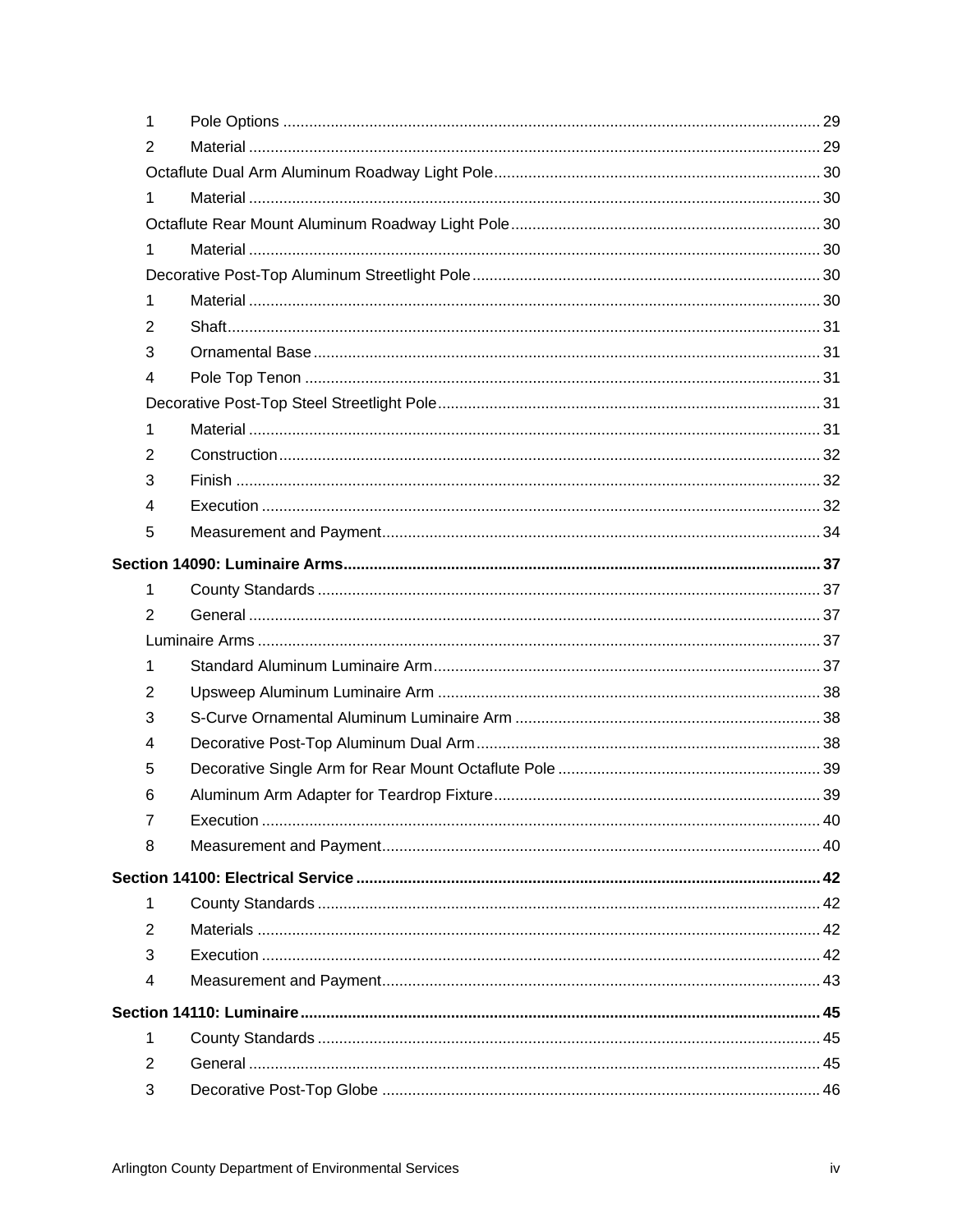| $\overline{4}$ |                                                                         |  |
|----------------|-------------------------------------------------------------------------|--|
| 5              |                                                                         |  |
| 6              |                                                                         |  |
| 7              |                                                                         |  |
| 8              |                                                                         |  |
| 9              |                                                                         |  |
| 10             |                                                                         |  |
| 11             |                                                                         |  |
| 12             |                                                                         |  |
| 13             |                                                                         |  |
|                |                                                                         |  |
| 1              |                                                                         |  |
| 2              |                                                                         |  |
| 3              |                                                                         |  |
| 4              |                                                                         |  |
|                |                                                                         |  |
| 1              |                                                                         |  |
|                |                                                                         |  |
| 1              |                                                                         |  |
| $\overline{2}$ |                                                                         |  |
| 3              |                                                                         |  |
| 4              |                                                                         |  |
| 5              |                                                                         |  |
| 6              | Temporary Street Lighting and Use of Existing Streetlights as Temporary |  |
| 7              |                                                                         |  |
| 8              |                                                                         |  |
|                |                                                                         |  |
| 1              |                                                                         |  |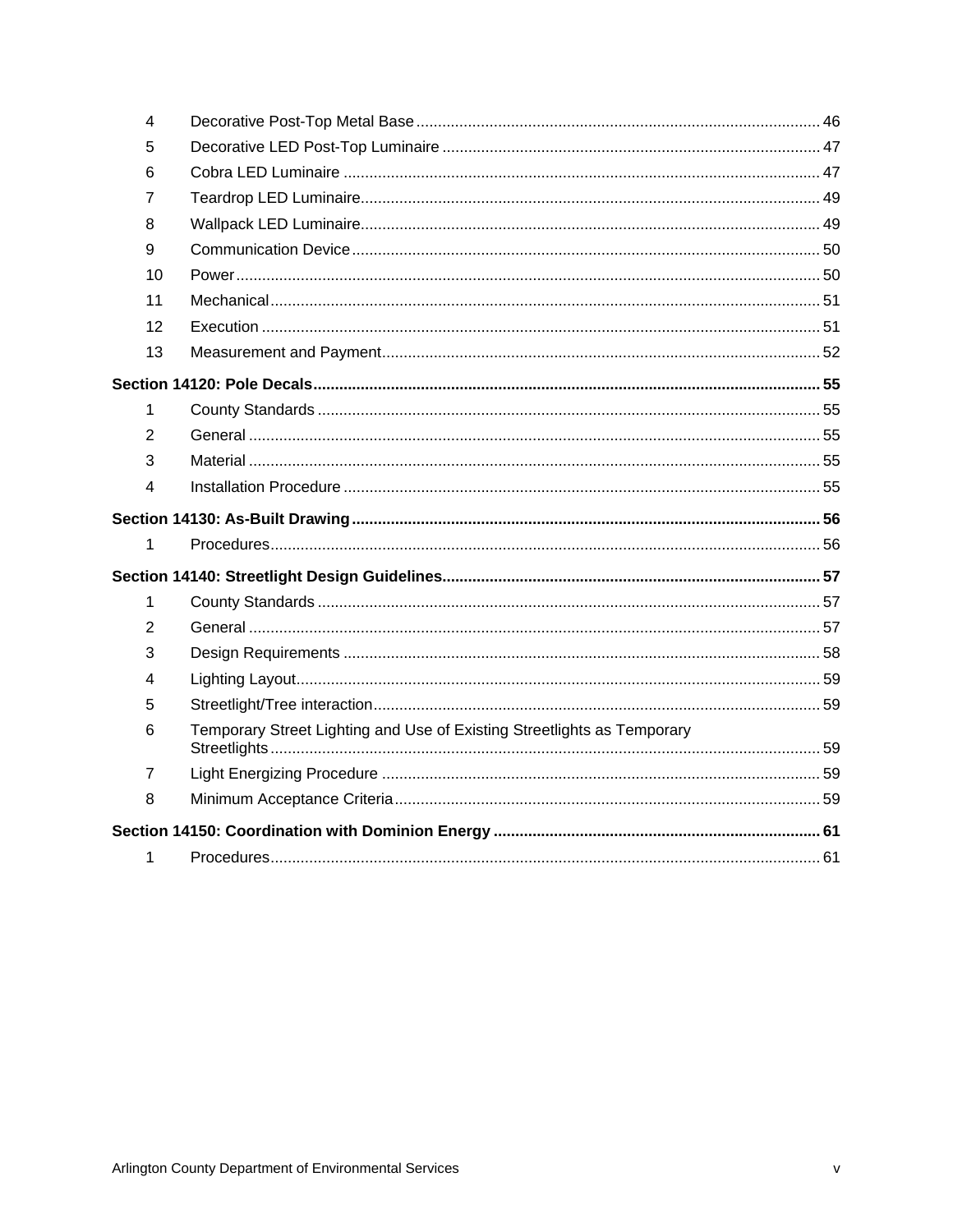## **Acronyms and Abbreviations**

| Hz              | hertz                                                       | County      | Arlington County, VA                                    |
|-----------------|-------------------------------------------------------------|-------------|---------------------------------------------------------|
| V               | volt                                                        | EIA         | Electronic Industries Alliance                          |
| VA              |                                                             | IES.        | <b>Illuminating Engineering Society</b>                 |
| <b>VAC</b><br>W | volts alternating current<br>watt                           | IMSA        | International Municipal Signal<br>Association           |
|                 |                                                             | <b>LED</b>  | light-emitting diode                                    |
|                 |                                                             | <b>NEC</b>  | <b>National Electrical Code</b>                         |
| <b>AASHTO</b>   | American Association of State<br>Highway and Transportation | <b>NEMA</b> | <b>National Electrical Manufacturers</b><br>Association |
|                 | Officials                                                   | <b>PVC</b>  | polyvinyl chloride                                      |
| АC              | alternating current                                         | <b>USE</b>  | <b>Underground Service Entrance</b>                     |
| <b>ANSI</b>     | American National Standards                                 | UL          | Underwriters Laboratories                               |
|                 | Institute                                                   | VDOT        | Virginia Department of                                  |
| <b>ASTM</b>     | <b>ASTM International</b>                                   |             | Transportation                                          |
| AWG             | American Wire Gauge                                         |             |                                                         |
| <b>SMP</b>      | Streetlight Management Plan                                 |             |                                                         |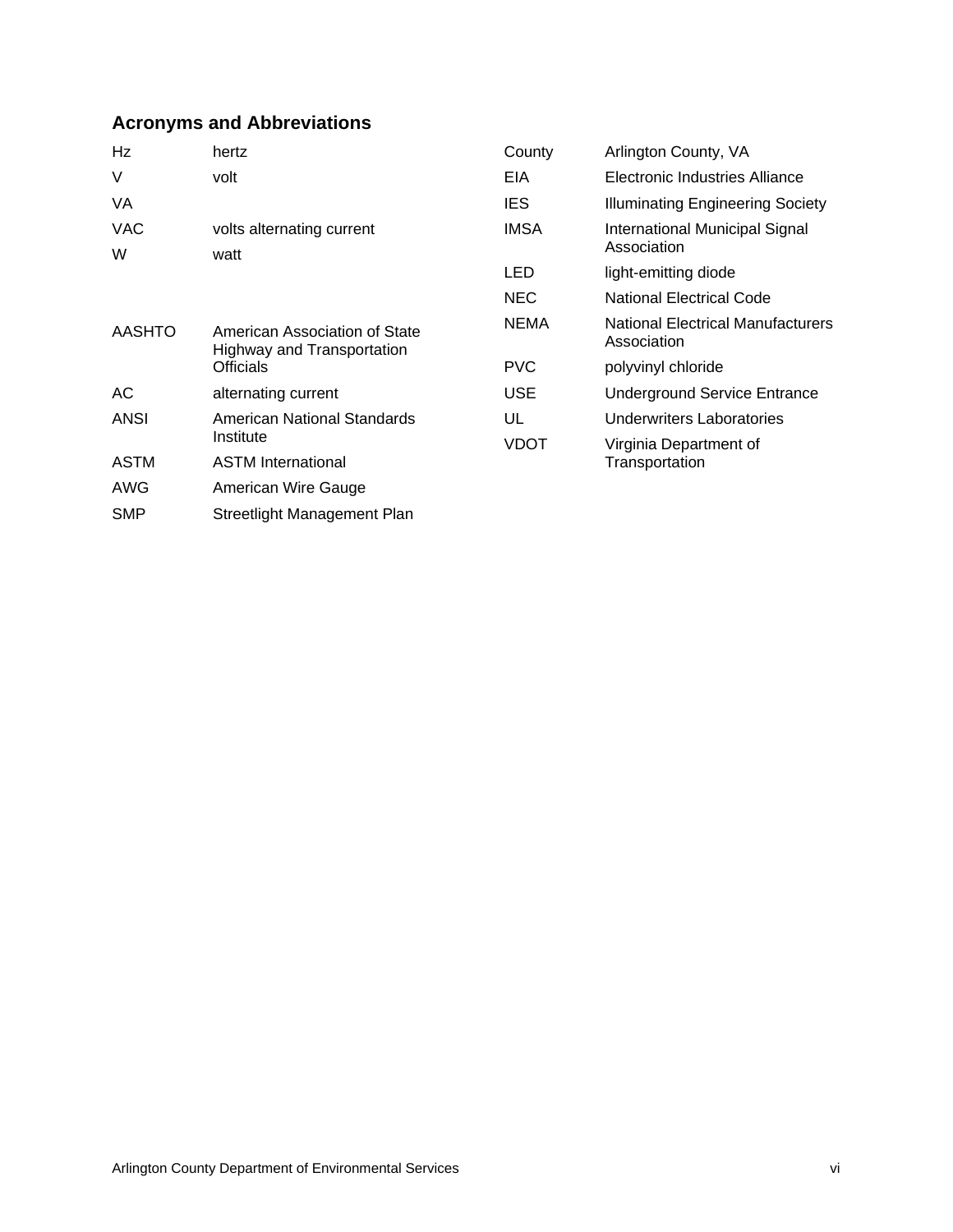## **Section 14010: General**

## **1 Description**

This document contains the specifications for lights and related equipment for projects in Arlington County, VA (County). These include, but are not limited to the following: LED luminaires, underpass luminaires, conduit, boxes, service control equipment cabinets, switches, circuit breakers, contractors, time switches, distribution panels, wire and cable, transformers, lamps, plugs and receptacles. These specifications include the material specifications, equipment, work procedures, and measurement and payment.

## **2 Applicability of the Specifications**

All the lights and related equipment owned by the County shall follow the specifications detailed herein including but not limited to material specifications, equipment, work procedures, and measurement and payment.

This document also recognizes Dominion Energy (DE) products as standard lighting product as detailed in the Number 4 of this Section, but the Contractor shall follow DE's specification for equipment and installation methods.

## **3 Reference Documents**

(a) All equipment and material shall conform to the standards of the following:

- (i) Illuminating Engineering Society (IES) and American National Standards Institute (ANSI) document RP-8-14
- (ii) Arlington County Streetlight Management Plan (SMP)
- (iii) International Municipal Signal Association (IMSA)
- (iv) 2016 Road and Bridge Specifications, Virginia Department of Transportation (VDOT)
- (v) Virginia Professional Excavator's Manual, April 2014
- (vi) American Association of State Highway and Transportation Officials (AASHTO) Standard Specifications for Structural Supports for Highway Signs, Luminaires, and Traffic Signals, latest edition
- (vii) VDOT Instructional and Informational Memorandum, Structure and Bridge Division (IIM-S&B)-90.2, VDOT Guidelines to AASHTO Standard Specifications for Structural Supports for Highway Signs, Luminaires, and Traffic Signals, 6th Edition, 2013 with 2015 interims
- (viii) 2009 Manual on Uniform Traffic Control Devices (MUTCD), Federal Highway Administration
- (ix) American Welding Society (AWS) D1.1, Structural Welding Code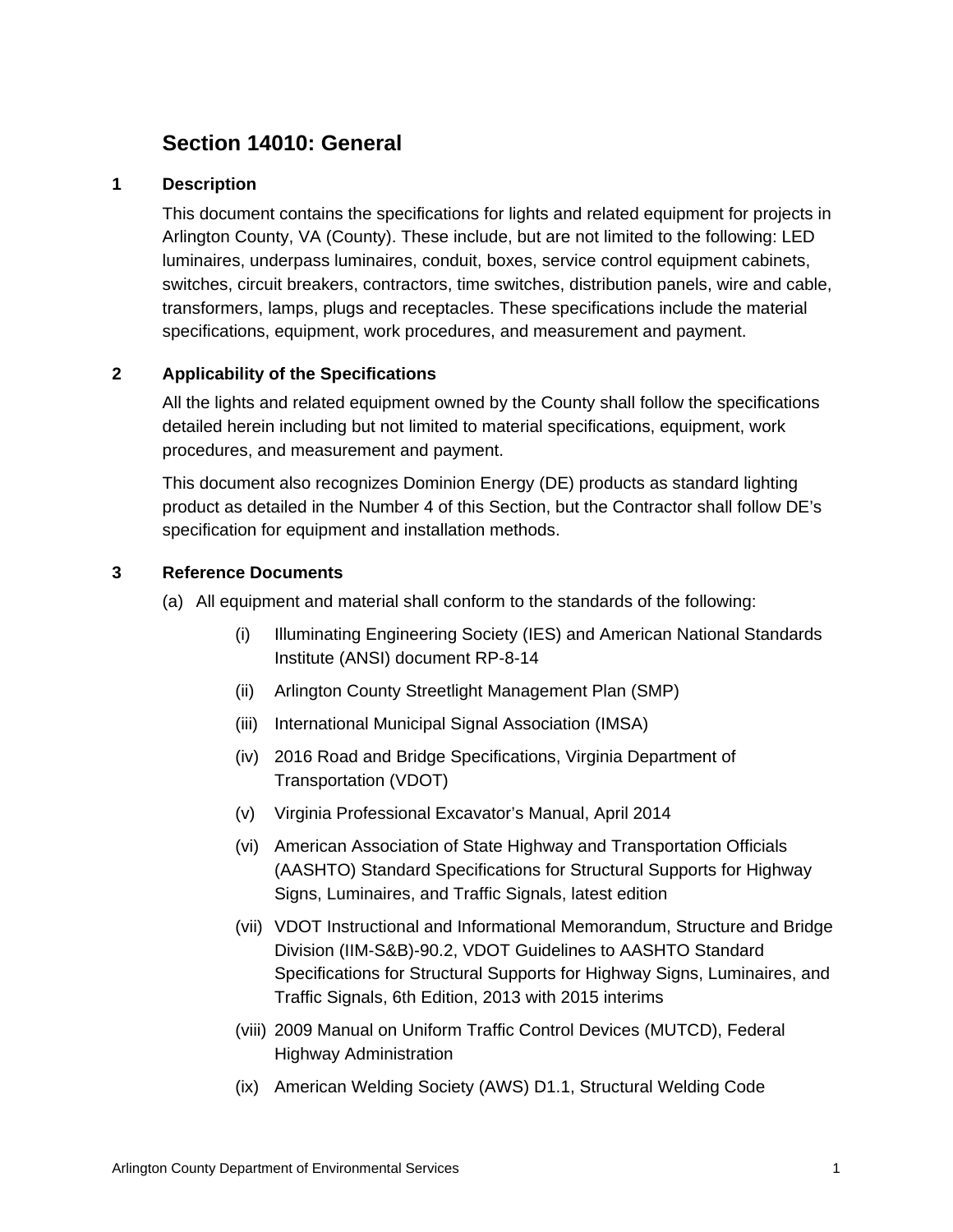- (b) In addition to the requirements of the above specifications, the plans, standard details, special contract provisions, and all material and work shall conform to the requirements in the following:
	- (i) Virginia Supplement to the 2009 Manual on Uniform Traffic Control Devices for Streets and Highways (MUTCD), Revision 1
	- (ii) National Fire Protection Association (NFPA) 70, National Electrical Code (NEC)
	- (iii) Institute of Electrical and Electronics Engineers (IEEE) C2-2017, National Electrical Safety Code (NESC)
	- (iv) Rules for Overhead Electrical Line Construction of the Virginia Public Utilities Commission (Rules)
	- (v) Standards of the American Society for Testing and Materials (ASTM) International (ASTM)
	- (vi) Standards of the American National Standards Institute (ANSI)
	- (vii) Arlington County Department of Environmental Services Construction Standards and Specifications
	- (viii) Arlington County Traffic Signal and Streetlight Standards and **Specifications**
	- (ix) National Electrical Manufacturers Association (NEMA), Standards Publication No. TS2-2003
	- (x) ANSI/IEEE C.62.41, IEEE Recommended Practice on Characterization of Surges in Low-Voltage (1000V and Less) AC Power Circuits
	- (xi) Applicable local ordinances
	- (xii) Underwriters Laboratories (UL) Standards

Wherever reference is made in this document or in the special contract provisions to any of the rules and standards listed above, the reference shall be construed to be to the document that is in effect at the date of bidding.

## **4 Standard Lighting Equipment**

The County Standard Lighting equipment are defined as any equipment detailed in this document and Arlington County Lighting Standards. In addition to these two documents, streetlight equipment shown in the Dominion Energy (DE) (https://www.dominionenergy.com/home-and-small-business/outdoor-lighting) will also be treated as the County standard streetlight. There are multiple streetlight equipment options shown in these three documents that are approved for particular location or application. It will be a responsibility of the Designer and the Contractor to coordinate early in the process to identify the approved equipment for the specific project location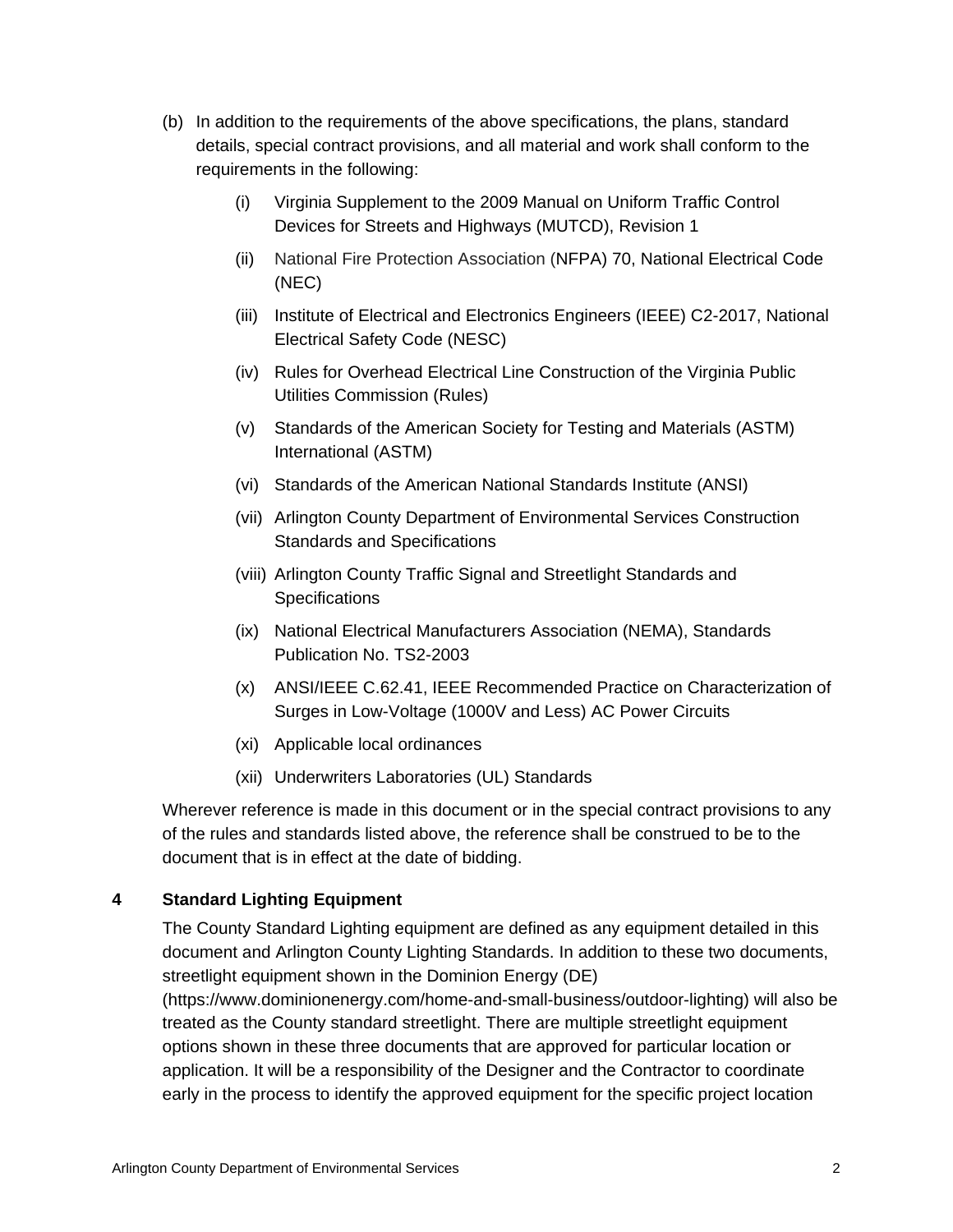and application. On certain specific projects, County streetlight engineer may approve additional streetlight equipment.

## **4.1 Standard Lighting Equipment Definition**

The County Standard Lighting equipment for the purpose of this document will be defined in three major categories; roadway light, street light, and wallpack. The roadway lights are light fixtures installed on poles with mounting height of 25' or higher. Street lights are light fixtures installed on post-top poles with mounting height 16' or less.

## **5 Installer Certification**

The Contractor(s) shall have lighting technicians who have obtained an IMSA Roadway Lighting Technician Level I Certification.

Technicians shall be able to perform all work on the project site including but not limited to the following:

- (a) All streetlight-related electrical wiring terminations and splices, including but not limited to grounding, and service entrances
- (b) Disconnect and meter box
- (c) Testing and review of all operational electrical equipment
- (d) Streetlight assembly
- (e) Troubleshooting streetlights
- (f) Conduit installation
- (g) Pole foundation installation and pole setting
- (h) Junction box installation
- (i) Conductors pulling and installation

## **6 Lead Worker / Supervisor**

A Lead Worker / Foreman shall be assigned to each project. This individual is required to have at least 5 years of experience in lighting construction and installation and must have an IMSA Roadway Lighting Technician Level I Certification. The County must approve the Lead Worker / Foreman and his or her replacement(s) before work on the project begins.

## **7 Roadway Work and Permit**

Unless stated otherwise, all roadway and sidewalk work shall be in accordance with the latest version of the Virginia Road and Bridge Standards and Specifications. If the VDOT and County specifications conflict, the Contractor shall notify the County Engineer. Generally, County specifications shall supersede VDOT specifications for Countymaintained traffic signals and roadway work within the County right-of-way (ROW).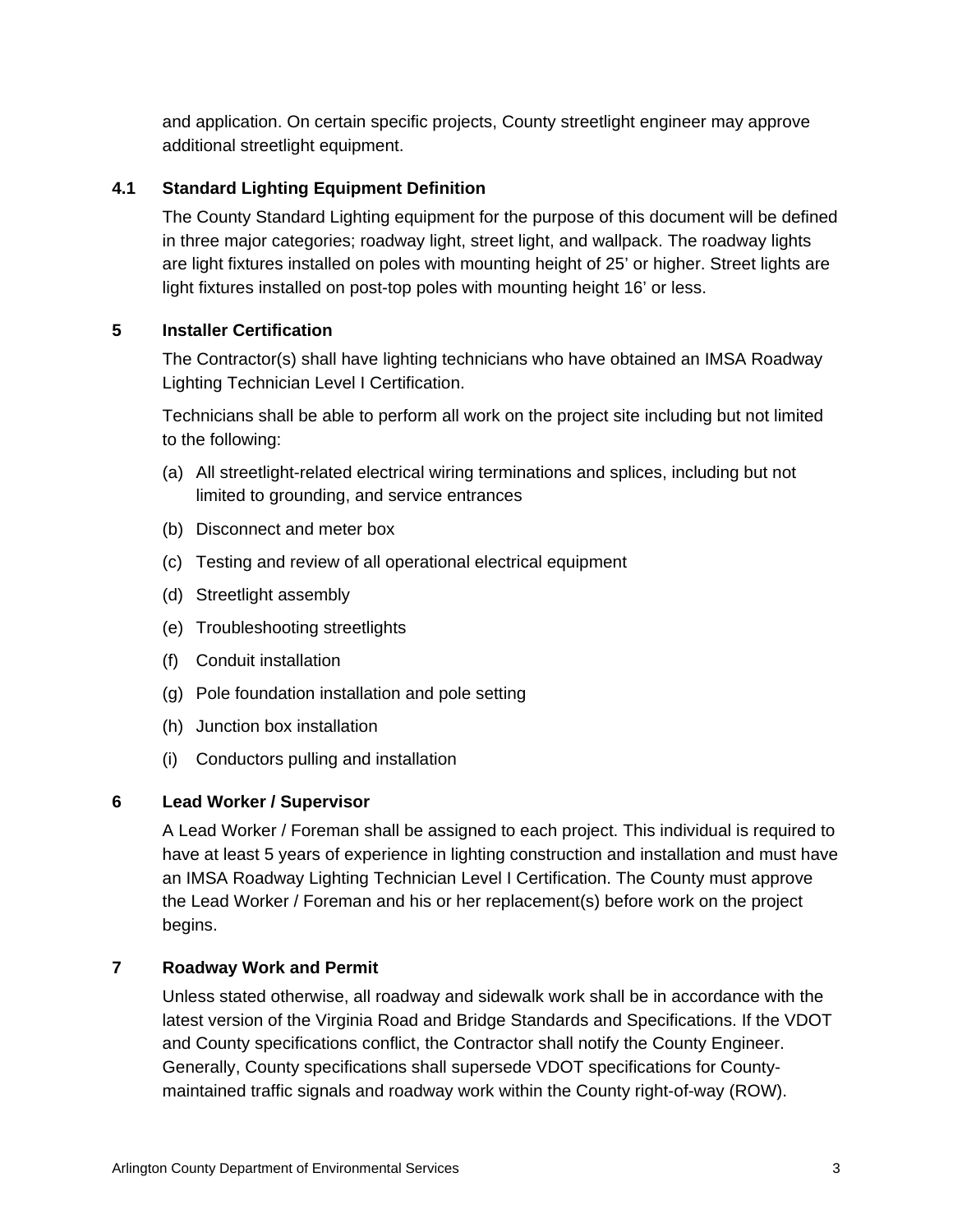## **8 Photometric and Lighting Plan Requirement**

Prior to beginning of new lighting construction, the Contractor shall obtain approved lighting plan. This requirement is equally applicable for temporary as well as permanent lighting plan. If some conflicts arise such that the lights cannot be installed as shown in the plan, the Contractor is responsible for coordinating with the lighting construction manager of the project.

### **9 Public Outreach Process**

The Contractor is responsible for coordinating with County's designated staff for public outreach effort.

### **10 Dominion Energy Work Order Request**

The Contractor shall notify the County lighting construction manager before commencing lighting related works. The County lighting construction manager will initiate a work order with Dominion Energy.

#### **11 Lighting Inspection**

The lighting inspection process will be carried out as follows:

#### **For County Owned Lighting Systems:**

- (a) Pre-construction meeting shall be held with the lighting construction manager, and electrical contractor.
- (b) Inspections will be held in three different phases for the lights owned by the County:
	- (i) Rough-in (all foundations inspected before pouring and conduit inspected before back-filling).
	- (ii) Inspection of meter pedestal.
	- (iii) Final inspection after energization (pole setting, wiring, meter pedestal and lighting controls, luminaire mounting).

#### **For Dominion Energy Owned Lighting Systems:**

(a) County lighting construction manager will inspect pole location and type, type of fixture, and wattage at the end of construction.

### **12 Equipment Salvage**

(a) All lighting equipment that is removed shall remain the property of the County. Such property is to be removed from the work site, tagged with date removed and location, and returned by the Contractor to the following address:

Arlington County Department of Environmental Services

4300 29th Street S, Arlington, VA 22206

Or,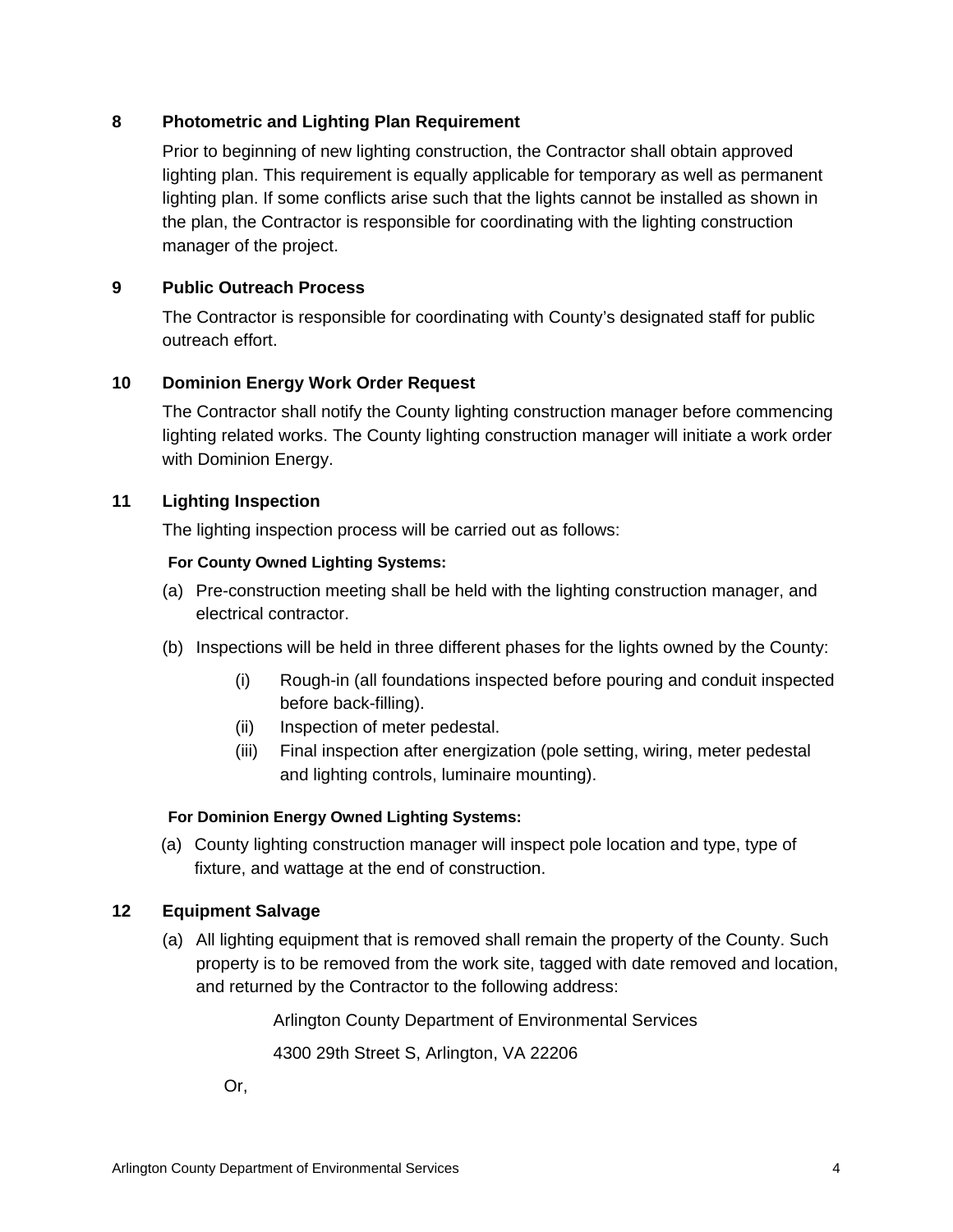Warehouse #4

1425 N. Quincy St

Arlington 22201 as directed by project inspector

At the County Project Manager's discretion, the Contractor may be directed to dispose of the materials in lieu of salvage.

(b) Streetlight luminaires are equipped with smart radio control device that are specific to a location. When luminaires are removed, all components shall be marked with the pole number before delivering to the County Trade Center location at:

Arlington County Department of Environmental Services

4300 29th Street S, Arlington, VA 22206

Or,

Warehouse #4

1425 N. Quincy St

Arlington 22201 as directed by project inspector

(c) Any equipment shall be returned in the same condition as removed. Contact the Warehouse Coordinator to coordinate delivery by calling (703) 228-0086. At the County Inspector's discretion, the Contractor may be directed to dispose of the materials rather than deliver them to the County. The Contractor is responsible to contract the County warehouse coordinator 2 hours in advance phone call (571-319- 6485 Cell).

### **13 Utilities**

- (a) The utilities shown on the plans are based on records and surface field indications. All utility locations require field verification in cooperation with the affected utility companies and public agencies.
- (b) The Contractor shall follow the guidelines and procedures set forth in the Virginia Professional Excavator's Manual and is responsible for locating utility-related equipment such as gas and electric, and sewer laterals, valve boxes, and manholes and for ensuring that the equipment is properly protected and that signal equipment locations are adjusted accordingly with approval from the County Engineer.
- (c) Miss Utility does not locate private utility laterals. The Contractor is responsible for locating and marking private utilities in the work area or right-of-way prior to excavation. The Contractor is responsible for repairing any damage to private utilities that occurs as a result of construction at no additional cost to the owner.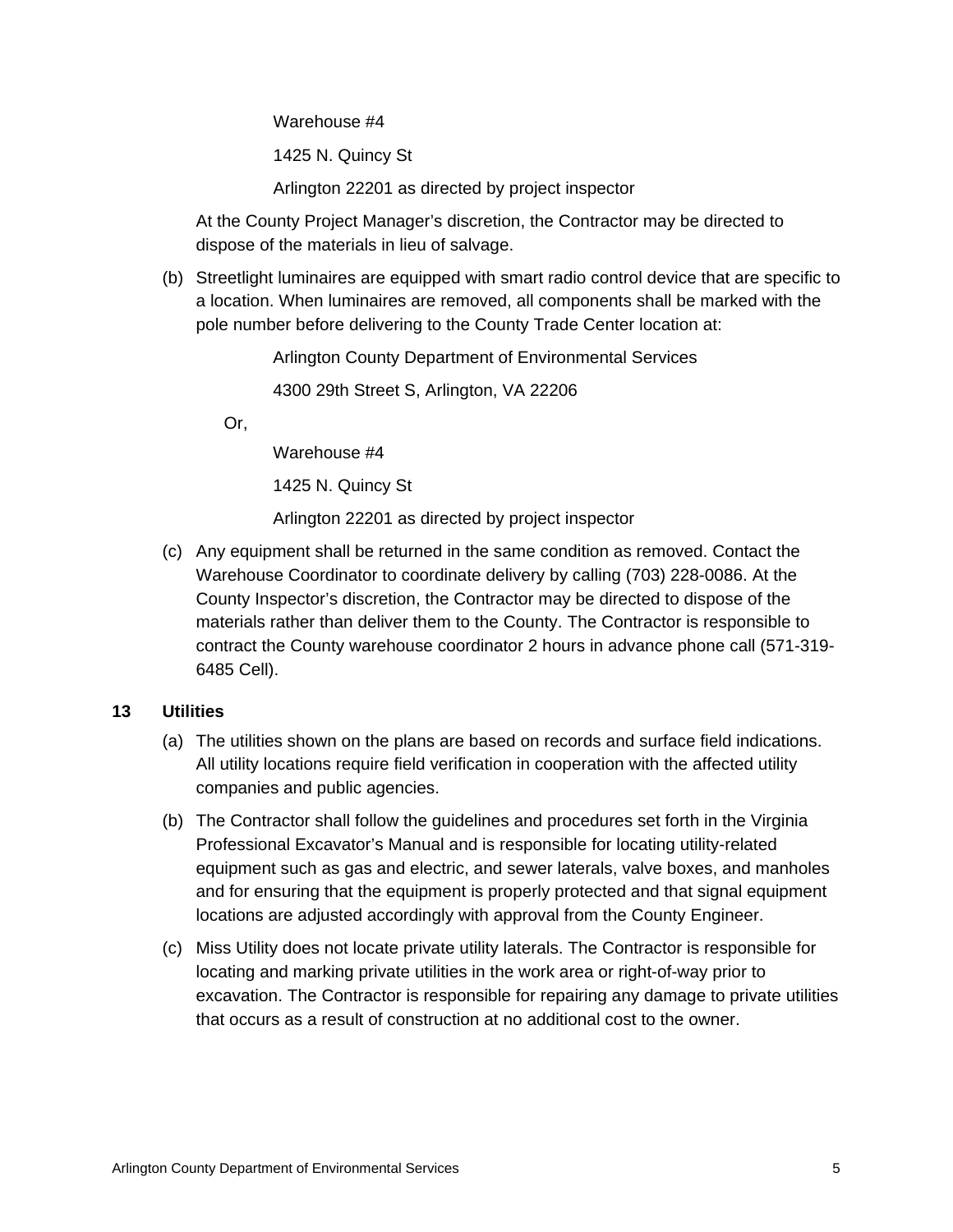#### **14 Job Site Conditions**

The Contractor shall maintain a safe and clean job site throughout construction. Upon project completion, the job site shall be neat and clean with all trash and dirt picked up and barricades removed. Landscaping shall be restored and sidewalks swept as needed. The job site shall be left in as good or better condition than it was before construction.

#### **15 Maintenance of Traffic**

All specifications assume that Maintenance of Traffic is incidental to the item descriptions provided unless a specific MOT plan is prepared for the streetlight work.

#### **16 Required Submittals for Construction**

Prior to beginning construction related activities, the Contractor shall provide submittals for all streetlight and radio communication equipment and poles.

The submittals shall detail the products intended for installation and their conformance with VDOT and County specifications. Product compliance with required ASTM, ANSI, NEC, IMSA and other technical specifications shall be outlined on the submittals.

At a minimum, the Contractor is required to provide shop drawings and/or product submittals for:

- (a) Conduits
- (b) Conductors
- (c) Poles and Arms (including caps and bases)
	- (i) Light Poles
	- (ii) Luminaire Arms
- (d) Light fixtures
	- (i) Luminaires
	- (ii) Globes or housing
	- (iii) Photocells
- (e) Equipment
	- (i) Transformer bases and covers
	- (ii) Mounting Equipment
	- (iii) Junction boxes
	- (iv) Meter Pedestal
	- (v) Lighting control box
	- (vi) Wiring equipment (ground lug, splice kit, fuse kit, ground clamp)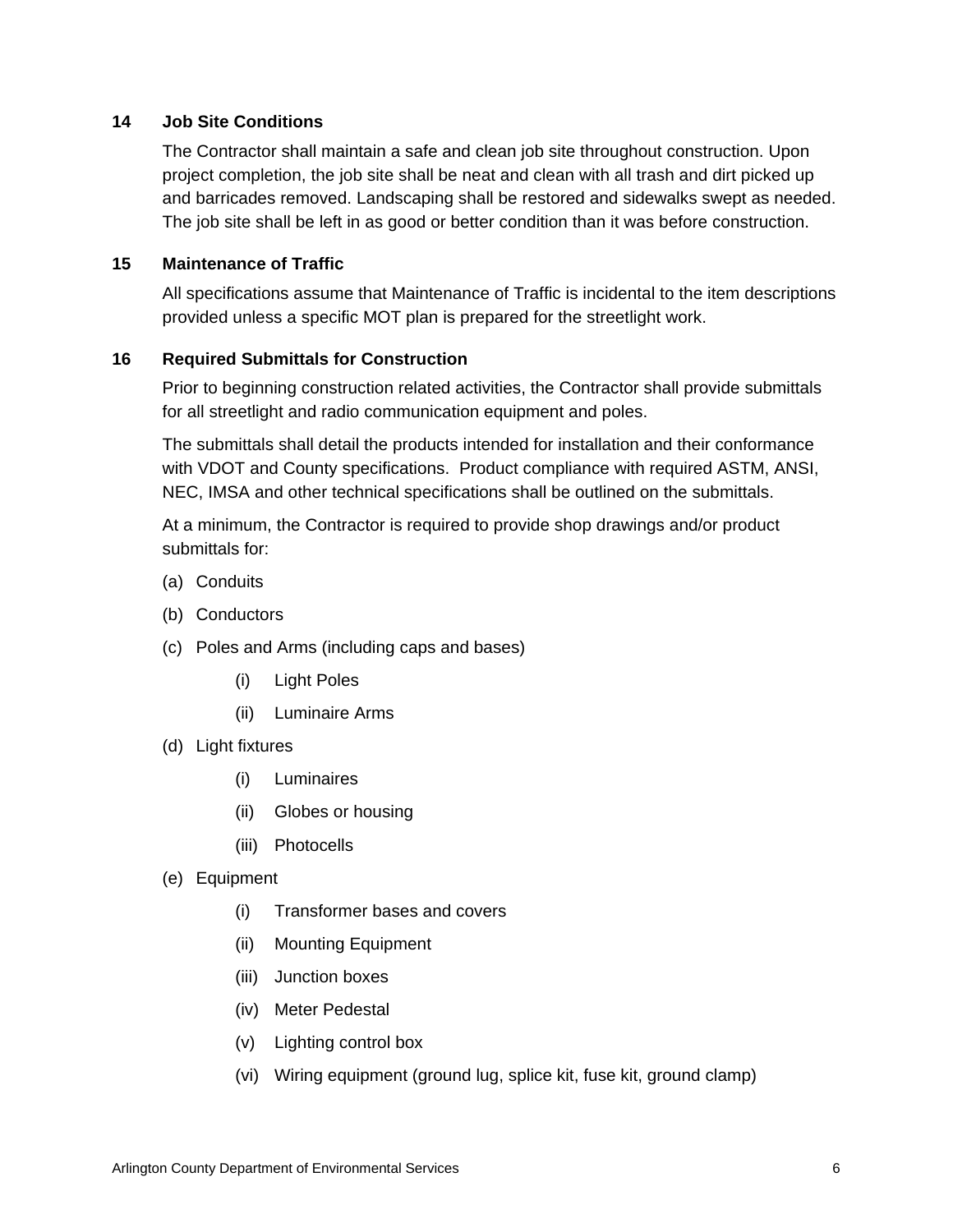# **Section 14030: Lighting Conduit**

### **1 County Standards**

The detail drawings in the Arlington County Lighting Standards that are applicable to lighting conduit is as follows:

(a) 14030-01 Lighting Conduit Installation

#### **2 Materials**

- (a) Polyvinyl chloride (PVC) conduit shall be schedule 40, or high-density polyethylene (HDPE) Schedule 80 as determined on the plan set or as directed by the County representative. All couplings, elbows, bushings, and other conduit fittings shall be of the same quality, strength, and grade of workmanship as the conduit, shall be manufactured expressly for use with the conduit and shall conform to the requirements of the National Electric Code and UL.
- (b) Steel conduit and fittings shall be galvanized and heavy wall and shall meet ANSI C80.1, American National Standard for Electrical Rigid Steel Conduit, and UL 6, Electrical Rigid Metal Conduit – Steel. All couplings, elbows, bushings, and other conduit fittings shall be of the same quality, strength, and grade of workmanship as the conduit and shall be manufactured expressly for use with the conduit.

### **3 Execution**

- (a) General Conduit Installation
	- (i) Where multiple conduits are installed in a single trench the conduits shall be separated by 1 inch of sand or with prefabricated conduit spacing units.
	- (ii) Change in direction of conduit shall be accomplished by the use of standard elbows or field bends. Conduit shall be bent without crimping or flattening and shall have a radius of not less than ten (10) times the inside diameter of the conduit. All bends shall meet the requirements of NEC Article 346 for rigid metallic conduit and NEC Article 347 for rigid nonmetallic conduit.
	- (iii) There shall not be more than the equivalent of four quarter bends (360 degrees total) between pull points, e.g., conduit bodies and boxes.
	- (iv) Steel conduits shall be cut with a roller cutter. Cutting conduits with a hand or power saw shall not be acceptable.
	- (v) The ends of the conduit shall be reamed to remove burrs and rough edges. Cuts shall be made square and true so that the ends will butt or come together for the full circumference thereof.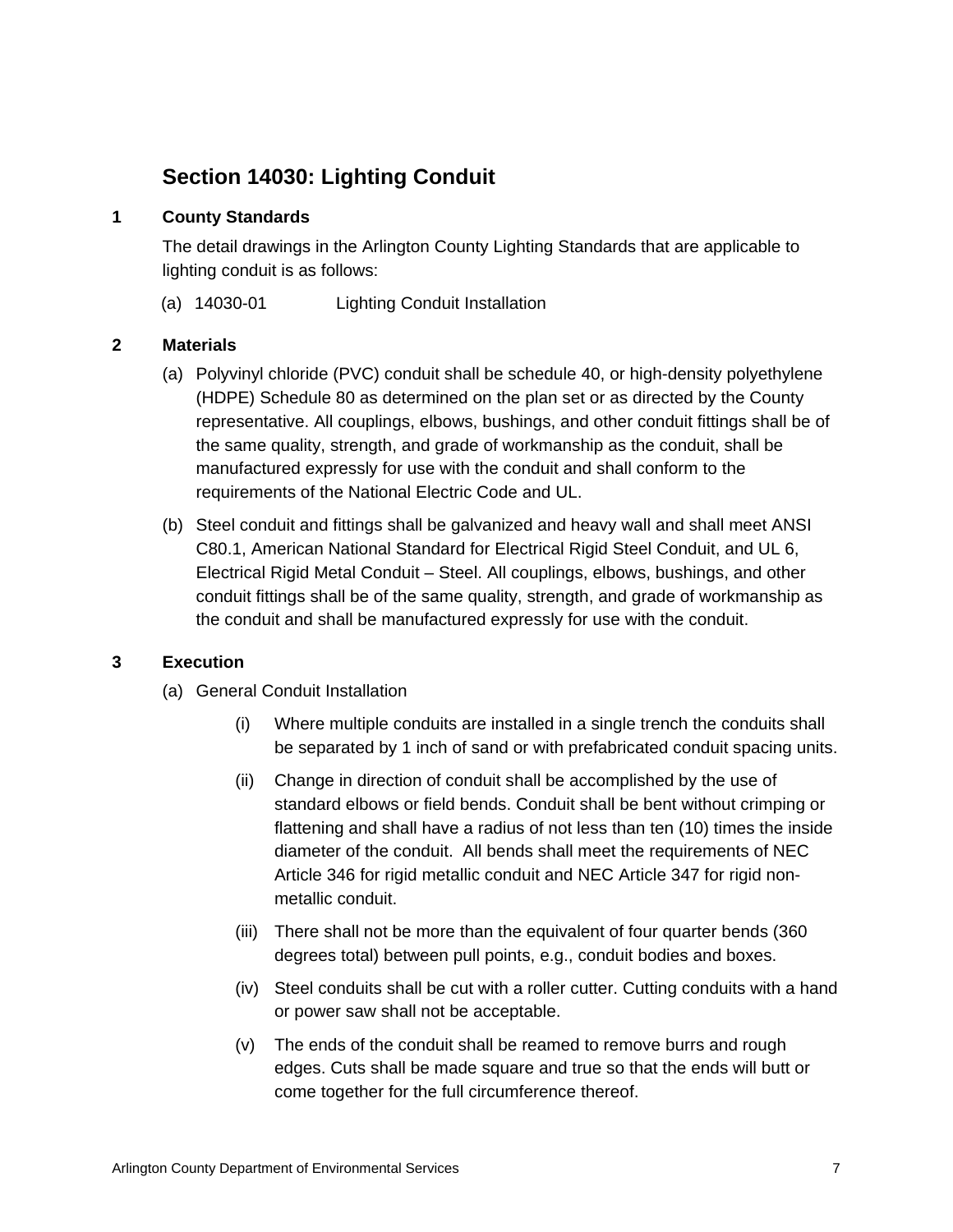- (vi) All couplings shall be tightened until the ends of the conduits are brought together, providing a good electrical connection throughout the entire length of the conduit run. All conduit connections shall be finished with threaded ends.
- (vii) When conduit is cut and threaded corrosion protection shall be applied to the newly cut threads and ream area. Prior to applying any coating, the Contractor shall ream and thoroughly clean the thread area with a degreaser spray to remove all cutting oil and metal chips. After the threads are clean and dry, a coating of cold galvanizing compound, or a zinc rich galvanizing compound (similar to Rustoleum "Hard Hat" or CRC Instant Cold Galvanize), shall be applied to both the threads and ream area.
- (viii) All conduits terminating in a junction box, pole base, or controller cabinet shall be threaded and shall be furnished and installed with grounding bushing. These grounding bushings shall be bonded together with grounding wire. Where non-metallic conduit is used, conduit ends shall have protective end bushings installed.
- (ix) Conduit risers shall be rigid metallic conduit and attached using conduit clamps. A rain tight entrance cap with plastic wire entry knockouts shall be installed at the top of each riser. The rigid metallic conduit riser shall extend a minimum of 18" into the ground and shall be continuous to the junction box or foundation.
- (x) A one-quarter inch (1/4") nylon pull line or mule tape as directed by the County streetlight inspector with a minimum tensile strength of 500-lbs. shall be installed in all conduits. At least two feet (2') of pull line shall be extended beyond each end of the conduit run and secured.
- (xi) Concrete Encased PVC Conduit for road crossing shall have a minimum of three inches of concrete on top, bottom and sides of the conduit with one and a half inches of spacing between conduits.
- (xii) All underground conduit runs shall have a tracer wire (14 AWG stranded thermoplastic high-heat-resistant nylon-coated [THHN]) installed between each termination point. Multiple conduit runs in the same trench shall have tracer wire in at least one conduit.
- (xiii) All conduits shall terminate in junction boxes such that when cable is pulled and coiled within the junction box there is a minimum clearance of 3 inches between the junction box lid and the conduit and cable. Cable and conduit shall not be crushed or damaged.
- (xiv) The ends of all metal conduits, existing or new, shall be well reamed to remove burrs and rough edges. Field cuts of existing or new conduit shall be made square and true, and the ends shall butt together for the full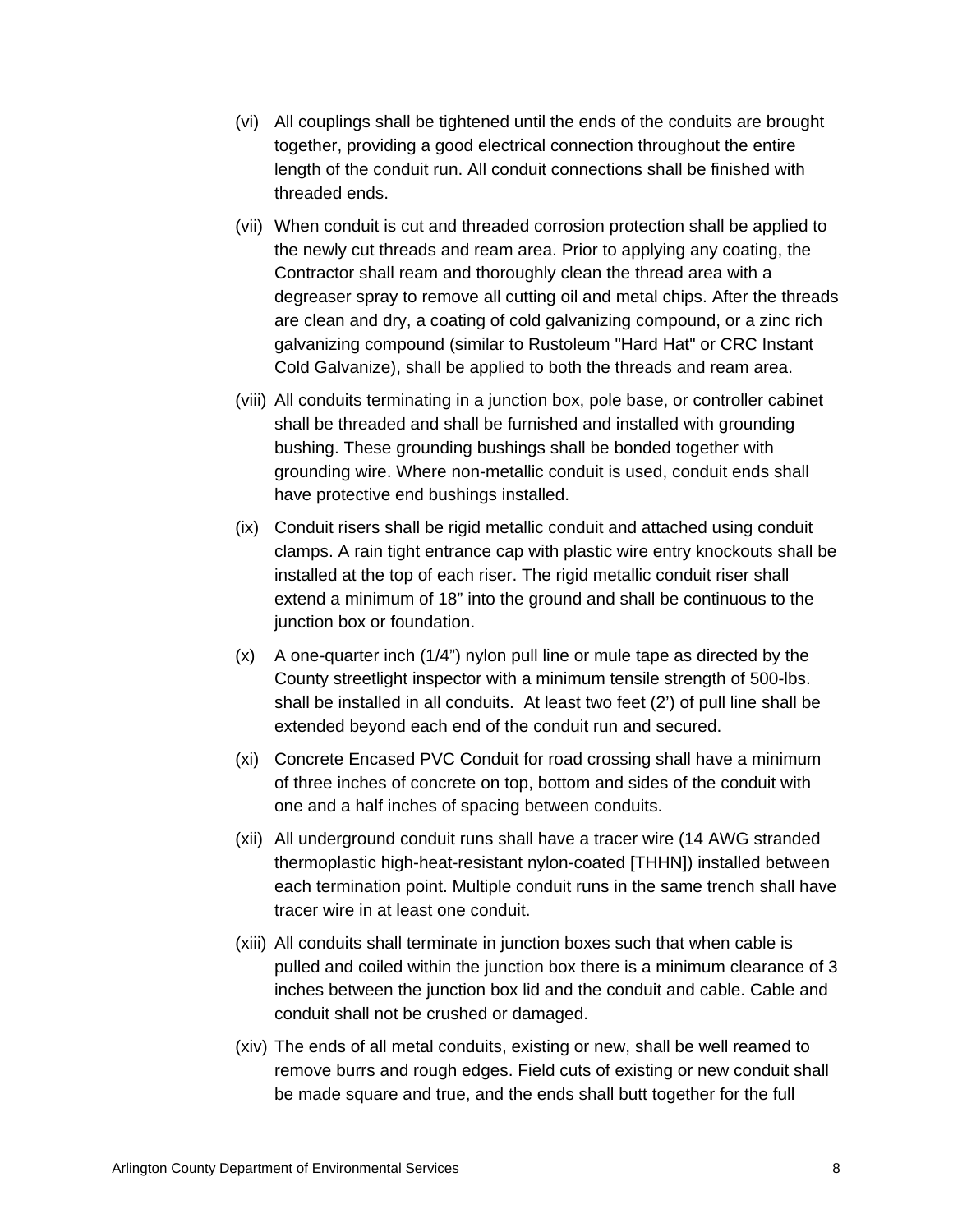circumference of the conduit. Slip joints or running threads will not be permitted for coupling metal conduit. When a standard coupling cannot be used, an approved threaded union coupling shall be used. All couplings shall be screwed tight until the ends of the metal conduits are brought together.

- (xv) Where a "stub out" is called for on the plans, a sweeping elbow shall be installed in the direction indicated and sealed with a metallic cap to facilitate locating. The locations of all conduit ends in structures or terminating at curbs shall be marked by a "Y" at least 3 inches high cut into the face of the curb, gutter, or wall directly above the conduit.
- (xvi) Where factory bends are not used, conduit shall be bent without crimping or flattening, using the longest radius practicable. Conduit bends feeding junction boxes and foundations shall be as shown on the standard details, typically 18 inches.
- (xvii) Conduits shall always enter a pedestal base, junction box, or any other type structure from the direction of the run only. Conduit connections at junction boxes shall be tightly secured.
- (xviii) Conduits terminating in a pole base shall extend approximately 2 inches above the foundation.
- (xix) All conduits in junction boxes shall extend a minimum of 2 inches above crushed rock.
- (xx) Existing underground conduit to be incorporated into a new system shall be cleared with a mandrel or blown out with compressed air. Clearing conduit shall include but not limited to removal of water, dirt and debris such at allow free passage of conductors.
- (xxi) Location of new conduit runs shown on the plans are for bidding purposes only and may be changed at the direction of the Engineer.
- (xxii) All conduit installed, including HDPE pipe, shall be at full depth for the entire conduit run. Ninety-degree sweeps shall not be cut to achieve proper entrance to the junction box. Conduit runs shall have no more than a 180-degree bend.
- (b) Trenching
	- (i) Unless otherwise shown or approved by the Engineer or authorized representative, conduit shall be placed at a minimum depth of 24 inches and a maximum depth of 36 inches within Arlington County right-of-ways. Within VDOT right-of-ways, in accordance with VDOT regulations, all conduits shall be buried with a minimum of 36 inches of cover.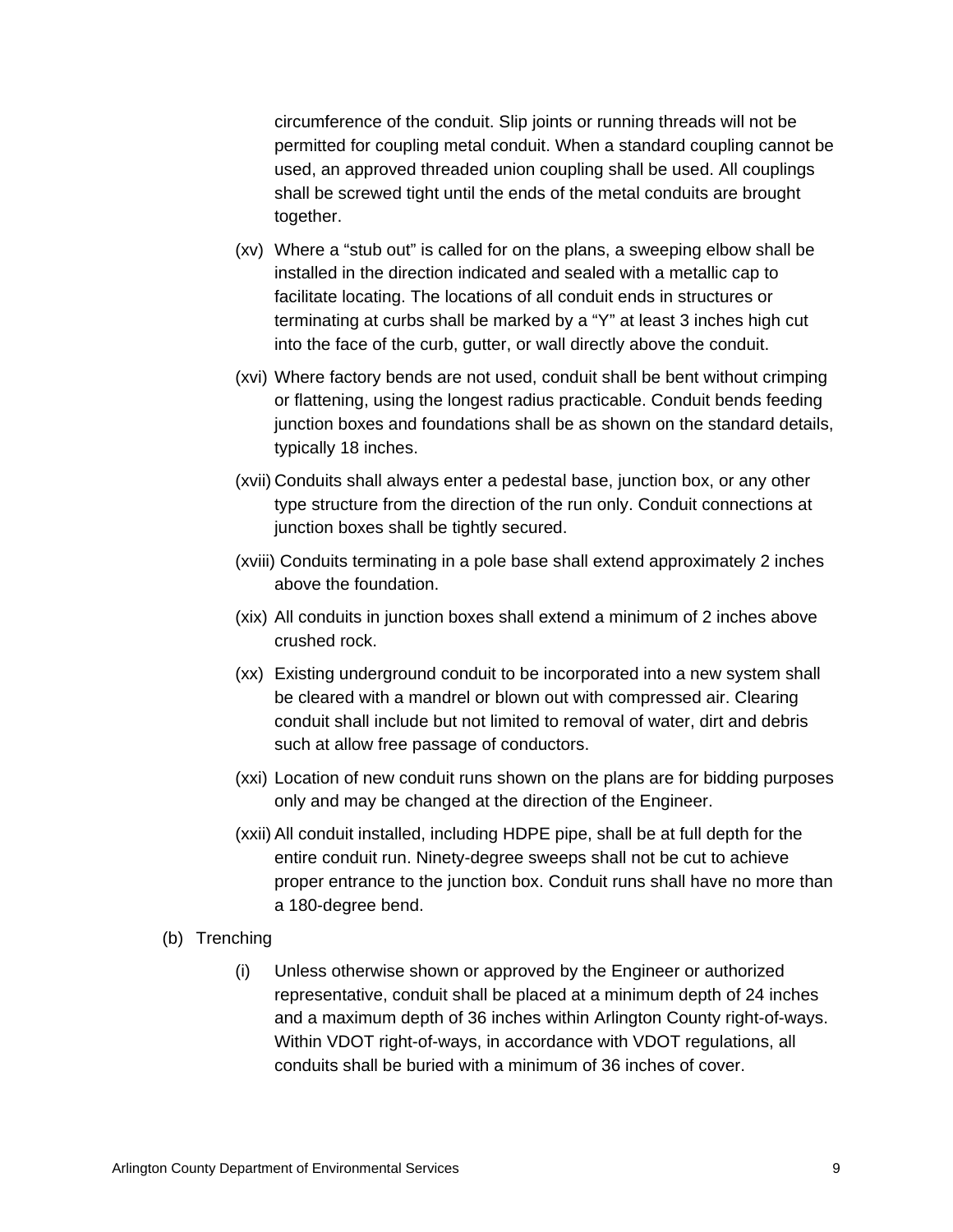- (ii) All trenching shall conform to Arlington County, Construction Specifications and Standards (https://arlingtonva.s3.dualstack.us-east-1.amazonaws.com/wp-content/uploads/sites/21/2013/12/Construction-Specifications-9-30-13.pdf) Section 02200, Earthwork for Structures and Pipelines and Section 02650, Restoration of Roadway.
- (iii) Trenches shall be free of cinders, broken concrete, or other hard abrasive materials prior to conduit placement.
- (iv) The Contractor shall take measures to preserve the existing landscaping. When trenching in earth the Contractor shall carefully remove the existing sod and then place the existing sod back into place when the work is complete. The Contractor shall place all earth that has been dug up on a plastic sheet to protect the existing landscaping.
- (v) The Contractor shall completely secure the trench at the end of every working day. The securing can be done by either backfilling or with the use of steel plates.
- (vi) Test holes shall be dug in asphalt paving per the Virginia Professional Excavator's Manual and Miss Utility guidelines for test pits.
- (c) Boring
	- (i) The Contractor shall be required to dig test pits where new conduit crosses underground utilities, as specified on the plans or as directed by the Engineer, to ensure that adequate utility clearances are met.
	- (ii) Bored conduits shall adhere to the same depth requirements as trenched conduits and shall adhere to appropriate clearances from utilities.
	- (iii) Boring under the sidewalk/street shall involve boring runs from 30 to 100 feet (typical) or more in length. The Contractor may use the directional bore method instead of trenching and backfilling. Boring may be under asphalt paving, concrete sidewalk, or grass.
- (d) Conduits on wall surface
	- (i) The Contractor shall be required to run conduits on wall (horizontal or vertical) surfaces such as in including but not limited to, retaining walls, tunnels, bridge abutments, as specified on the plans or as directed by the Engineer, or authorized representative.
	- (ii) The Contractor will be responsible for the labor and material to secure conduits to the aforementioned surfaces with the means and methods approved by the Engineer, or authorized representative.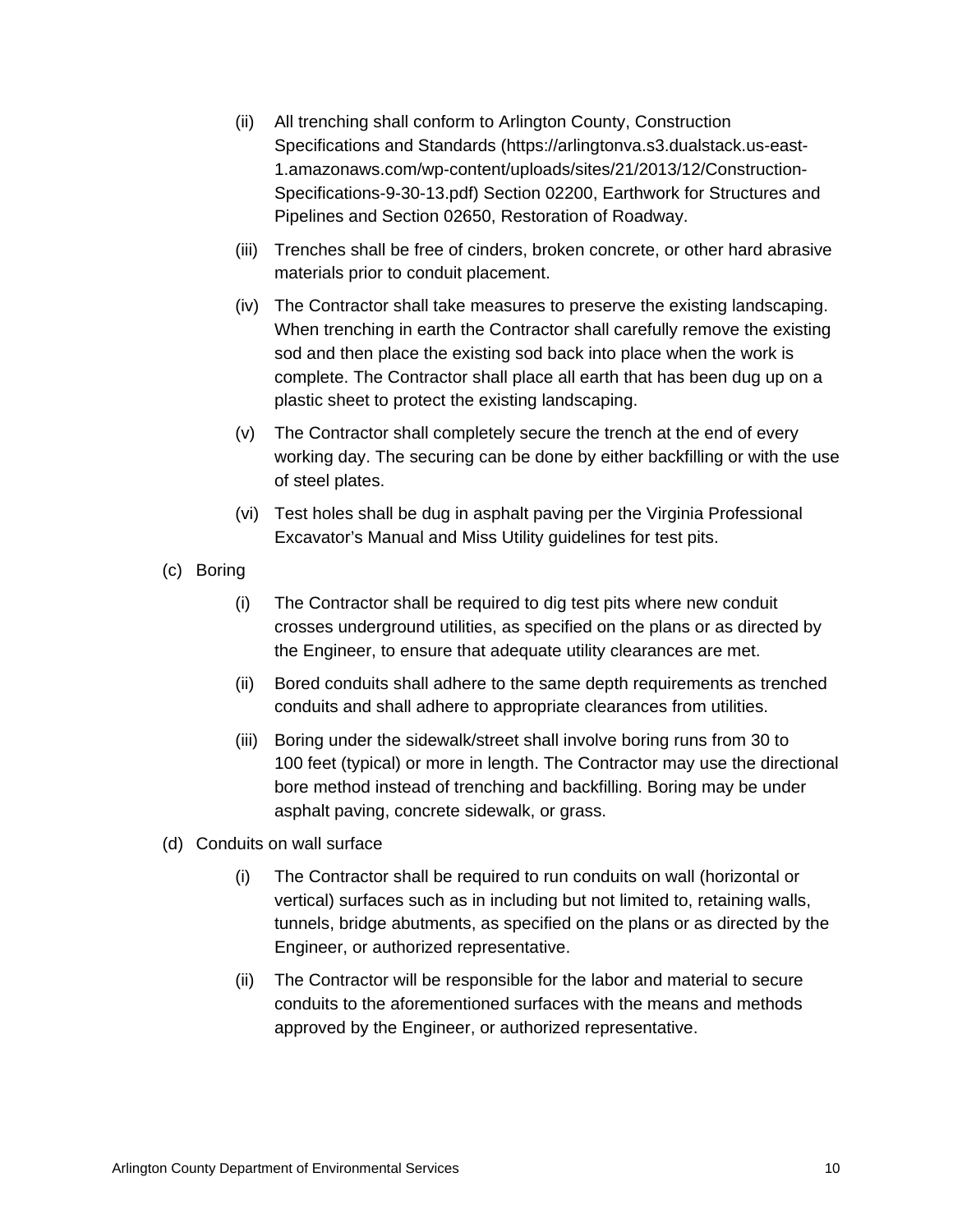#### **4 Measurement and Payment**

- (a) *Furnish and Install Steel Riser for Wooden Poles* shall be measured and paid for on a linear-foot basis. Installation shall include steel riser conduit, fittings, hardware, all mounting hardware, weather protection, staples to secure conduit.
- (b) *Furnish and Install Conduit on Wall Surfaces* shall be measured and paid for on a linear-foot basis. Installation shall include conduit, fittings, hardware and other equipment necessary for the installation and securing the conduits to those surfaces.
- (c) *Furnish and Install Direct Bore Conduit* shall be measured and paid for on a linear-foot basis. Installation shall include conduit, fittings, pull ropes.
- (d) *Furnish and Install Conduit in Trench* shall be measured and paid for on a linearfoot basis. Installation shall include conduit, fittings, pull ropes. Trenching is a separate pay item and shall be done as per the Sub-section 2.b of Section 14030 of this document.
- (e) *Furnish and Install Conduit in Road Crossing* shall be measured and paid for on a linear-foot basis. Installation shall include conduit, fittings, pull ropes, connection and materials needed connect to junction boxes or adjacent conduits. Any concrete encasing shall be incidental to the cost of installing road-crossing conduit.
- (f) *Test Pit* shall be measured and paid for per each.
- (g) *Trenching* shall be measured and paid for on a linear-foot basis and shall not vary for the depth. Restoration shall be incidental to trenching.
- (h) The cost of restoration shall be included in the unit costs for all items in this section. Restoration shall include, but shall not be limited to, concrete work, asphalt repair, pavers, and sod. Replacement of concrete and asphalt due to boring or trenching shall be incidental to the cost of installing the conduit.
	- (i) Restoration in asphalt areas shall include perimeter seal where required by VDOT.
	- (ii) Concrete panels shall be removed to the nearest control joint and replaced. No concrete patching will be allowed.
	- (iii) Restoration of paver areas shall include grouted or sand based pavers as needed.
- (i) *Clear Existing Conduit* shall be measured and paid for on a linear-foot basis.
- (j) *Remove Conduit* shall be measured and paid for on a linear-foot basis and shall include removing conduits, fitting, pull tapes.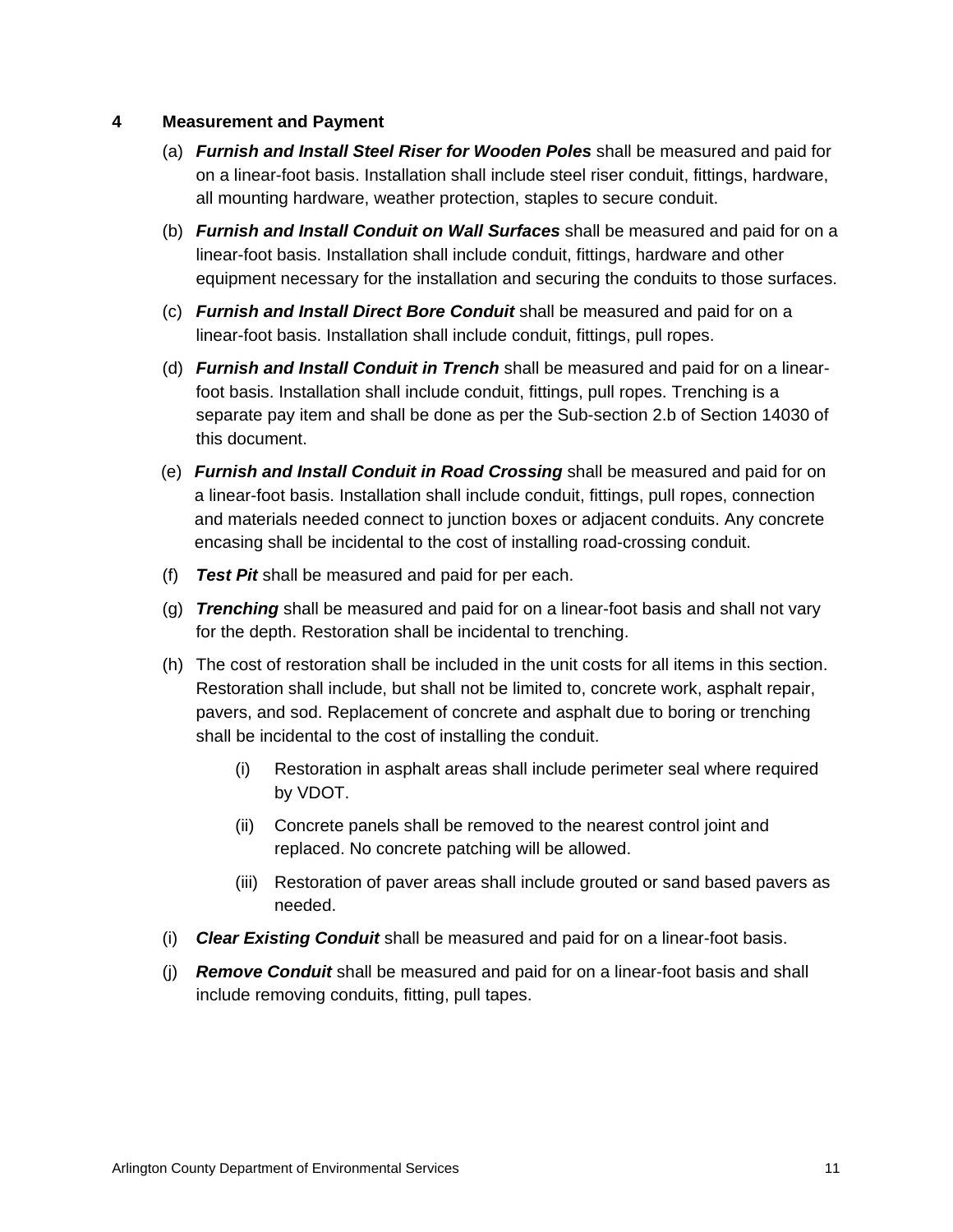## **Section 14040: Junction Boxes**

## **1 County Standards**

The detail drawings in the Arlington County Lighting Standards that are applicable to junction boxes are as follows:

- (a) 14040-01 Junction Box
- (b) 14040-02 Junction Box

#### **2 Materials**

- (a) Small junction boxes shall be 12"X12" Quazite PC1212HA00 (lid) and PC1212BA12 (box) typically installed in residential areas.
- (b) Large junction boxes shall be 13"X24" Quazite PT1324HA00 (lid) and PT1324BA18 (box) typically installed in commercial areas.
- (c) Wallmount junction boxes shall be 10"X8"X4" Stahlin J1008HW, or approved equal.
- (d) All the covers for in-ground junction boxes shall be non-skid and shall be marked "STREETLIGHT".

#### **3 Execution**

Execution shall consist of providing the specified box, any required excavation to install the box, installing required conduits into the box, and patching conduit entrance holes per County Standards.

- (a) All conduits entering a junction box shall enter the box from the bottom.
- (b) Conduits shall enter the bottom of junction box at the depth of the conduit run and extend a minimum of 2 inches and a maximum of 3 inches into the structure. All conduits in junction boxes shall extend a minimum of 2 inches above crushed rock.
- (c) All junction boxes shall be set on washed gravel with a minimum of depth of 12 inches.
- (d) The top of the junction box shall be installed flush with the grade unless otherwise specified.
- (e) Conductors shall be installed with their slack length coiled in junction boxes. Two (2) feet of conductors shall be coiled inside the junction box.
- (f) Remove Junction Box shall include removing the junction box, capping or removing conduits, backfill and compaction, and final restoration.
- (g) Adjusting Junction Box to grade shall include excavating around the existing box, resetting the existing box, re-working conduits, and compacting around the box as needed.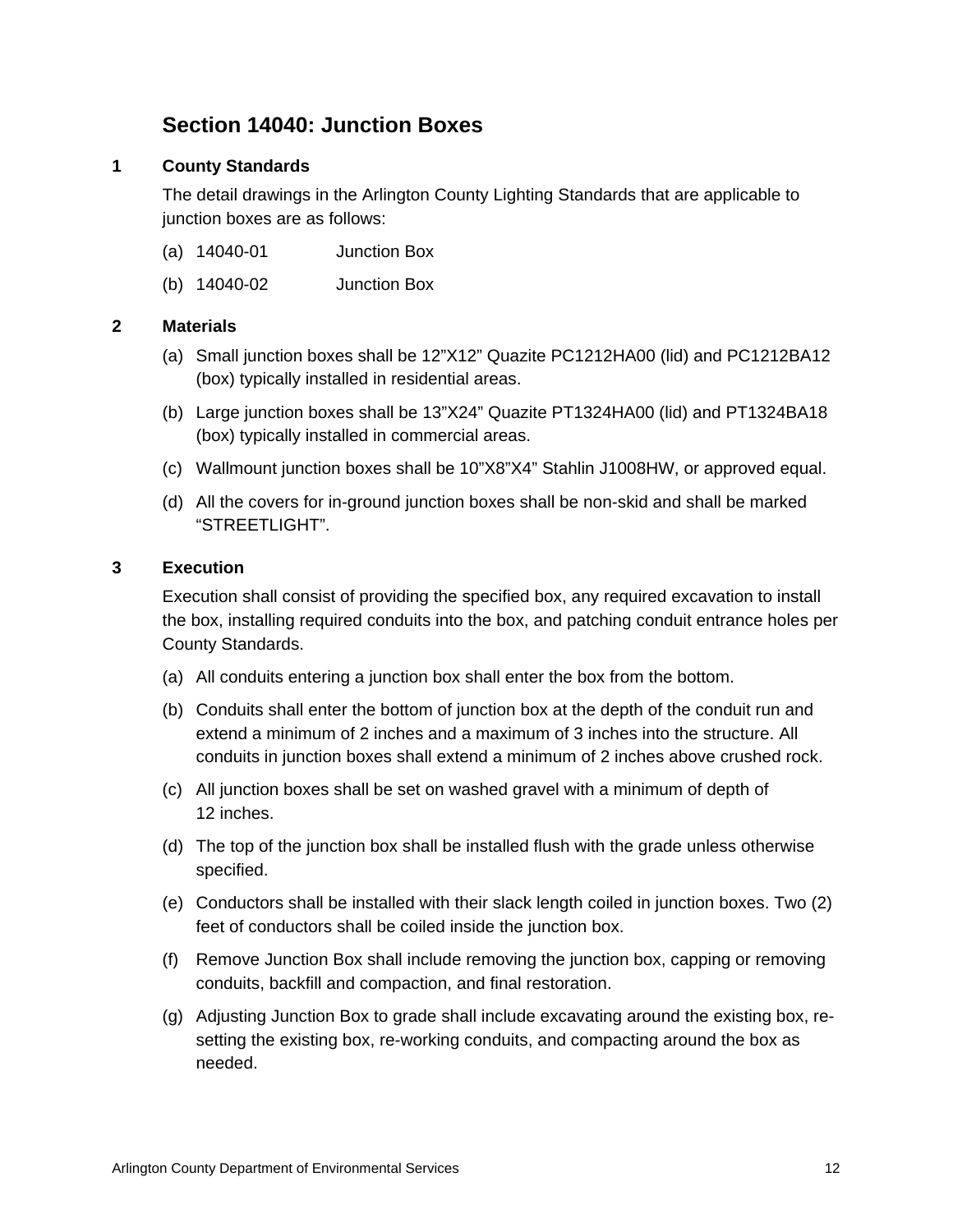#### **4 Measurement and Payment**

- (a) *Furnish Junction Box* shall be measured and paid for per each. The price for a junction box shall include the box, and any hardware required for installation.
- (b) *Furnish Junction Box Lid* shall be measured and paid for on a per-unit basis and shall include all bolts and necessary hardware required for installation.
- (c) *Install Junction Box* shall be measured and paid for per each. All materials associated with junction box installation, including cover, gravel base, shall be incidental. Restoration of damaged grass, pavers, concrete, asphalt, or other areas shall be incidental.
- (d) *Furnish and Install Wallmount Junction Box and Lid* shall be measured and paid for on a per-unit basis and shall include all necessary hardware required for installation including cover, securing to the wall surface.
- (e) *Install Junction Box Lid* shall be measured and paid for per each.
- (f) *Enter Existing Junction Box* shall be measured and paid for per each. Payment for entry into junction boxes shall be the same regardless of the type of junction box entered or the number of conduits connected. Restoration of damaged grass, pavers, concrete, asphalt, or other areas shall be incidental.
- (g) *Remove Junction Box* shall be measured and paid for per each. The disposal of the box shall be incidental to the item. Restoration of damaged grass, pavers, concrete, asphalt, or other areas shall be incidental.
- (h) *Adjust Existing Junction Box to Grade* shall be measured and paid for per each. Payment for adjustment of junction boxes shall be the same regardless of the type of junction box adjusted or the number of conduits within the box. Restoration of damaged grass, pavers, concrete, asphalt, or other areas shall be incidental.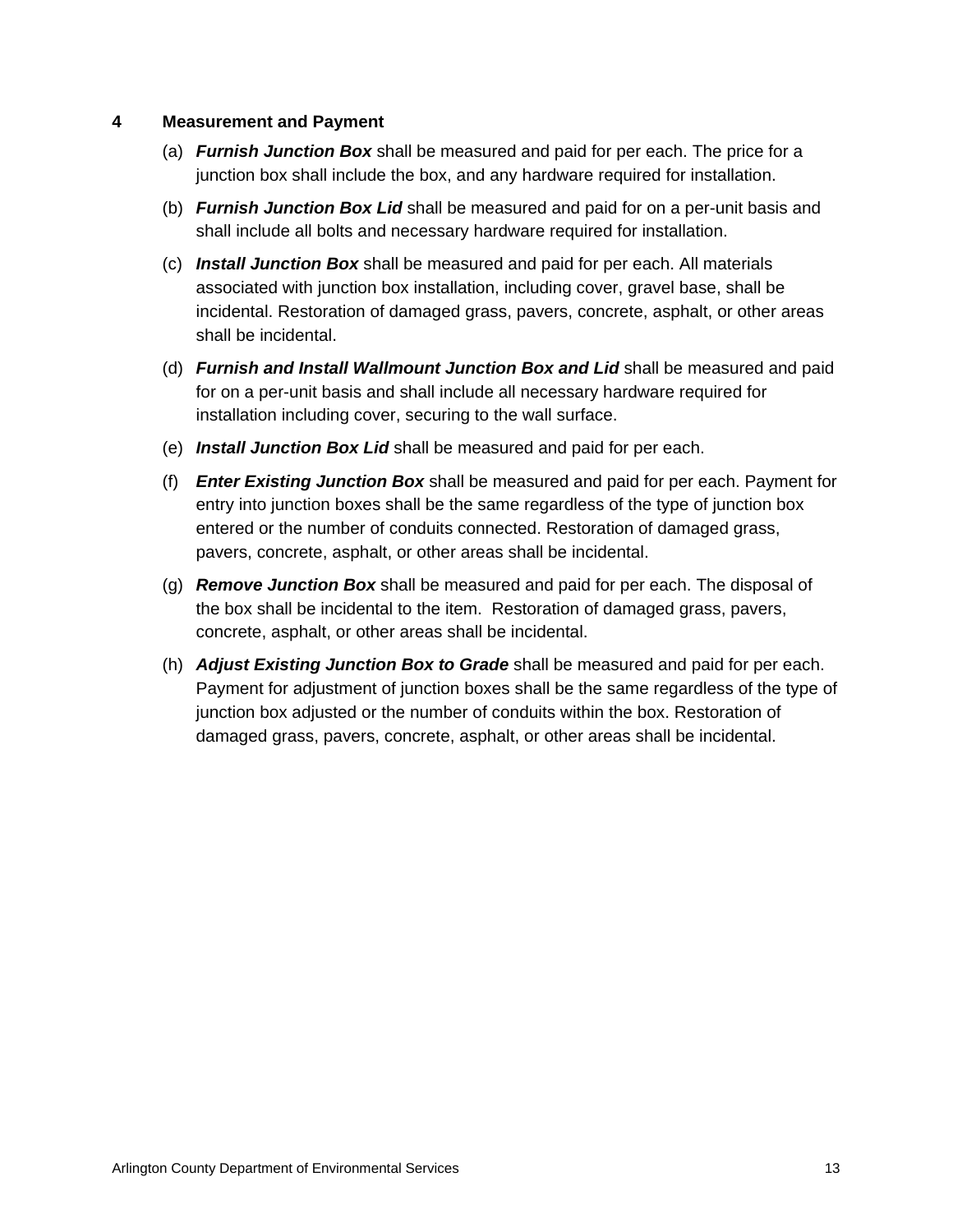# **Section 14050: Lighting Conductors**

## **1 County Standards**

The detail drawings in the Arlington County Lighting Standards that are applicable to light pole wiring is as follows:

(a) 14050-01 Light Pole Wiring Detail

## **2 Materials**

- (a) Unless required by the voltage drop calculation, lighting conductors from the service disconnects (load side) to the base each light pole shall be minimum of #6 copper stranded THHN as per NEC including grounding conductor.
- (b) There will be four conductors with two circuits (A & B), one neutral, and one ground. The cable shall be colored as follows:
	- (i) Circuit A Black
	- (ii) Circuit B Red
	- (iii) Neutral White
	- (iv) Ground Green
- (c) The wiring for the luminaires shall be installed on the two alternating circuits. For example, sixteen (16) poles shall be installed as follows:
	- (i) Luminaire Numbers 1, 3, 5, 7, 9, 11, 13 and 15 shall be installed on A circuit, and Luminaire Numbers 2, 4, 6, 8, 10, 12, 14 and 16 shall be installed on the B circuit and alternate circuit.

### **3 Execution**

This work will involve providing and running conductors in conduits, inside junction boxes or existing poles and arms. The work will also include making necessary circuit connections to new conductors or existing conductors, securing terminals with weather proof splices.

- (a) All conductors shall be installed in a neat and workmanlike manner, with care being taken that conductors are not kinked, scarred, or damaged during installation.
- (b) All branch circuit, load and service wires shall be color coded in accordance with NEC and the COUNTY requirements.
- (c) At least two (2) feet of excess conductors shall be left in each junction box for splicing and termination.
- (d) Conductors shall be continuous and no splices shall be made except within junction boxes or pole bases.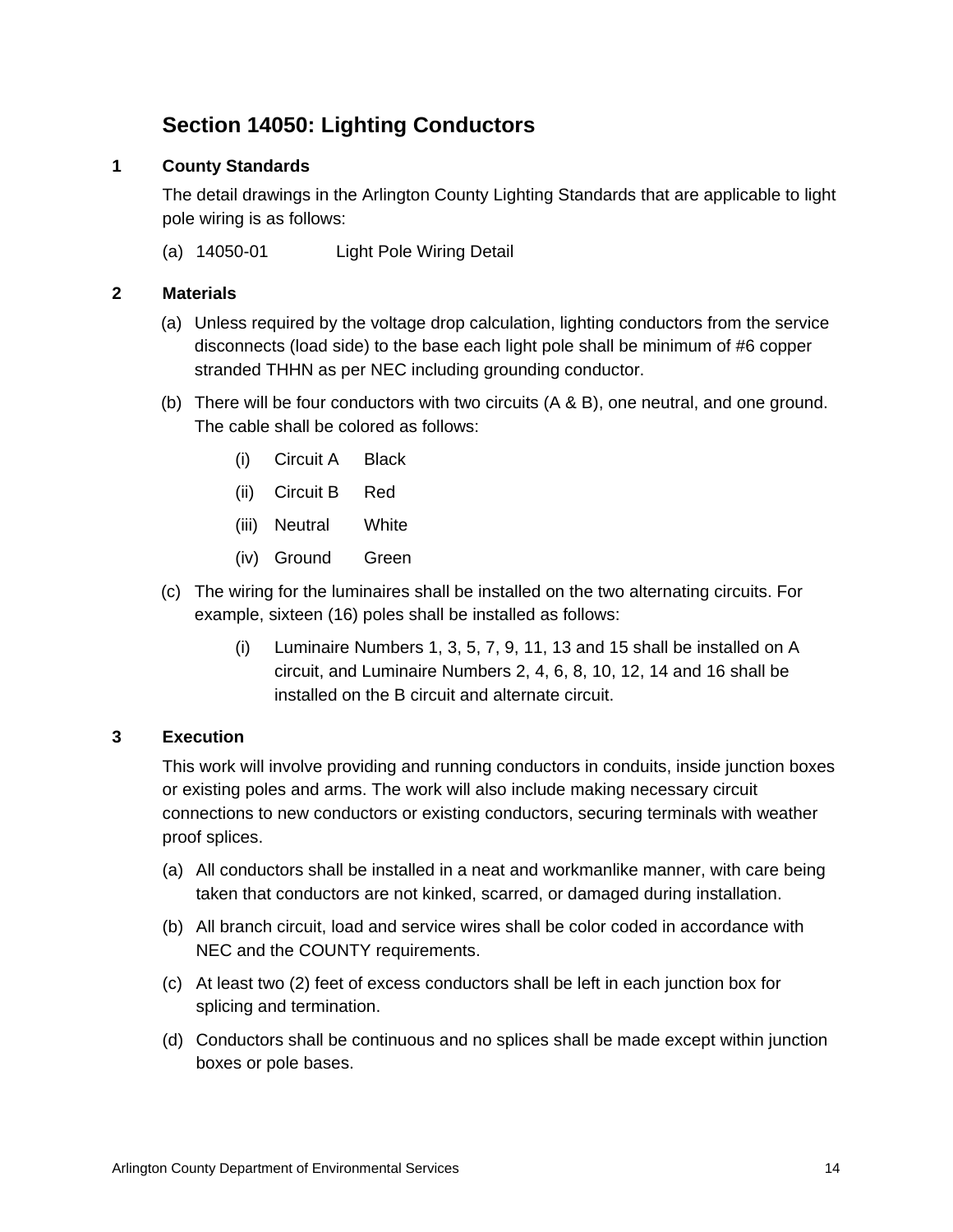- (e) Conductors shall be pulled by hand and without aid of block and tackle or any other mechanical devices.
- (f) Only approved pulling compounds which will in no way damage the insulation on the conductors or hasten its aging may be used to facilitate the pulling of wire into conduit.
- (g) Conductors shall be installed by using existing pull line, or similar rope to pull the conductor. A one-quarter inch (1/4") nylon pull line or mule tape as directed by the County streetlight inspector, with a minimum tensile strength of 500-lbs. shall be installed in all conduits. At least two feet (2') of pull line shall be extended beyond each end of the conduit run and secured.
- (h) Unless otherwise approved by the Engineer, wiring shall not occupy more than 40% of the inside area of throughout the conduit. The Contractor shall verify the existing conduit is less than 40% full prior to pulling new conductors through. If more than 40% of the inside area is occupied, the Contractor shall provide additional conduit to satisfy this requirement.
- (i) The Contractor shall proof new conduits prior to pulling conductors to ensure the conductors can be pulled without damaging existing conductors.
- (j) The Contractor shall replace pull ropes if used to install new cables in existing conduits. If no pull rope existed in the conduit, a new pull rope shall be installed.
- (k) Conductors shall not be spliced within conduits. Wiring shall conform to the appropriate articles of the NEC wiring within junction boxes, and similar equipment and shall be neatly arranged.
- (l) Powdered soapstone, talc, or other approved lubricant shall be used when placing conductors in conduit.
- (m) All wires inside of poles shall be #12 UF with ground wire, and shall be spliced to the luminaire terminal block at the upper end, and the service conductors in the base of the pole.
- (n) Each light pole shall be equipped with breakaway fuse holders containing a 10amp fuse. Fuse holder shall be Ferraz Shawmut model number FEB-11-11-BA (http://www.ferrazfuses.com/cms\_admin/fckeditor/editor/filemanager/connectors/php/ bin/Fuse%20BLK%20Cls%20CC%20Midget%20Fuse%20FEB-FEC-FEX-FEY.pdf) or approved equal and shall be installed only on the hot leg at the base of each pole. Such fuse holders shall be incidental to the wiring of the poles and shall be provided by the contractor.
- (o) A continuous grounding conductor shall be installed for grounding purposes.
- (p) There shall be two ground rods adjacent to the service equipment separated by six feet and connected with bare copper #6 conductor.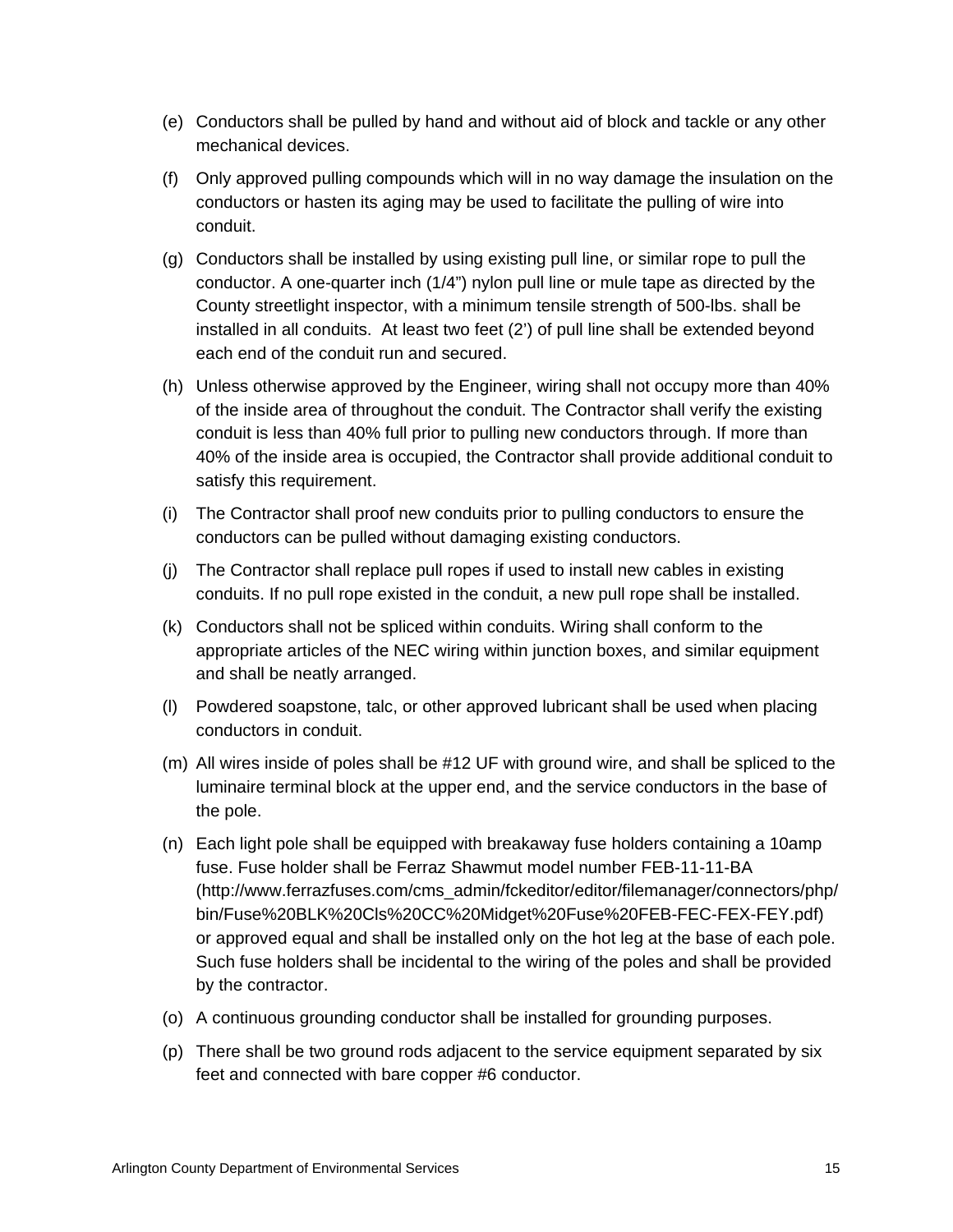(q) Removal of lighting conductor in conduit shall consist of removing and disposing of the conductors in an existing conduit.

## **4 Measurement and Payment**

- (a) *Furnish conductor.* shall be measured and paid for on a linear foot basis.
- (b) *Install conductor* will be measured and paid for on a linear foot basis. Several conductors pulled into a single conduit at the same time shall be considered as a single pull. Cost for pulling conductors shall include all connectors, splice enclosures, or other appurtenances.
	- (i) Installing any necessary conductors in the poles and arms shall be measured in the same way as conduit (per linear foot). Several conductors may be installed in each pole/arm. No separate payment will be made for each cable.
	- (ii) The cost of installing or replacing pull rope shall be incidental to the cost of pulling conductor.
	- (iii) Installing conductors inside poles shall include the conductors, fuse holders, fuses, and necessary connections.
- (c) *Remove conductor* shall be measured and paid for on a linear foot basis. Several conductors removed from a single conduit, arm, or pole shall be considered a single item.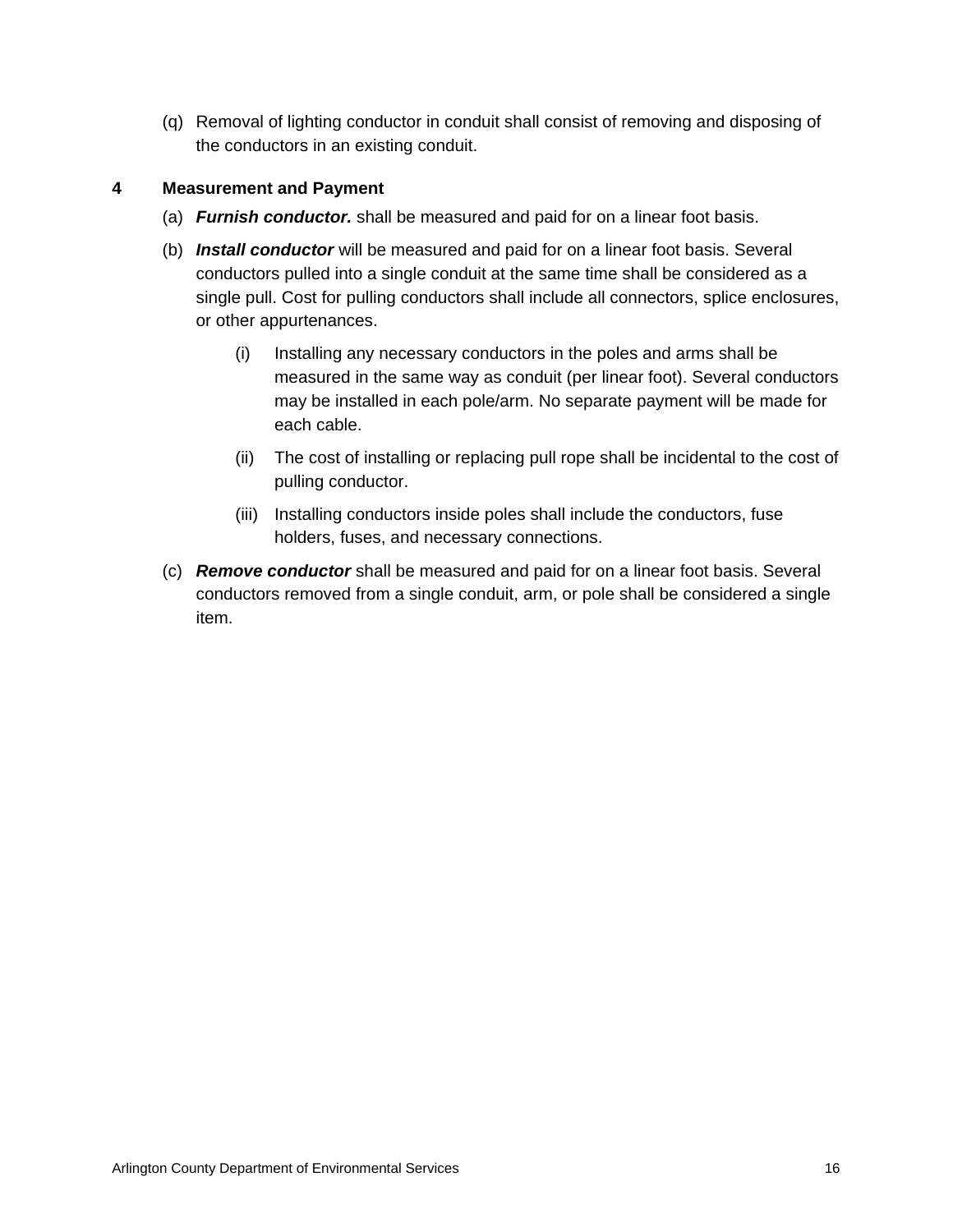# **Section 14060: Foundations**

## **1 County Standards**

The standards in Arlington County Lighting Standard that are applicable to foundations are as follows:

| $(a)$ 14060-01   | Street Light Pole Foundation Type F-1                 |
|------------------|-------------------------------------------------------|
| (b) $14060 - 02$ | Street Light Pole Foundation Type F-2 (Shallow Depth) |
| $(c)$ 14060-03   | Roadway Light Pole Foundation Details                 |

### **2 General**

- (a) Foundations for streetlight poles shall be poured in accordance with the drawings in the Arlington County Construction Standards & Specifications and Arlington Virginia Department of Environmental Services Streetlight Specifications unless otherwise specified by the Engineer.
- (b) Specifications for streetlight pole foundations shall follow 14060-01 through 14060- 03 of the County's streetlight specification unless directed otherwise by the County's authorized representative prior to the construction.

### **3 Materials**

- (a) Concrete shall be mixed and poured in in-site accordance with Section 03100 of the Arlington County Construction Standards & Specifications (https://arlingtonva.s3.dualstack.us-east-1.amazonaws.com/wpcontent/uploads/sites/21/2013/12/Construction-Specifications-9-30-13.pdf)
- (b) Concrete shall be of Class A3 air entrained General Use with 3,000 PSI unless otherwise noted.

## **4 Execution**

- (a) Foundation demolition shall consist of the demolition of light pole foundation to a 12" depth below the finished grade. Demolition shall include breaking out concrete and removing anchor bolts, conduits, conductors, and reinforcing steel, if any. Any conduit runs associated with a demolished foundation shall be capped or abandoned as called for on the design plans.
- (b) Foundation removal shall include removal of the entire foundation, removing anchor bolts, conduits, conductors, and reinforcing steel, if any. Any conduit runs associated with a removed foundation shall be capped or abandoned as called for on the design plans.
- (c) Light pole foundations shall have up to two (2) 2" and one (1) l" PVC conduit.
- (d) The cost of restoration shall be included in the unit costs. Restoration includes, but is not limited to, concrete work, asphalt repair, pavers, and sod.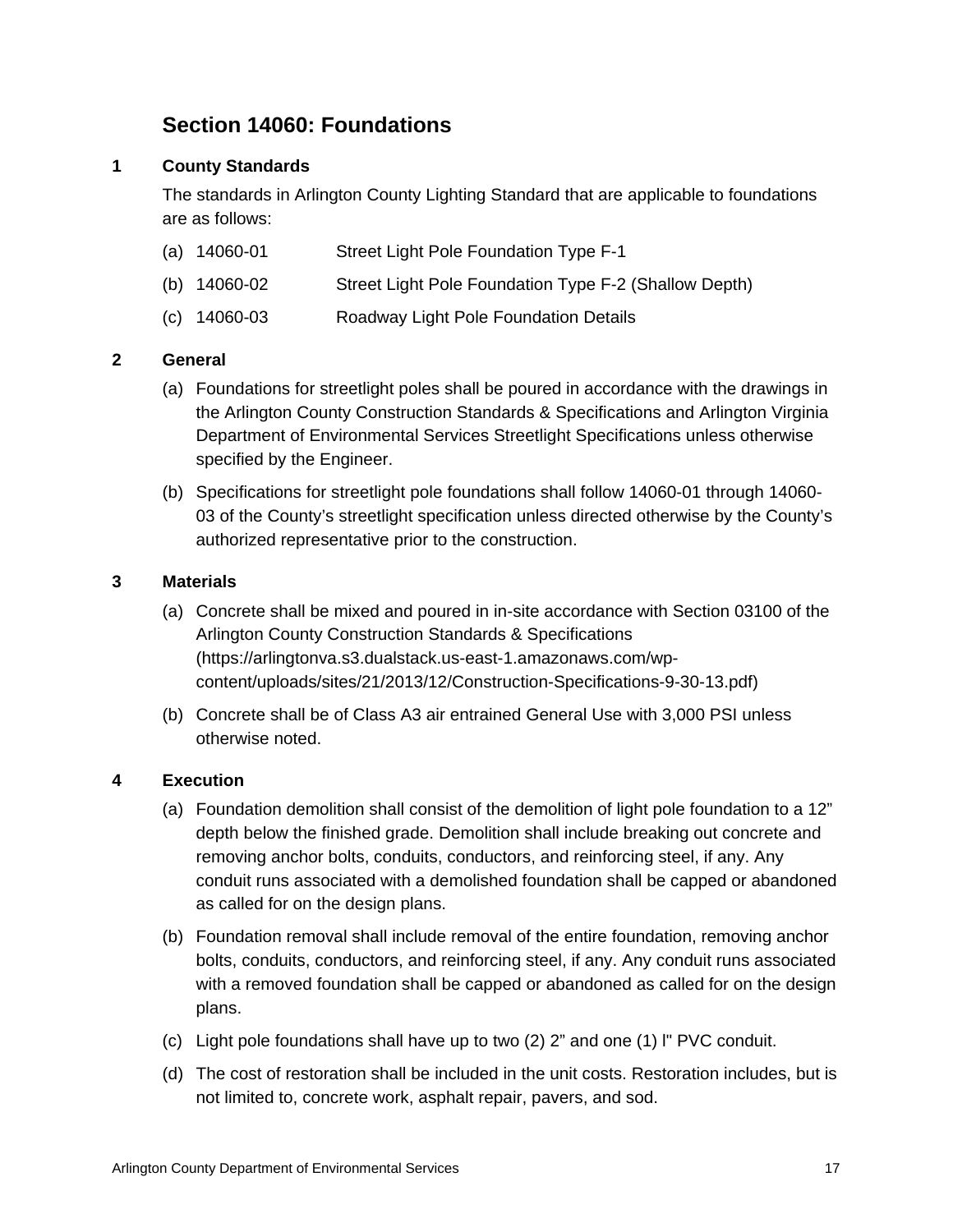- (e) Pole foundations shall be poured in Sonotube, or approved equal. Forms shall be rigid and must be securely braced in place and inspected before the concrete is poured. Conduit ends and anchor bolts shall be placed in proper position and in a template until the concrete sets.
- (f) Test holes shall be dug in asphalt paving per the Virginia Professional Excavator's Manual and Miss Utility guidelines for test pits.
- (g) Forms shall be true to line and grade. Tops of foundations shall be 1" above finished grade, smooth, brushed and chamfered. The Contractor is responsible for coordinating on any adjacent project to confirm correct final grades.
- (h) The Contractor shall contact the County for the inspection of forms and reinforcing cage prior to pouring concrete. Stirrups shall be installed on all foundations.
- (i) Anchor bolts shall conform to the manufacturer's specifications. Shims or other similar devices for plumbing or raking will be permitted. Stirrups shall be installed on all foundations.
- (j) Anchor bolts shall extend 2.5" above the top of the foundations.
- (k) Whenever excavation for a foundation requires removal of excess ground material, the excavation shall be backfilled to within 12 inches of ground level with the same type of concrete that is used for the foundation.
- (l) All foundations shall be hand floated until the top is smooth and level.
- (m) Pole foundations shall be poured against undisturbed earth. Cast-in-place foundations shall be poured monolithically where practicable.
- (n) The Contractor shall not leave foundation holes uncovered or unprotected. The Contractor is responsible for ensuring pedestrian safety throughout the installation of the foundation.
- (o) Installing anchor bolts on existing foundations shall be installed to a depth of 12" for decorative post-top streetlight poles and 18" for roadway light poles. This method of such anchor bolts installation only be employed if the replacement for up to two anchor bolts. If three or more bolts are damaged, the entire foundation will need to be replaced.
- (p) A 5/8-inch copper-clad grounding rod shall be installed inside 1" Schedule 40 PVC conduit. The length shall be 8-foot for decorative post-top streetlight poles and 10 foot for roadway light poles.
- (q) The grounding conductor attached to the rebar cage and the ground rod shall be  $#6$ bare copper. The grounding conductor shall be connected using clamp Arlington Industries, Inc catalog number 719DB, or approved equal.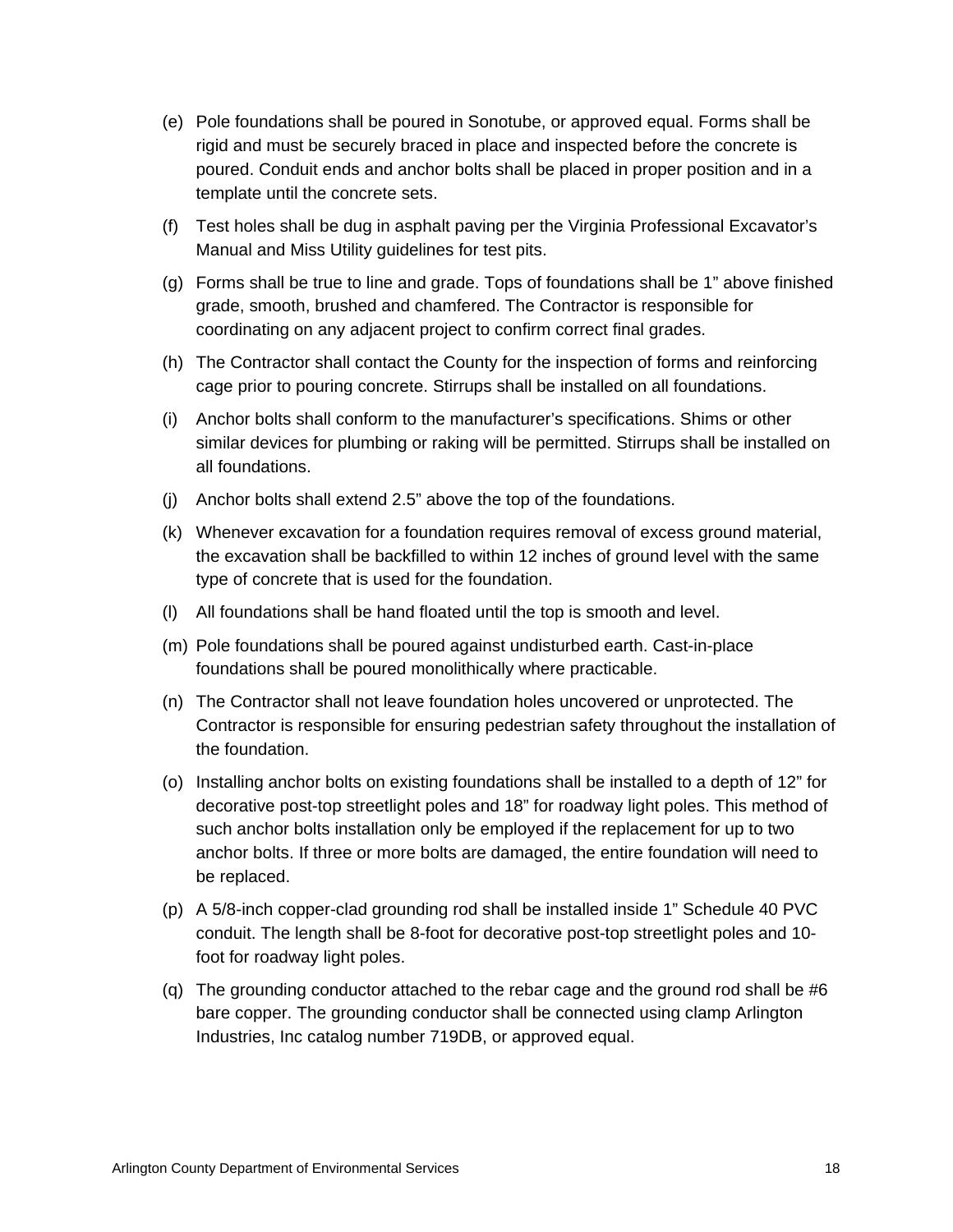### **5 Measurement and Payment**

- (a) *Install Foundation* shall be measured and paid for per each foundation shall include concrete, reinforcing steel, stub-outs, anchor bolts, bolt circle templates, ground rods, grounding equipment, conduits, excavating, backfilling, compacting, disposing of surplus and unsuitable materials, and restoring existing areas.
	- (i) All reinforcement shall be incidental to the pay item for which a foundation is required. Grounding rods shall be installed as indicated in the standard details and shall be incidental to the installation pay item.
	- (ii) If a foundation is installed to the incorrect grade, the Contractor shall remedy the error by removing the foundation and replacing the entire structure.
- (b) *Enter Existing Foundation* shall be paid for at the unit price for each foundation entered, regardless of the number of conduits being installed.
- (c) *Install Anchor Bolts in Existing Foundation* shall be paid for at the unit price for each anchor bolt installed.
- (d) *Demolition of Existing Foundation* shall be measured and paid for at the contract unit price for each type of demolition. Restoration shall be incidental to the foundation demolition works.
- (e) *Removal of Existing Foundation* shall be measured and paid for at the contract unit price for each type of demolition. Restoration shall be incidental to the foundation removal works.
- (f) In all items above, the cost of restoration shall be included in the unit costs. Restoration includes, but is not limited to, concrete work, asphalt repair, pavers, and sod.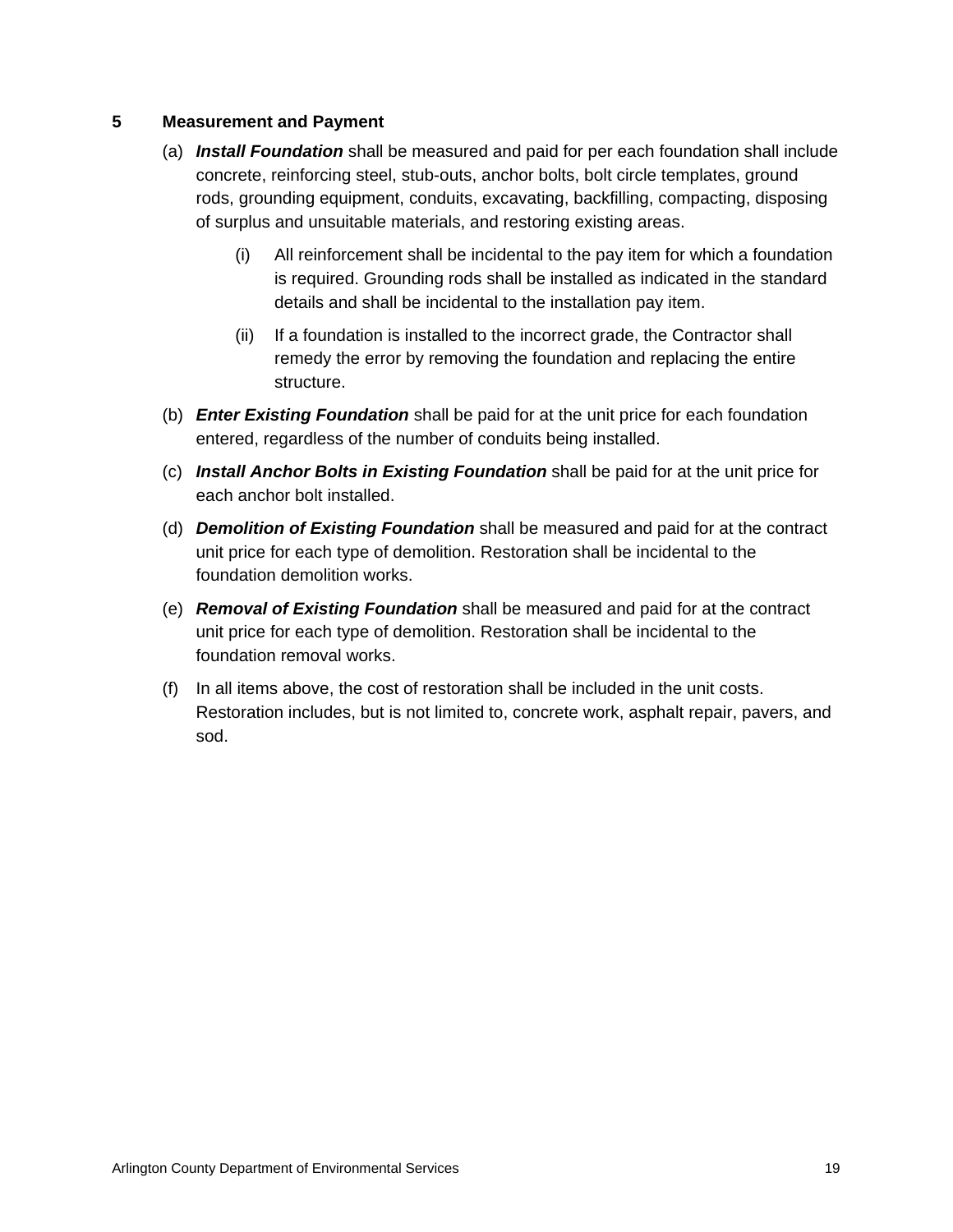## **Section 14070: Light Pole Base**

## **1 County Standards**

The standards in Arlington County Lighting Standards that are applicable to light pole bases are as follows:

(a) 14070-01 Transformer Base

### **2 General**

This section describes minimum acceptable design and installation standards for streetlight and transformer base.

- (a) The composite clamshell base shall meet ANSI/NEMA (American National Standard Institute/National Electrical Manufacturing Association) specification ANSI C136.20- 2012.
- (b) The CONTRACTOR shall provide to Arlington County a written warranty against any defects in materials and workmanship for a period of one year from the time of delivery to the Arlington County. For warranty repairs, all costs of labor, parts and transportation to and from the CONTRACTOR shall be borne by the CONTRACTOR.

### **3 Materials**

### **Clamshell Base:**

- (a) The clamshell base shall be Washington style that is approximately 24" in height, and shall have a base diameter of 20" and closely resembles the base shown in the composite direct-buried pole drawing.
- (b) The clamshell base shall fit at the base of fluted 12 feet pole with top diameter of 4.5" and taper of 0.2" per foot.
- (c) The color of the poles will be specified in the order. There shall not be any difference in prices in color specified herein.
	- (i) Bronze color will be Federal Standard 30108.
	- (ii) Black color will be Federal Standard 27038.

### **Transformer Base:**

- (a) Transformer base shall be as per ASTM B108 (356-T6).
- (b) Transformer base shall have the follow nominal dimension:

| Height | <b>Bottom Bolt Circle</b> | <b>Top Bolt Circle</b> |
|--------|---------------------------|------------------------|
| 17"    | 13" to 15"                | 10-1/2" to 13-<br>1/2" |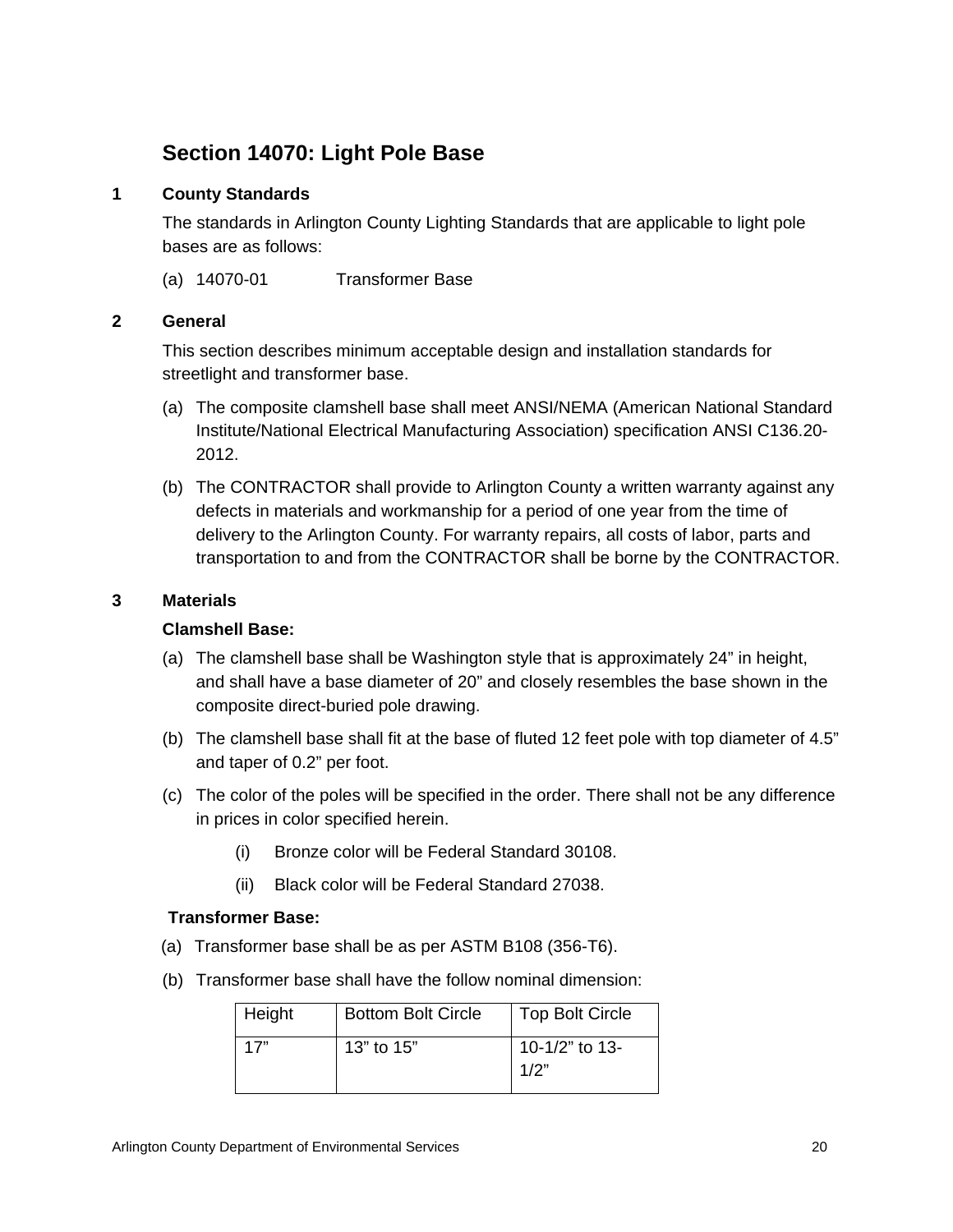| <b>20</b> " | $13"$ to $15"$ | $11"$ to 13" |
|-------------|----------------|--------------|
|             |                |              |

- (c) Aluminum transformer base shall be hinged or anti-theft screwed door with stainless steel fastener specified in the order.
- (d) Color (as specified):
	- (i) Aluminum transformer bases shall be galvanized and non-painted.
	- (ii) Black poles shall be powder coated in Federal Standard(595C) 27038

### **Plastic transformer base cover:**

- (a) Plastic replacement doors for lighting pole bases shall be fabricated from tough hidensity UV inhibited plastic for impact resistance.
- (b) The plastic cover shall withstand temperature extremes of  $-78^{\circ}$  to  $+150^{\circ}$  Fahrenheit.
- (c) Plastic transformer base cover shall be anti-theft screwed door with stainless steel fastener specified in the order.

| Application            | <b>Bottom Width</b> | <b>Top Width</b> | Height |
|------------------------|---------------------|------------------|--------|
| For 17" T-Base   9.75" |                     | 9.25"            | 11.75" |
| For 20" T-Base   9.75" |                     | 9.25"            | 13.50" |

- (d) Color (as specified):
	- (i) Silver poles shall be in Federal Standard(595C) 26440.
	- (ii) Black poles shall be powder coated in Federal Standard(595C) 27038

### **Aluminum transformer base cover**:

- (a) Transformer base cover shall be as per ASTM B108 (356-T6).
- (b) Aluminum transformer base cover shall be hinged or anti-theft door with stainless steel fastener specified in the order.

| Application            | <b>Bottom Width</b> | Top Width | Height |
|------------------------|---------------------|-----------|--------|
| For 17" T-Base   9.75" |                     | 9.25"     | 11.75" |
| For 20" T-Base   9.75" |                     | 9.25"     | 13.50" |

- (c) Color (as specified):
	- (i) Aluminum transformer base covers shall be galvanized and non-painted.
	- (ii) Black aluminum transformer bases shall be powder coated in Federal Standard(595C) 27038

### **4 Execution**

(a) Clamshell base shall be installed in compacted soil and on leveled ground.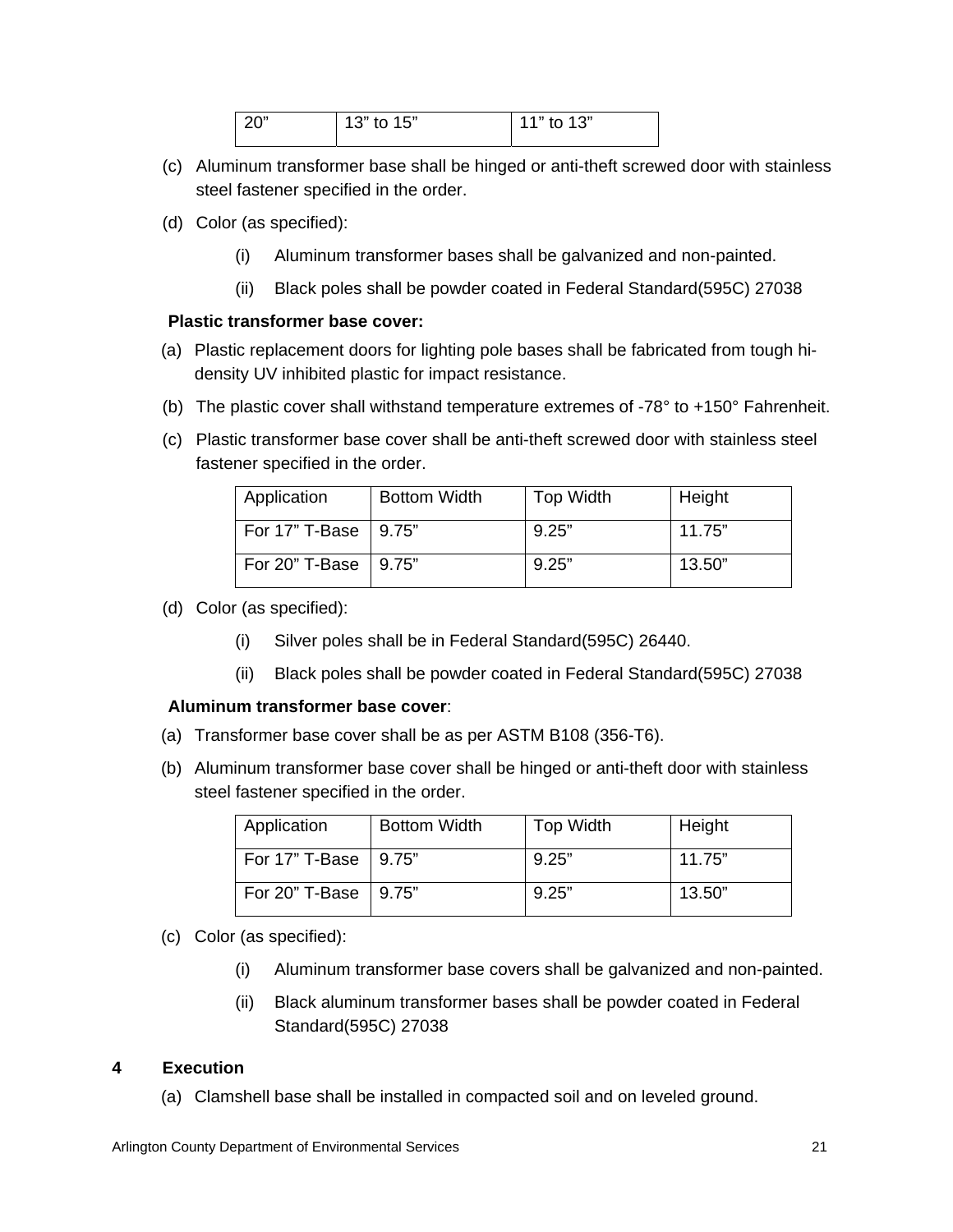- (b) The Contractor shall make sure the clamshell base is secured properly and fits tightly around the pole shaft.
- (c) The transformer bases shall be securely installed on concrete foundations using shims for leveling purposes.
- (d) The bases shall be installed with the door opening on the sidewalk side where applicable.
- (e) The transformer base covers shall be secured either by the hinge provided by the manufacturer or proper screws to make them anti-theft.
- (f) The Contractor will be responsible for proper disposal of removed items unless otherwise instructed by the County.

### **5 Measurement and Payment**

- (a) *Furnish clamshell base* shall be measured and paid for per each and shall include all mounting hardware and connectors required for installation.
- (b) *Furnish transformer base* shall be measured and paid for per each and shall include all mounting hardware and connectors required for installation.
- (c) *Furnish plastic transformer base cover* shall be measured and paid for per each and shall include all mounting hardware and connectors required for installation.
- (d) *Furnish aluminum transformer base cover* shall be measured and paid for per each and shall include all mounting hardware and connectors required for installation.
- (e) *Install clamshell base* shall include labor, mounting, aligning, levelling, and securing to the ground and direct-buried pole.
- (f) *Install transformer base* shall include labor, mounting, aligning, levelling, and securing to the concrete foundation.
- (g) *Install plastic transformer base cover* shall include labor, mounting, securing to the transformer base.
- (h) *Install aluminum transformer base cover* shall include labor, mounting, securing to the transformer base.
- (i) *Remove clamshell base* shall be measured and paid for at the contract unit price for each base.
- (j) *Remove transformer base* shall be measured and paid for at the contract unit price for each base.
	- (i) The removal of transformer base covers shall be incidental to the transformer base removal. No separate payment will be made for any types of covers.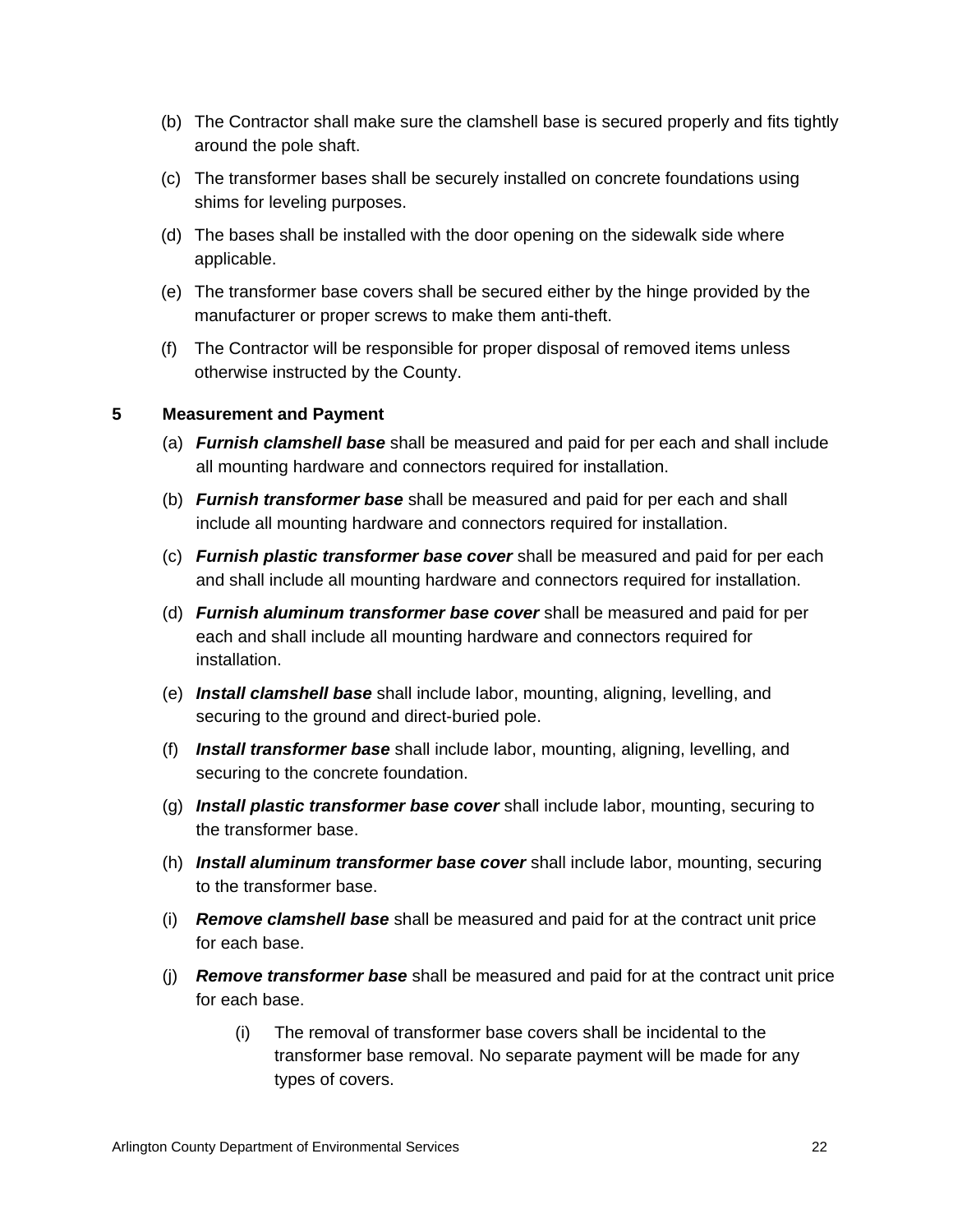# **Section 14080: Lighting Pole**

## **1 County Standards**

The standards in Arlington County Lighting Standards that are applicable to light pole are as follows:

- (a) 14080-01 Round Tapered Composite Roadway Light Pole (Direct-Buried)
- (b) 14080-02 Round Tapered Composite Roadway Light Pole (On-Foundation)
- (c) 14080-03 Decorative Post-Top Composite Street Light Pole (Direct-Buried)
- (d) 14080-04 Decorative Post-Top Composite Street Light Pole (On-Foundation)
- (e) 14080-05(a) Octaflute Aluminum Dual Arm Roadway Light Pole
- (f) 14080-05(b) Octaflute Aluminum Rear Mount Roadway Light Pole
- (g) 14080-05(c) Octaflute Aluminum Roadway Light Pole Detail
- (h) 14080-06 Decorative Post-Top Aluminum Streetlight Pole

#### **2 General**

- (a) This section describes minimum acceptable design and installation standards for composite and aluminum poles for streetlights.
- (b) There will be major categories of poles; roadway light poles and street light poles. The roadway light poles are wooden poles, and composite poles that have mounting height of 25' or higher. Street light poles are defined as decorative post-top poles with mounting height 16' or less.
- (c) The composite poles shall meet ANSI/NEMA (American National Standard Institute/National Electrical Manufacturing Association) specification ANSI C136.20- 2012.
- (d) The Contractor shall provide the County with a written warranty against any defects in materials and workmanship for a period of 1 year from the time of delivery to the County.
- (e) For warranty repairs, all costs of labor, parts, and transportation to and from the Contractor shall be borne by the Contractor.
- (f) The color of the poles will be specified in the order. There shall not be any difference in prices in color specified herein.
- (g) Aluminum luminaire arms are separate pay items. Pole prices shall not include cost of luminaire arms.
- (h) Aluminum transformer bases are separate pay items. Pole prices shall not include cost of transformer bases.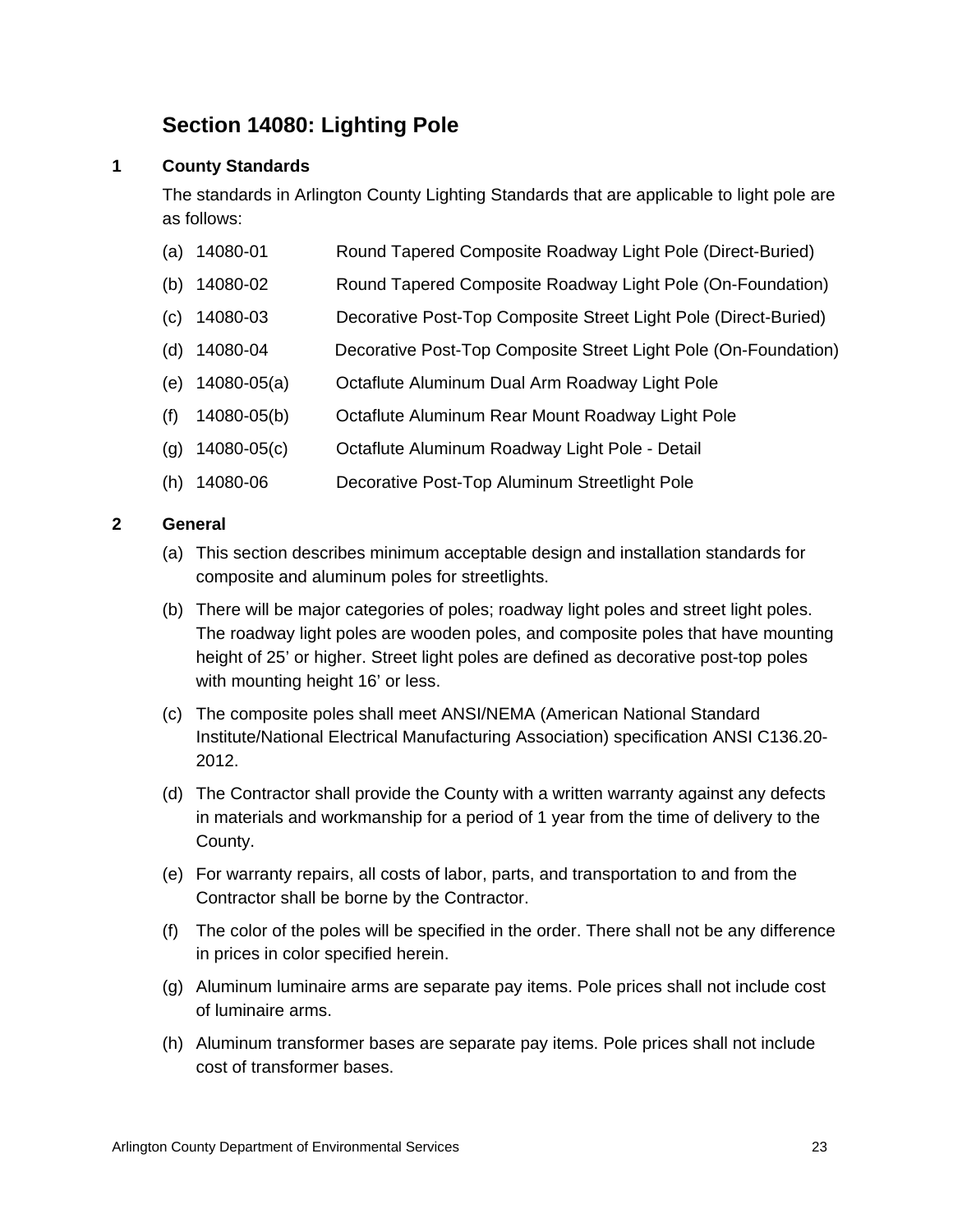- (i) Provide a temporary identification tag with purchase order, project name, and pole height affixed to the pole bases. This tag will be used for identification for stocking purposes only and will be removed during installation.
- (j) Provide a metal identification tag with a minimum size of 1"X3" permanently affixed to composite and aluminum pole with the following information:

Arlington County, VA Manufacturer's Name Date of Manufacture (MM/YY) Pole Height Serial Number

The tag shall be attached between 3' above the base of the pole. County reserves the right to modify the content of these tags.

## **Wooden Pole**

## **1 Pole Options**

All wooden poles shall be Class 5 Southern Yellow Pine cut from live trees. All poles shall conform to the requirements of ANSI Standard 05.1 and with the two different height option.

- (i) **35' Poles:** For 35' tall pole, the minimum circumferences shall be 23 inches at the top and minimum diameter at breast height shall be 12.3 inches.
- (ii) **30' Poles:** For 30'tall pole, the minimum circumferences shall be 23 inches at the top and minimum diameter at breast height shall be 11.6 inches.

## **2 Performance**

- (a) All poles may be air-seasoned, shed-dried, kiln-dried or conditioned or seasoned in any manner that conforms to AWPA Standards U1, and M1, that will not materially damage the wood. The poles must be seasoned until a moisture content of 25 percent or less is reached. All poles shall be machine peeled and conform to ANSI Standard 05.1.
- (b) All poles must be branded and the brand is to be located 12 feet from the butt end. The branding shall identify the supplier, pole length, class, year of treatment and preservative used, in accordance with AWPA Standard M6.
- (c) The treatment charge number shall be stamped on the butt of the pole. The preservative used will be Creosote meeting requirement of AWPA P1,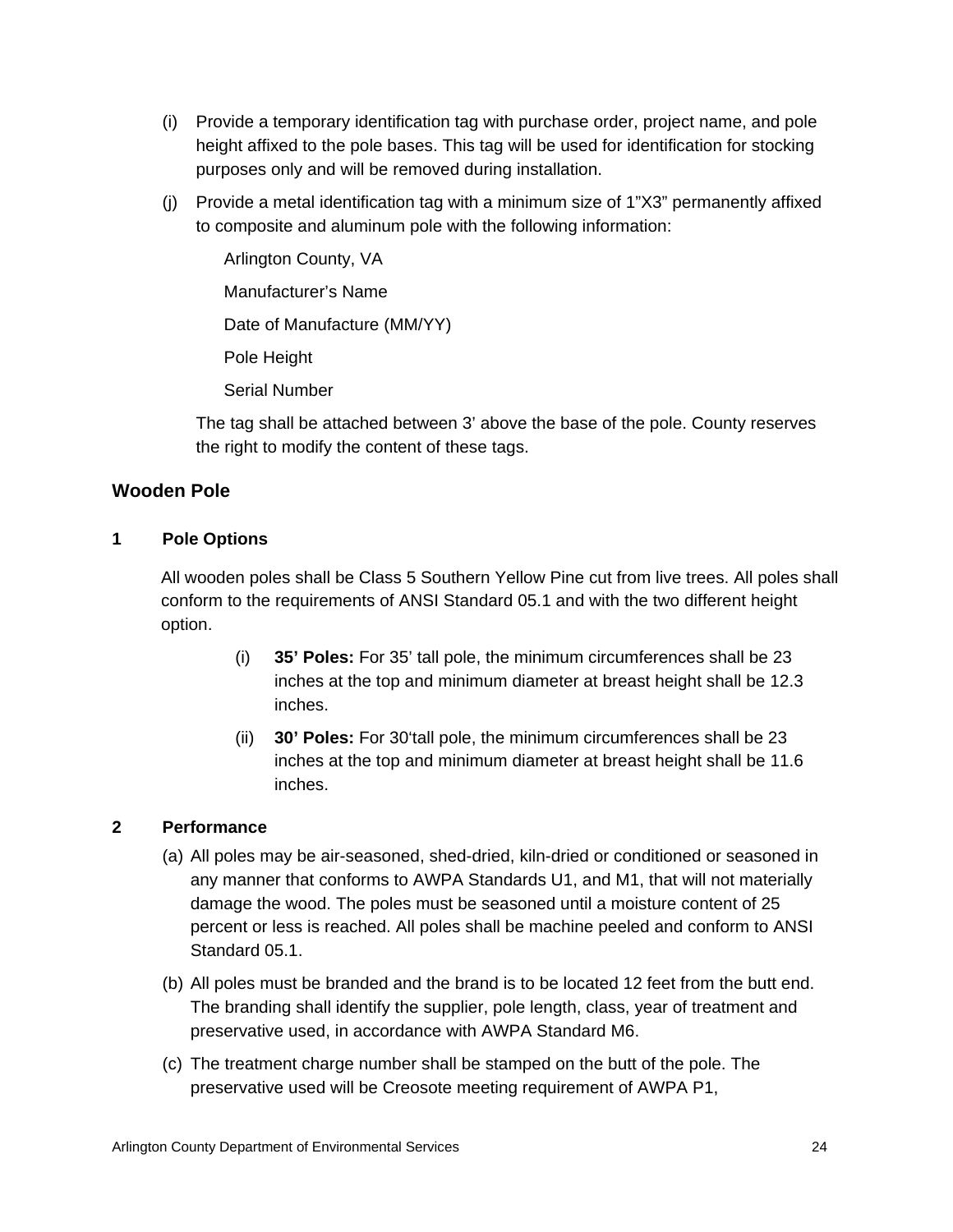Pentachlorophenol in petroleum meeting requirement of AWPA P8 or water-borne preservative suitable for pole treatment meeting requirement of AWPA P5 and U1.

- (d) All poles shall be free of evidence of bleeding or blooming regardless of the type of preservative used. There shall be no sludge depositions. Penetration of any preservative shall be a minimum of 3 inches or 90 percent of the sapwood depth.
- (e) Poles with less than 3-inch of sapwood shall have 100 percent penetration of the sapwood. Retention of creosote will be in accordance with AWPA Standards A1 and U1. Retention of Pentachlorophenol in petroleum will be in accordance with AWPA Standards A1 and U1. The Contractor will supply the Department with copies of any test reports that he receives from the pole supplier.

## **Round Tapered Composite Roadway Light Poles**

## **1 Pole Options**

Round tapered composite roadway light poles shall be available in two (2) designs:

- (i) Direct-buried installation
- (ii) On-foundation installation.

### **2 Material**

The shaft shall be constructed of a commercial grade of "E" glass or better.

- (a) The surface of the shaft shall be smooth and consist of a saturated polyester surfacing veil of 18–20 mils minimum thickness and a 10-mil resin layer.
- (b) The resin shall be unsaturated polyester resin containing UV inhibitor and pigment throughout. A minimum of 1.5 mil urethane coating shall be applied to the surface of the pole shaft. 1.0.4 The surfacing veil and structural fibers shall be saturated in a singular process with the same resin, ensuring molecular bonding between structural layers and the protective layer.

## **3 Manufacturing Standards**

- (a) There shall be two size categories of round tapered composite roadway light poles as specified in the order:
	- (i) 25 ft. mounting height
	- (ii) 30 ft. mounting height
- (b) All round tapered shafts shall be centrifugally cast to ensure a dense void-free wall and a smooth surface.
- (c) On-foundation round tapered poles shall have a galvanized steel base with an internal sleeve design which provides a mechanical lock with the pole shaft.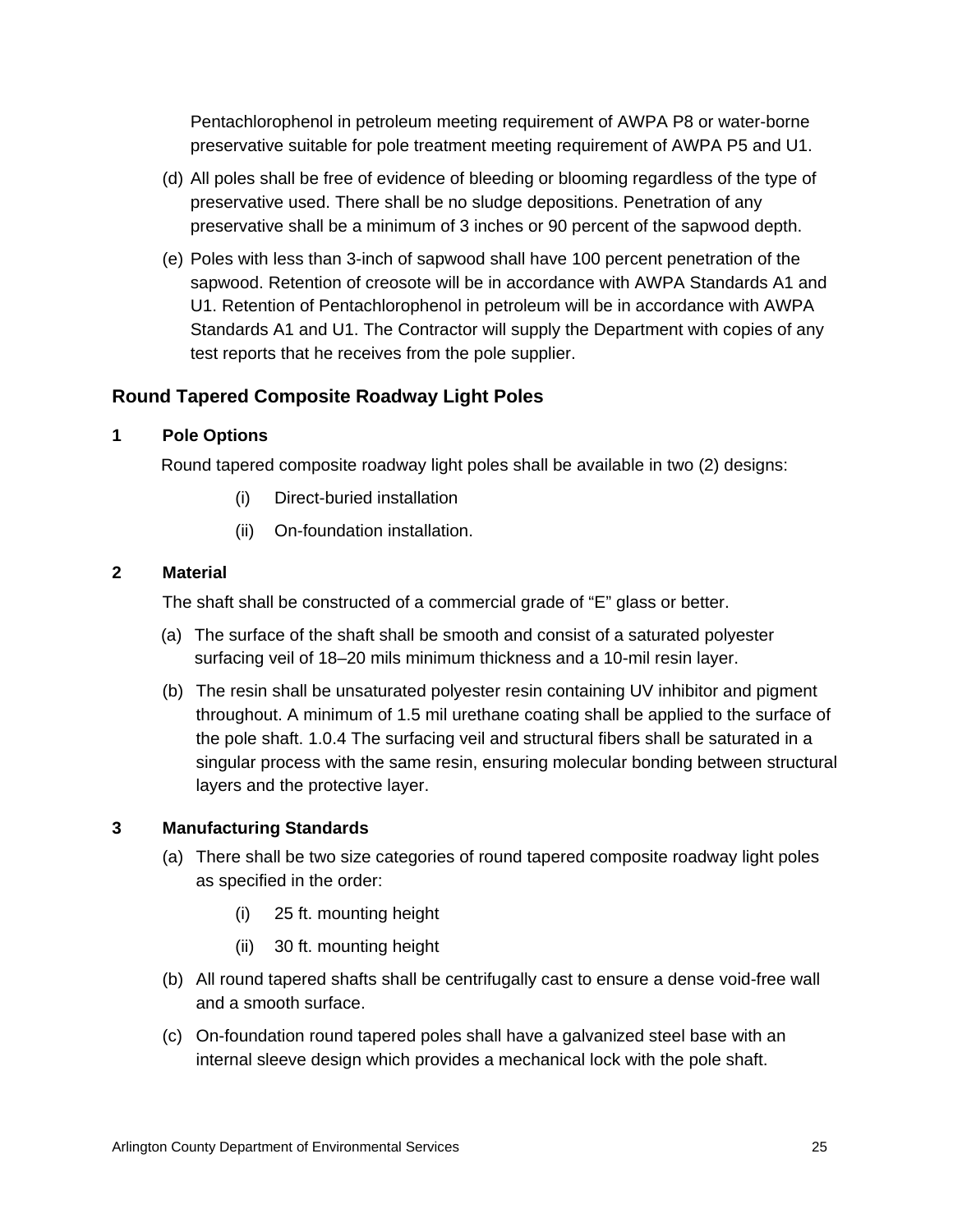- (d) Direct-buried poles shall be breakaway-worthy meeting current American Association of State Highway and Transportation Officials (AASHTO) frangibility requirements.
- (e) The pole surface shall be smooth and have a uniform taper of 0.216 inches per foot. Poles shall be drilled at the factory to accommodate dual arms.
- (f) The shaft shall be constructed in one piece for lengths as specified. A nonconductive pole cap shall be supplied for luminaire arm and side mount poles.

#### **4 Finish**

Top coat shall be Polyurethane stabilized with ultra-violet inhibitors. The resin shall contain pigment to match the finish coat of the post. The color shall be Federal Standard Black 27038 for round tapered Composite poles.

#### **5 Hand Hole**

A handhole, nominal 4 in. x 12 in., with a painted cover shall be supplied, including fasteners. All handhole covers, fasteners and exposed handhole reinforcement shall be non-metallic.

#### **6 Wire Entrance**

Direct-buried round tapered Composite poles shall have two, 2.375" diameter wire entry holes, located 24" below ground line, 180 degrees apart. Both holes shall be perpendicular to the side for mounting of the arm(s), where arms are applicable.

#### **7 Performance**

The pole and arm(s) shall be able to withstand AASHTO Standards of 25-year mean recurrence interval wind velocities for the area where the pole is specified to be used. Static deflection shall meet the following criteria:

- (a) Deflection shall not exceed one (1) percent of above ground pole length.
- (b) The difference in deflection within any 1-foot increment shall not exceed 0.35 in. Under maximum specified wind conditions, the pole tip deflection shall not exceed 10 percent of above ground pole length.
- (c) The pole shall be resistant to long term flexural fatigue failure.
- (d) There shall be no significant change in visual appearance or mechanical properties after one million cycles of altering force applications, which force produces a deflection amplitude equal to or greater than the deflection produced by peak wind speed of 46 mph.

## **Decorative Post-Top Composite Streetlight Pole**

### **1 Pole Options**

(a) Decorative post-top composite streetlight poles shall be available in two (2) designs: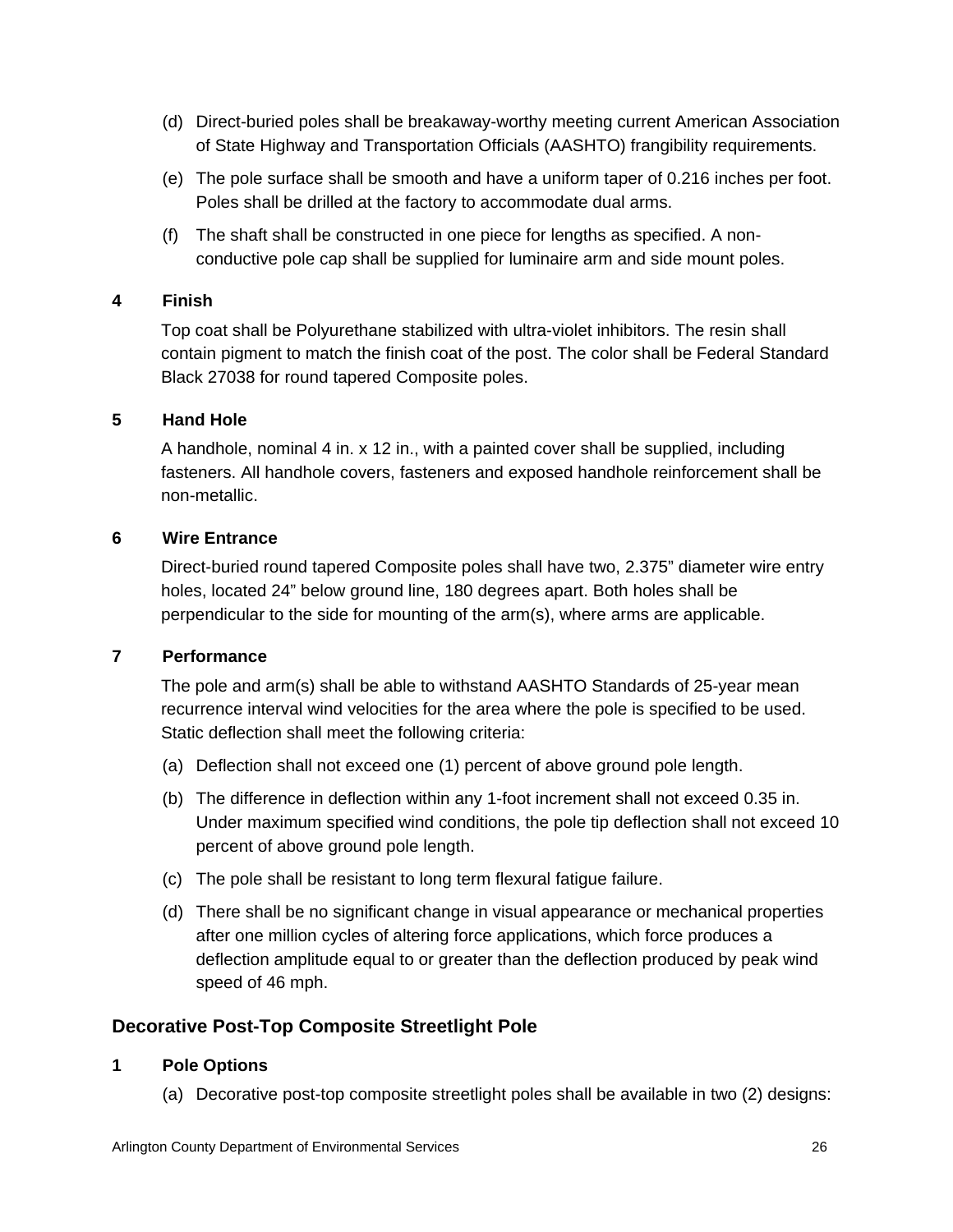- (i) Direct-buried installation
- (ii) On-foundation installation

## **2 Material**

- (a) Pole must be capable of handling aluminum dual arms with two fixtures, as detailed in Arlington County Lighting Specifications.
- (b) Poles shall be designed for twin luminaires with a weight and EPA of 50 lbs. @ 2.2 square foot each and a 1075 cross arm with a weight and EPA 50 lbs. and @ 2.8 square foot.
- (c) The outer fluted shell shall be constructed of advanced RP/C composites and incorporated with the inner filament-wound structural member to form a high-strength shaft.
- (d) The post inner structural member shall be constructed from continuous Composite filaments combined with thermosetting polyester resin.
- (e) The Composite resin ratio of the inner structural member shall be helically wound under tension first at a relatively high angle (65-85 degrees) to the longitudinal axis of the structural member with alternate layers of filaments in opposite directions.
- (f) Decorative post-top composite streetlight poles shaft shall have a 3-inch long tenon with an outer diameter of 3 inches.
- (g) Decorative post-top Composite streetlight poles shaft shall have a minimum wall thickness of 5/32" and shall be reinforced in areas of hand holes.

### **3 Finish**

- (a) There shall be two color categories of decorative post-top Composite poles as specified in the order:
	- (i) Bronze color will be Federal Standard 30108.
	- (ii) Black color will be Federal Standard 27038.
- (b) Top coat shall be Polyurethane stabilized with ultra-violet inhibitors.
- (c) The resin shall contain pigment to match the finish coat of the post.

## **Direct-Buried Decorative Post-Top Composite Streetlight Pole**

- (a) Direct-buried shaft will comprise of two pieces; pole shaft and clamshell base. However, the clamshell base will be a separate pay item.
- (b) The clamshell base shall be Washington style that is approximately 24" in height, and shall have a base diameter of 20" and closely resembles the base shown in the composite direct-buried pole standards 14080-03.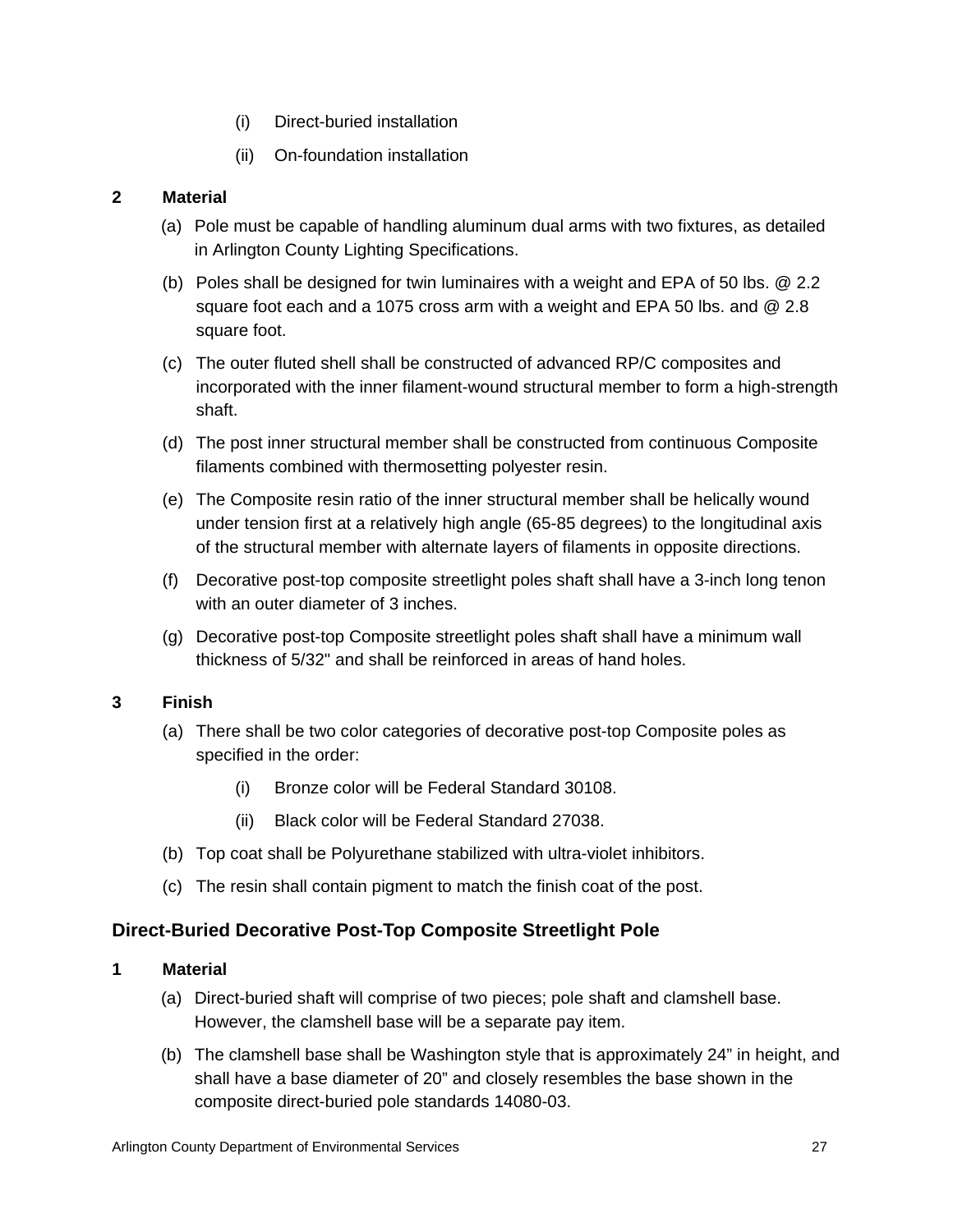## **2 Construction Standards**

- (a) Direct-buried shaft shall be minimum of 48" deep from the base of the pole and 5" square cross section.
- (b) Direct-buried streetlight poles shall be fluted above grade with a 16' total length. The fluted part of the pole shall have a taper rate of 0.20 inches per foot. The top diameter of the pole shall be 4.5" Minimum.
- (c) Direct-buried streetlight poles shall have deflection of no more than 5% of above ground length with 100 lbs. of top load.
- (d) There shall be one size category of Direct-buried Decorative Post-Top Composite poles as specified in the order:

(i) 12 ft.

## **3 Wire Entrance on Pole Shaft**

(a) There shall be a 2  $\frac{1}{2}$ " X 6" hole for cable entrance with center point of the hole at 24" height from the ground level.

## **On-Foundation Decorative Post-Top Composite Streetlight Pole**

#### **1 Material**

- (a) There shall be three size categories of on-foundation decorative post-top Composite poles as specified in the order:
	- i) 12 ft.
	- ii) 14 ft.
	- iii) 16 ft.

### **2 Hand Hole**

(a) The hand hole opening shall be no smaller than 3.5" wide at the top by 5.5" at the bottom by 6.5" high. The hand hole cover shall be non-corrosive metal and painted to match the color of the post.

### **3 Decorative Anchor Base**

- (a) The base shall be Washington style that is approximately 24" in height, and shall have a base diameter of 20" and closely resembles the base shown in the composite direct-buried pole drawing.
- (b) The base shall resemble to the details shown in the County standard documents.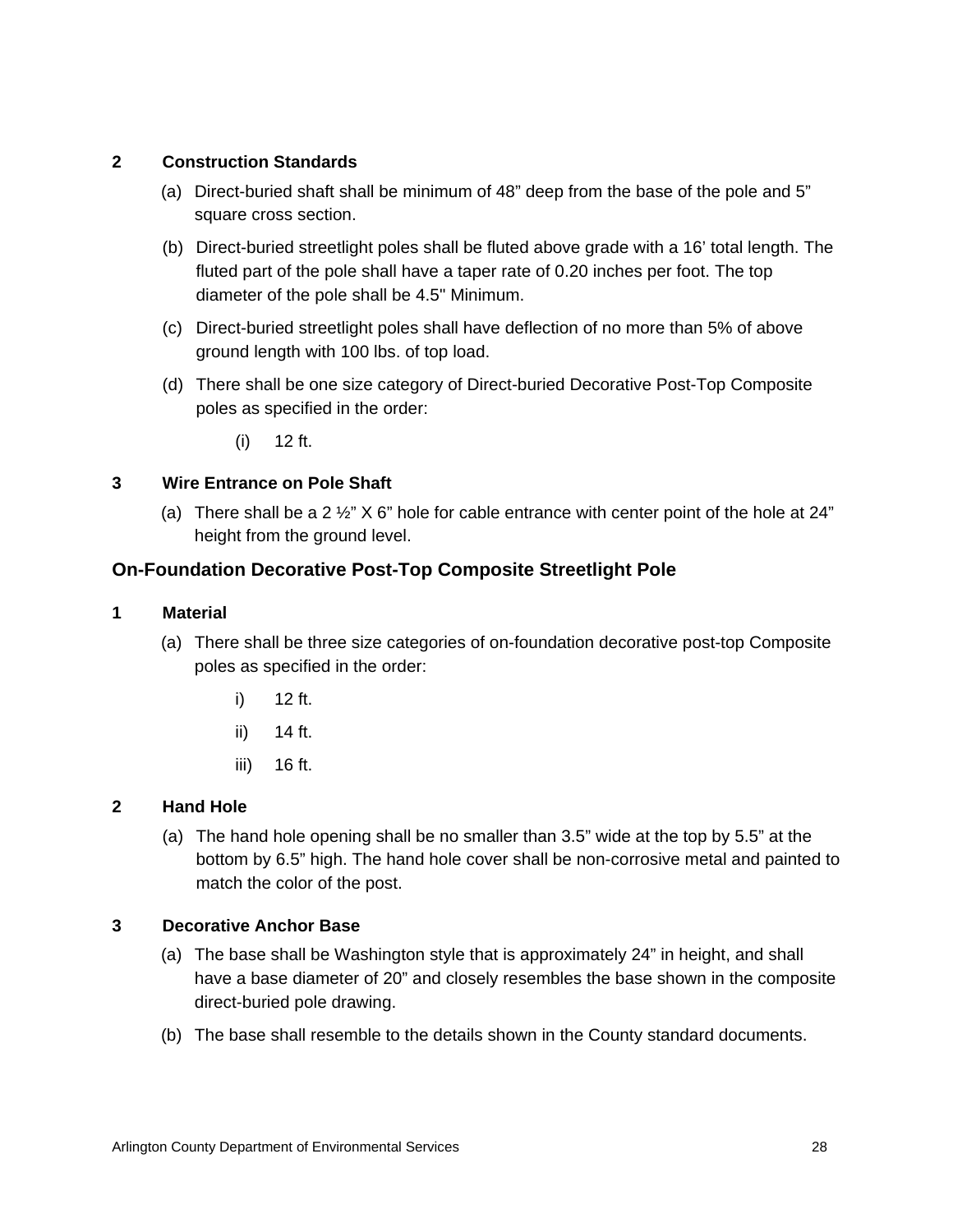- (c) The hand hole opening shall be no smaller than 3.5" wide at the top by 5.5" at the bottom by 6.5" high. The hand hole cover shall be non-corrosive metal and painted to match the color of the post.
- (d) The anchor base plate shall have four 2" x 1" slotted holes at 90 degrees to accommodate 3/4" anchor bolts. The anchor bolt circle shall be 12" to 15".

## **Octaflute Aluminum Roadway Light Pole**

## **1 Pole Options**

- (a) Octaflute aluminum roadway light poles shall be available in two (2) designs:
	- (i) Dual arm installation
	- (ii) Rear mount installation
- (b) Mounting height is the vertical distance from the base of the lighting pole to the center of the luminaire arm at the point of luminaire attachment.

- (a) The entire assembly shall be designed to meet the requirements of the 1994 American Association of State Highway and Transportation Officials (AASHTO) for an 80-mph wind zone with a 1.3 gust factor (104 mph).
- (b) The entire pole assembly shall be heat treated to a T6 temper.
- (c) All welds shall meet the requirements of AWS D1.2.
- (d) The shaft shall be constructed of ASTM B210, B221, B241 or B429 (6063-T6) Aluminum.
- (e) The 30' Mounting Height Octaflute Aluminum Poles shall be designed such that the mounting height will be at 30' including the 17" transformer base.
- (f) The flute crest radius shall not to exceed wall thickness.
- (g) The ornamental shoe base shall be welded to the pole shaft.
- (h) The ornamental shoe base shall be constructed of Cast Aluminum, ASATM B209 (6061-T6)
- (i) The ornamental shoe base shall have square diameter of 11.5", and bolt circles shall be 11"-12".
- (j) The options for octaflute aluminum pole color will be specified in the order:
	- (i) Aluminum roadway light poles shall be galvanized and non-painted
	- (ii) Black poles shall be powder coated in Federal Standard(595C) 27038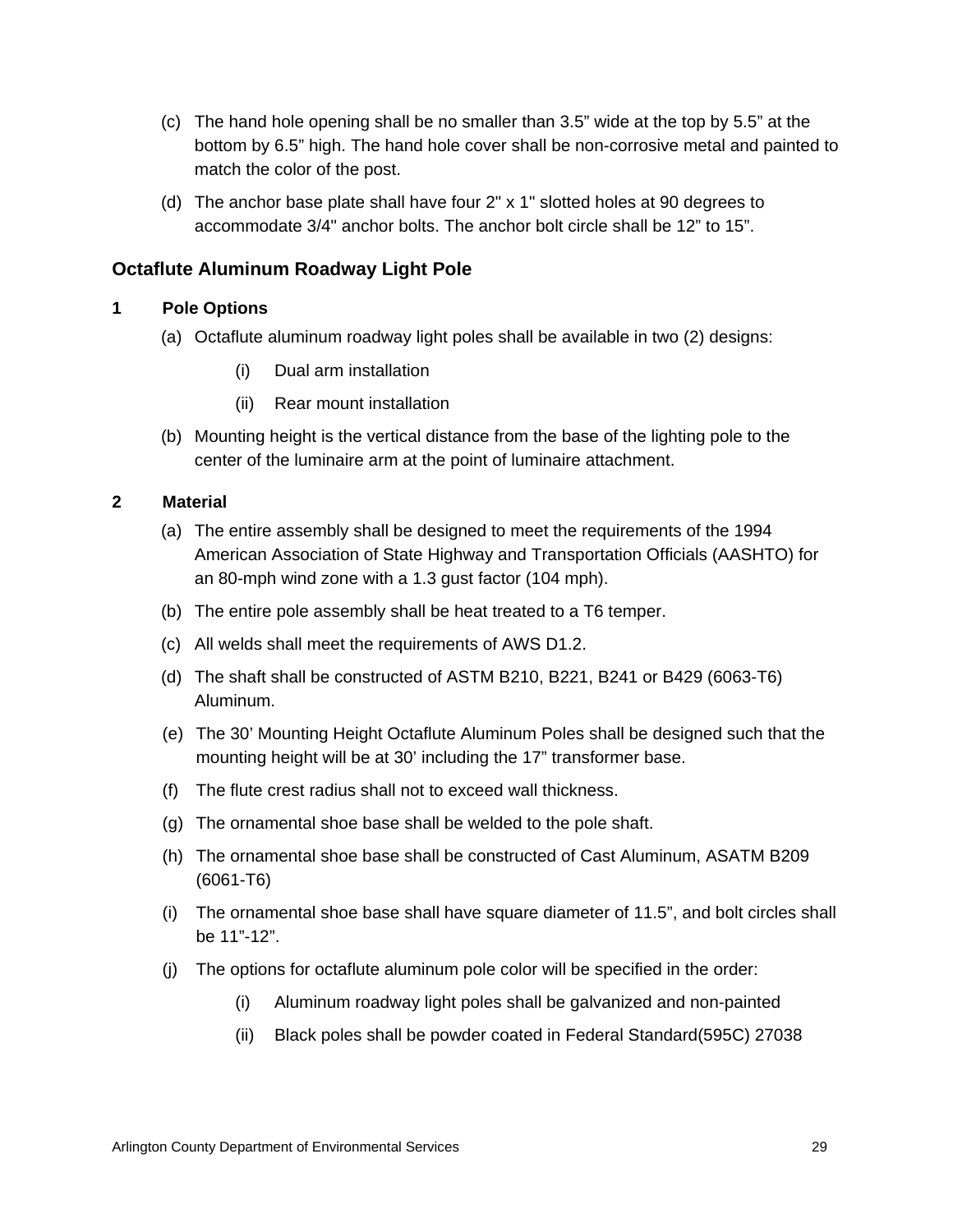## **Octaflute Dual Arm Aluminum Roadway Light Pole**

#### **1 Material**

- (a) Each 30' mounting height octaflute aluminum poles shall be provided with 2-bolt simplex on both sides of the pole to accommodate dual luminaire arms.
- (b) Simplex shall have at least two bolt holes and minimum of 2-9/16" hole in pole that are structurally sufficient.
- (c) Contractor shall provide one set of covers per pole for simplex mount accompanied by hardware to secure cover to the mount. The color of such covers shall match the pole color.

## **Octaflute Rear Mount Aluminum Roadway Light Pole**

### **1 Material**

- (a) 30' mounting height octaflute aluminum poles with a rear-mount post-top luminaire shall have a simplex to accommodate a single decorative post-top luminaire at the rear of the pole.
- (b) The height at the center of the simplex on the rear side of the pole shall be 11'.

## **Decorative Post-Top Aluminum Streetlight Pole**

- (a) The entire assembly shall be designed to meet the requirements of the 1994 American Association of State Highway and Transportation Officials (AASHTO) for an 80-mph wind zone with a 1.3 gust factor (104 mph).
- (b) The product to be provided shall be of the same appearance and meet the requirements as shown in the drawings.
- (c) The entire pole assembly shall be heat treated to a T6 temper.
- (d) All welds shall be meet the requirements of AWS D1.2.
- (e) Poles shall be designed for twin luminaires with a weight and EPA of 50 lbs. @ 2.2 square foot each and a 1075 cross arm with a weight and EPA 50 lbs. and @ 2.8 square foot.
- (f) Poles shall be provided with Triglycidyl Isocyanurate (TGIC) polyester powder at a minimum thickness of 2.0 mils for protective coating.
- (g) There shall be three color categories of Decorative Post-Top aluminum poles as specified in the order:
	- (i) Green poles shall be powder coated in Federal Standard(595C) 14115.
	- (ii) Black poles shall be powder coated in Federal Standard(595C) 27038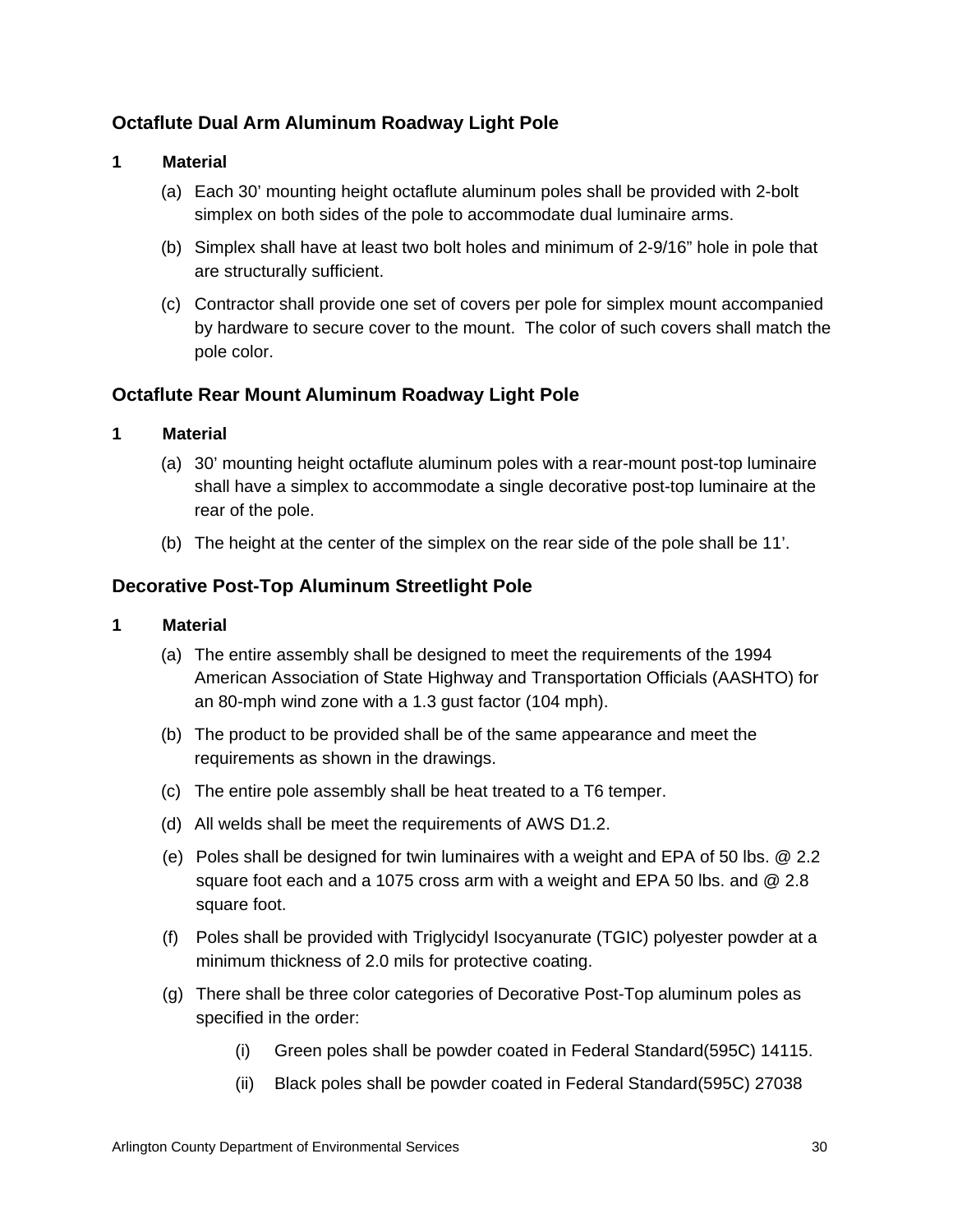(iii) Bronze poles shall be powder coated in Federal Standard(595C) 30108

## **2 Shaft**

| Material                           | $=$ Cold rolled 6063-T4 aluminum monotube            |
|------------------------------------|------------------------------------------------------|
| Length                             | $= 12'$ , 14', and 16'                               |
| Bottom pole diameter               | $= 7.08"$                                            |
| Top pole diameter                  | $= 5.09$ ", 5.37", or 5.65" depending on pole height |
| Shape                              | $= 16$ -flutes tapered                               |
| Flute crest radius                 | $=$ Not to exceed wall thickness                     |
| Minimum wall thickness $= 0.188$ " |                                                      |

#### **3 Ornamental Base**

(a) The ornamental base shall be welded to the pole shaft.

| Material                                    | = Cast aluminum 356 T6 alloy                         |
|---------------------------------------------|------------------------------------------------------|
| Height                                      | $= 21 - 3/8"$                                        |
| Bottom diameter                             | $= 20"$                                              |
| Top diameter                                | $= 8 - 1/4"$                                         |
| Bolt circle                                 | $= 15"$                                              |
| <b>Bolt holes</b>                           | = Accommodate $\frac{3}{4}$ " diameter bolts         |
| Bottom conduit opening $= 8$ " diameter     |                                                      |
| Access door                                 | = Cast aluminum secured with tamper resistant screws |
| Access door min. size $= 5$ " x 9" x 6-1/2" |                                                      |

(b) An access door anti-theft chain shall attach the door to the base

### **4 Pole Top Tenon**

| $= 6063$ alloy       |
|----------------------|
|                      |
|                      |
|                      |
| $= 1.25$ " or larger |
|                      |

### **Decorative Post-Top Steel Streetlight Pole**

- (a) Decorative Post-Top steel pole shall be designed in accordance with 2009 AASHTO "Standard Specifications for Structural Support for Highway Traffic Signals" for 115mph wind zone.
- (b) Pole tube shall be fluted and in chemical and physical properties of ASTM A595 GRA.
- (c) Pole hardware shall be stainless steel in AISI 300 Series (18-8) grade.
- (d) Pole base shall be in cast aluminum ASTM-B26 (356.0F).
- (e) Steel pipe shall be in ASTM-A53Grade B or A 500 GRB with 16 flutes.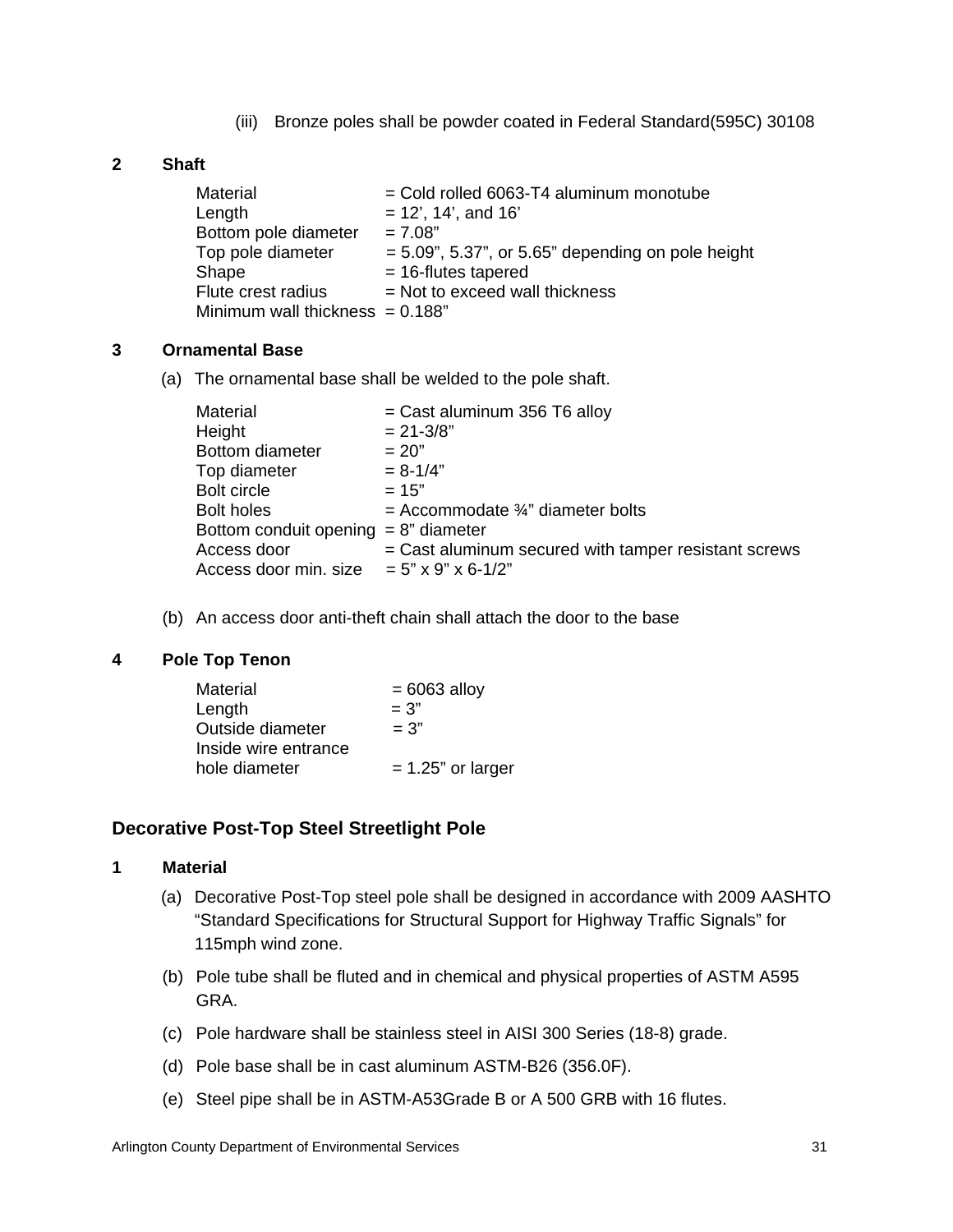(f) Handhole frame shall be in A27 GR65-12 and cover shall be in C1010 STL

## **2 Construction**

- (a) Pole top shall have a 3" deep and 3" outside diameter tenon.
- (b) Pole shall have  $3^{\prime\prime}X5^{\prime\prime}$  curved handhole framed with  $\frac{1}{2}$ -13 ground lug and handhole cover.
- (c) Pole base plate shall a slotted bolt circle of 12" diameter.

## **3 Finish**

- (a) There shall be two color categories of Decorative Post-Top Composite poles as specified in the order:
	- (i) Bronze poles will be Federal Standard(595C) 30108
	- (ii) Black poles will be Federal Standard(595C) 27038

## **4 Execution**

- (a) Pole installation work shall include installation by method of direct burial or on a concrete foundation (a separate pay item), setting the pole and back filling and compaction in the case of direct-buried poles, installing a fuse (10 amp) in the pole base and connecting all wires necessary.
- (b) Direct-buried poles shall be installed by opening holes 6" wider than the butt of the pole. Suggested depths for direct-buried poles are as follows:

Wooden Roadway Light Pole  $= 5'$ Composite Roadway Light Pole = 5' Composite Streetlight Pole  $= 4'$ 

- (c) Direct-buried poles shall be installed after removing protective wrapping or any other tags and by lowering the butt side in the hole. Poles shall then be held upright according to the soil condition where good soil can be used for backfilling but the poor soil, sandy or that often retains water, may need to supplemented with crushed aggregate or concrete for backfill.
- (d) Direct-buried poles shall be plumbed from two position at 90 degree apart and placed with 4" to 6" of backfill into the hole and tamped thoroughly. While continuing to support the pole plumb, again continue to apply a 4" to 6" of backfill and tamping until the backfill is done 2" to 3" above the grade and all conductors shall be connected at the handhole.
- (e) **On-foundation** poles are poles that are installed on concrete foundation (separate pay item).
- (f) A junction box shall be installed at the base of each wooden pole. Junction box will be separate pay item.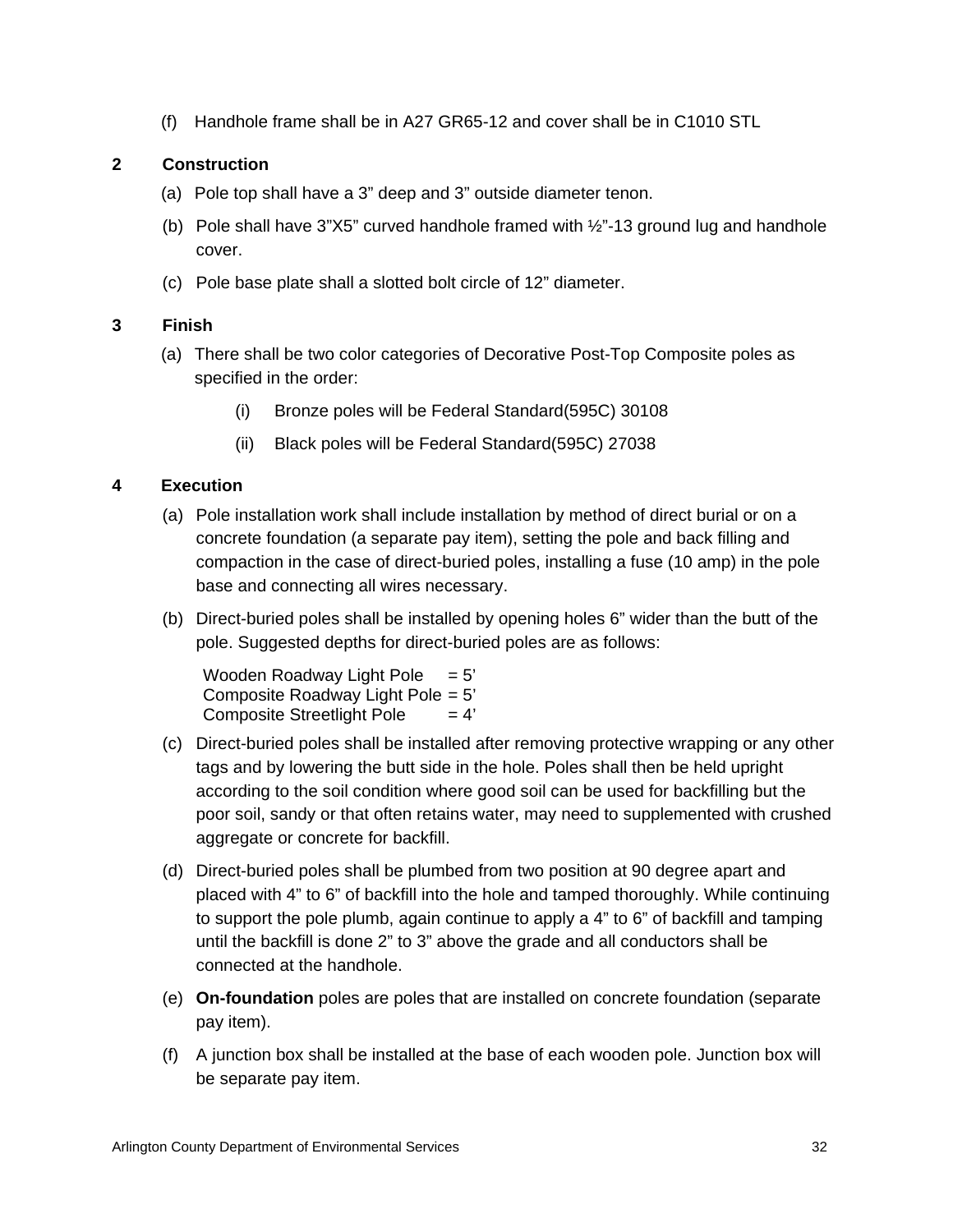- (g) The Contractor is also required to trim all tree branches up to a height of 20 feet and maintain a clear width of 5 feet from all light fixtures.
- (h) Each light pole shall be equipped with breakaway fuse holders containing a 10-amp fuse. Fuse holder shall be Ferraz Shawmut model number FEB-11-11-BA (http://www.ferrazfuses.com/cms\_admin/fckeditor/editor/filemanager/connectors/php/ bin/Fuse%20BLK%20Cls%20CC%20Midget%20Fuse%20FEB-FEC-FEX-FEY.pdf) or approved equal and shall be installed only on the hot leg of each pole.
- (i) All wires inside of poles shall be #12 UF with ground wire, and shall be spliced to the luminaire terminal block at the upper end, and the service conductors in the base of the pole.
- (j) A continuous grounding conductor shall be installed for grounding purposes.
- (k) The Contractor shall drive and set the **wooden poles** with care so as not to damage. All damages will be repaired and/or replaced at no additional cost to the County. All debris generated as part of the Work will be disposed of by the Contractor at no additional cost. The pole installation will also involve running conductor and 1" steel riser.
- (l) Decorative streetlight light poles on foundation shall be installed after the foundation is cured. Poles shall be mounted directly on foundation and levelled using shims.
- (m) Pole painting on-site shall involve thoroughly washing with an abrasive cleanser using liquid soluble salt remover detergent followed by alkaline detergent together with warm water to remove all residues. After cleaning and rinsing is complete, dull the surface by sanding using 180-220 grit sandpaper to insure proper adhesion of new paint being applied. Spot prime any bare areas where original coating has been removed and substrate is visible with an epoxy mastic, following manufacturer's mixing and application instructions. Top coat the entire structure uniformly with an aliphatic polyurethane, again following manufacturer's mixing and application instructions. All coating can be done with brushes and or rollers to eliminate the possibility of overspray. Any accidental painting spilled or otherwise applied on any surfaces other than the pole itself shall be thoroughly cleaned. The Contractor shall protect existing pole decal, if any.
- (n) Repair of leaning direct-buried poles in the field shall include holding the poles plumb placing 4" to 6" of crushed aggregate or concrete backfill into the hole and tamped thoroughly and continuing the process until the backfill is done 2" to 3" above the grade.
- (o) Removal of pole shall be done by first disconnecting and capping the conductors from the circuit such that any live wire does not pose safety threat. It shall also include removal of any hardware related to poles including but not limited to bases, nuts, bolts. If the pole was located on foundation, a barrel or cone bolted to anchors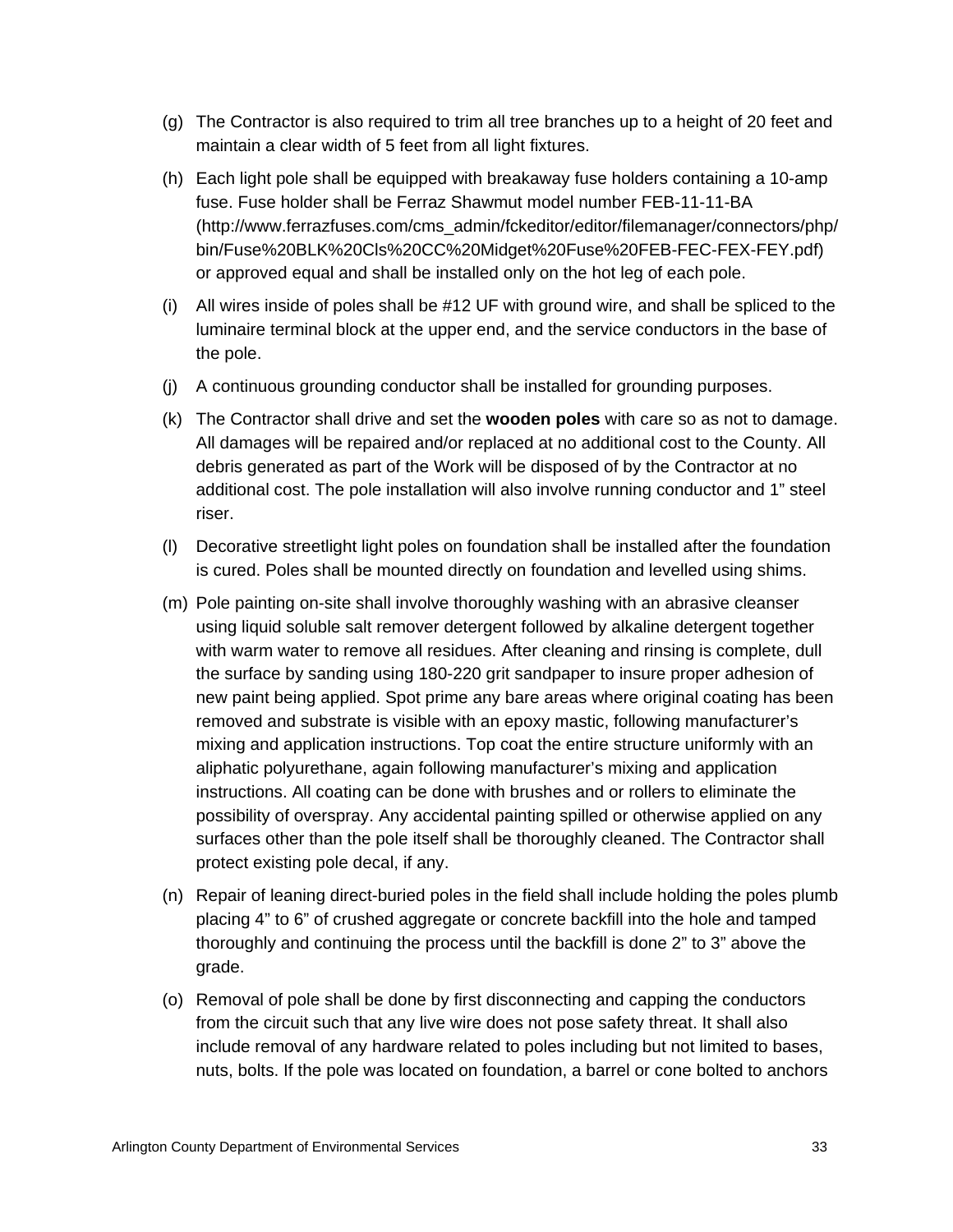in the foundation. If the pole was located on grass, bare earth, concrete, asphalt, pavers; the hole shall be covered by the like material.

- (p) Pole decals shall be applied to all the poles.
- (q) Restoration shall be included in the unit costs as incidental for all pole installation and removal in this section. Restoration shall include, but not be limited to, concrete work, asphalt repair, pavers, seeding and sod. Replacement of concrete shall be done to entire panel of the concrete. Restoration of asphalt by cold-patch is allowed as a temporary measure but permanent hot patch shall be installed before completion of the project.

## **5 Measurement and Payment**

- (a) *Furnish wooden roadway light pole* shall be measured and paid for per each and shall include all mounting hardware, and connectors required for installation except for luminaire arm.
- (b) *Install wooden roadway light pole* shall be measured and paid for per each and shall include labor, mounting, aligning, levelling, provision and installation of ground rod, securing to the ground, ground rod installation, pole decal installation, and restoration works.
- (c) *Furnish direct-buried composite roadway light pole* shall be measured and paid for per each and shall include all mounting hardware, handhold cover required for installation except for luminaire arm.
- (d) *Install direct-buried composite roadway light pole* shall be measured and paid for per each and shall include labor, mounting, aligning, levelling, securing to the ground, provision and installation of ground rod, pole decal installation, and restoration work.
- (e) *Furnish direct-buried decorative post-top streetlight pole* shall be measured and paid for per each and shall include all mounting hardware and handhold cover required for installation except for clamshell and any luminaire arms which are separate pay items.
- (f) *Install direct-buried decorative post-top streetlight pole* shall be measured and paid for per each and shall include labor, mounting, aligning, levelling, securing to the ground, pole decal installation, and restoration work.
- (g) *Furnish on-foundation composite roadway light poles* shall be measured and paid for per each and shall include all mounting hardware and handhold cover required for installation except for luminaire arm.
- (h) *Install on-foundation composite roadway light poles* shall be measured and paid for per each and shall include labor, mounting, aligning, levelling, securing to the foundation and pole decal installation.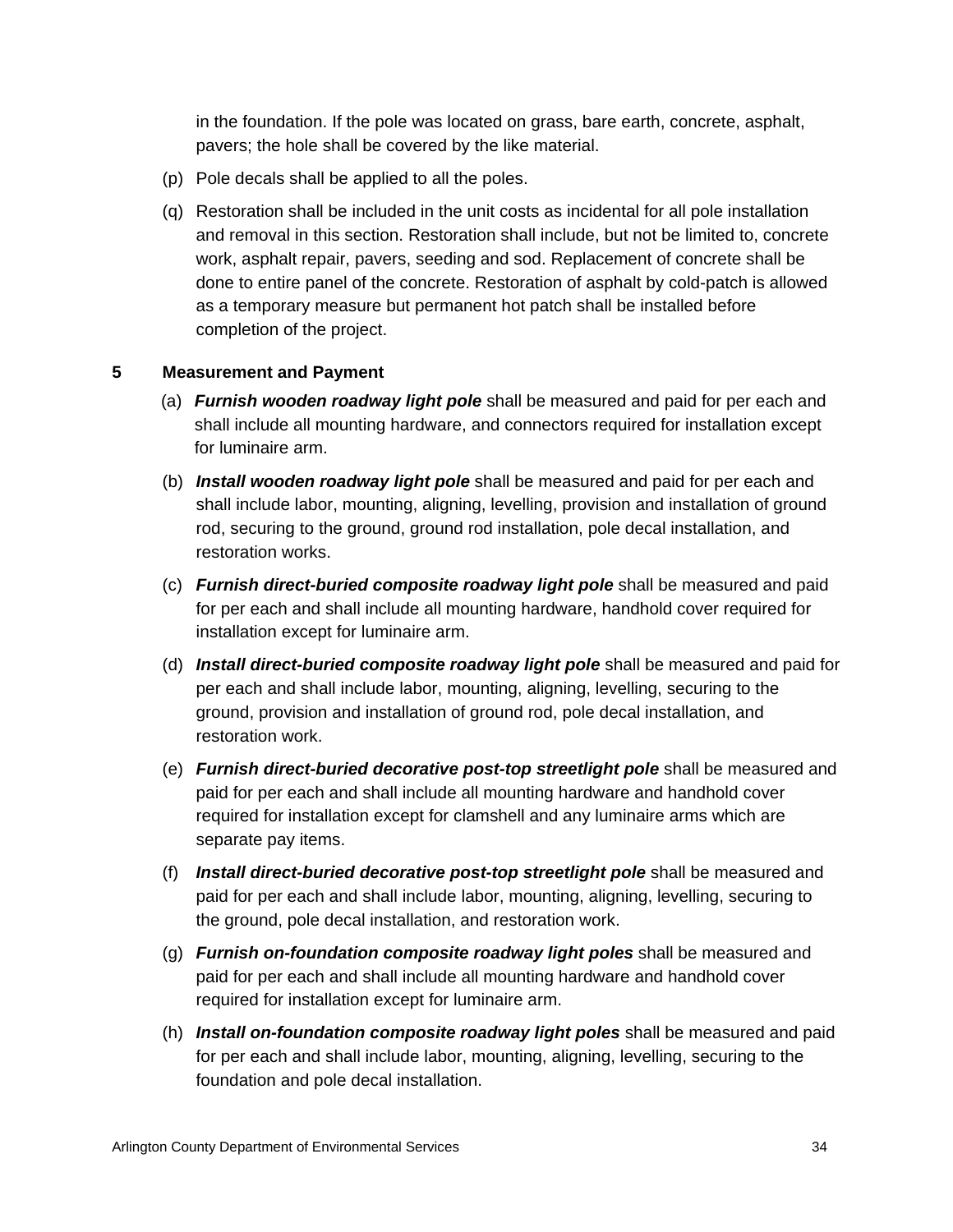- (i) *Furnish on-foundation aluminum roadway light poles* shall be measured and paid for per each and shall include all mounting hardware and handhold cover required for installation except for luminaire arm.
- (j) *Install on-foundation aluminum roadway light poles* shall be measured and paid for per each and shall include labor, mounting, aligning, levelling, securing to the foundation and pole decal installation.
- (k) *Furnish on-foundation decorative post-top composite streetlight pole* shall be measured and paid for per each and shall include all mounting hardware and handhold cover required for installation except for luminaire arms which is a separate pay items.
- (l) *Install on-foundation decorative post-top composite streetlight pole* shall be measured and paid for per each and shall include labor, mounting, aligning, levelling, securing to the ground, pole decal installation, and restoration work.
- (m) *Furnish on-foundation decorative post-top aluminum streetlight pole* shall be measured and paid for per each and shall include all mounting hardware and handhold cover required for installation except for luminaire arms which is a separate pay items.
- (n) *Install on-foundation decorative post-top aluminum streetlight pole* shall be measured and paid for per each and shall include labor, mounting, aligning, levelling, securing to the ground, pole decal installation, and restoration work.
- (o) *Furnish on-foundation decorative post-top steel streetlight pole* shall be measured and paid for per each and shall include all mounting hardware and handhold cover required for installation except for luminaire arms which is a separate pay items.
- (p) *Install on-foundation decorative post-top steel streetlight pole* shall be measured and paid for per each and shall include labor, mounting, aligning, levelling, securing to the ground, pole decal installation, and restoration work.
- (q) *Direct-buried Roadway Light or Streetlight Pole removal* shall be measured and paid for per each and shall include removal of the pole and restoring as per the County specification. All wooden poles shall be removed and disposed by the Contractor. For all other direct-buried poles, the Contractor shall check with the County representative on whether it is to be returned or disposed.
- (r) *On-Foundation Roadway Light or Streetlight Pole removal* shall be measured and paid for per each and shall include removal of the pole and restoring as per the County specification. The Contractor shall check with the County representative on whether it is to be returned or disposed.
- (s) *Emergency Roadway Light or Streetlight Pole removal* shall be measured and paid for per each and shall include removal of the pole within 3 hours of notification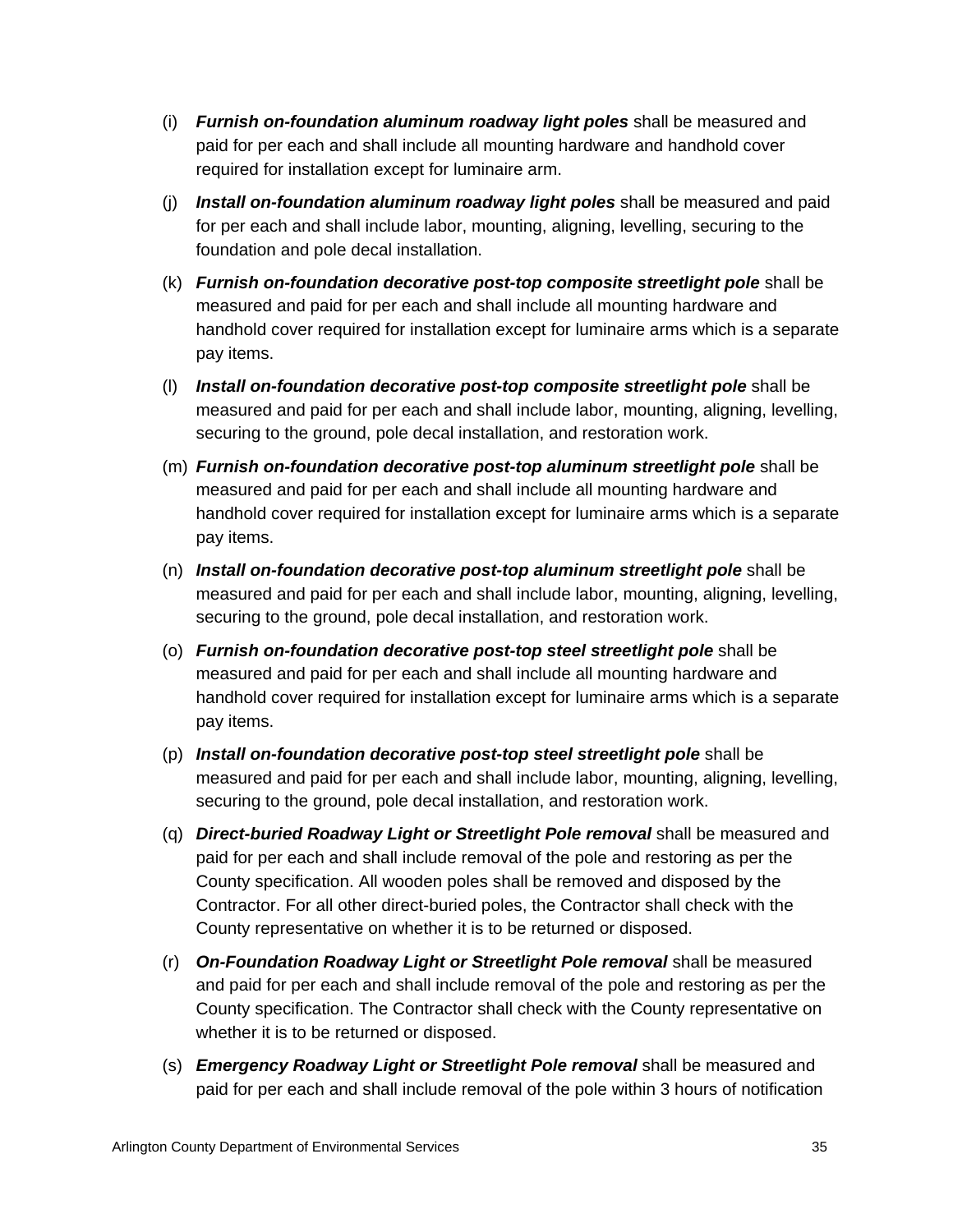by the County and restoring as per the County specification. All wooden poles shall be removed and disposed by the Contractor. For, all other poles the Contractor shall check with the County representative on whether it is to be returned or disposed.

- (t) *Pole painting on-site for roadway light poles* shall be measured and paid for per each and shall include labor, paint materials, painting equipment, surface preparation, cleaning, applying epoxy, and painting.
- (u) *Pole painting on-site for streetlight poles* shall be measured and paid for per each and shall include labor, paint materials, painting equipment, surface preparation, cleaning, applying epoxy, and painting.
- (v) *Straighten leaning direct-buried pole for roadway or streetlight poles* shall be measured and paid for per each and shall include labor, compacting material, compaction work and restoration.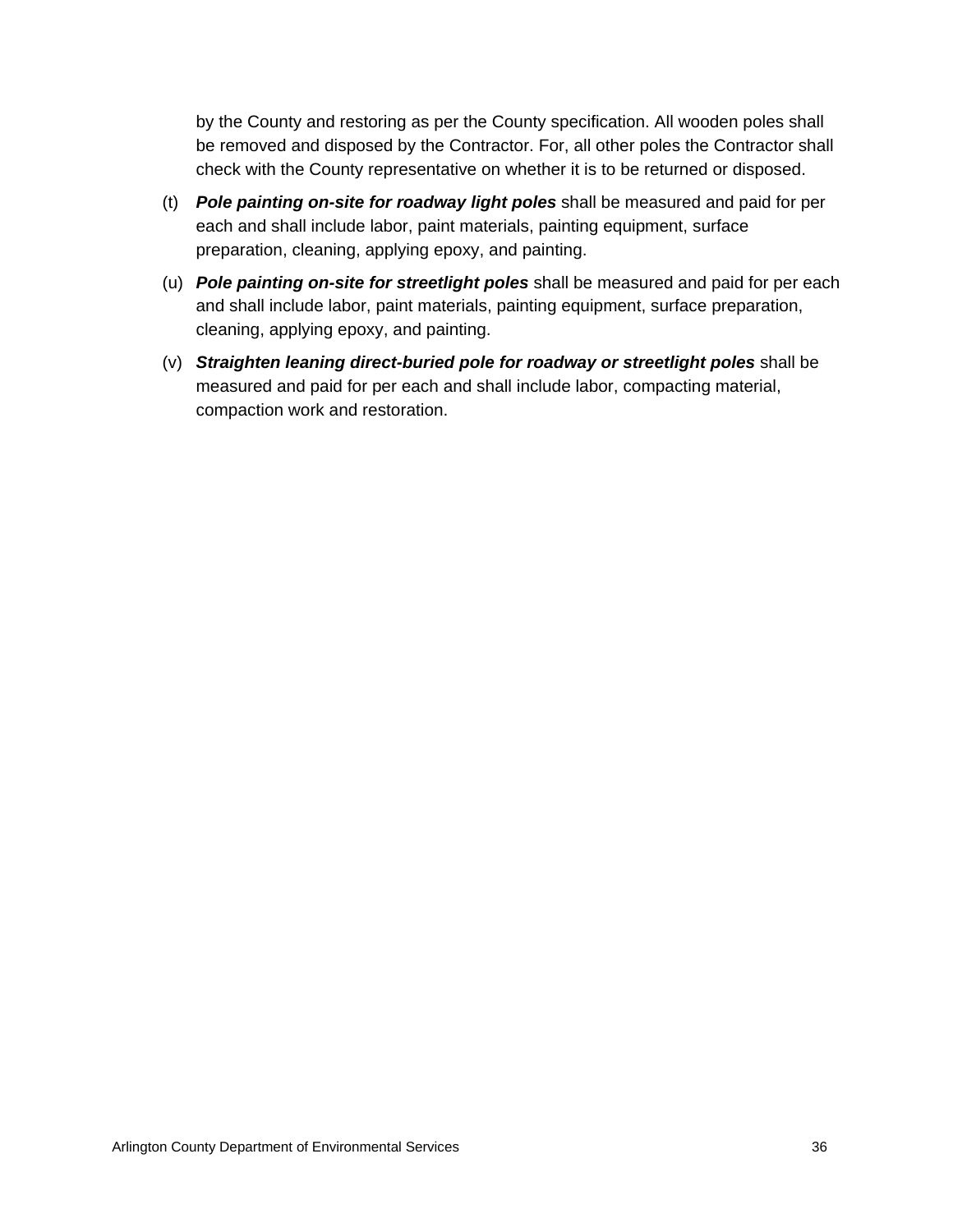## **Section 14090: Luminaire Arms**

## **1 County Standards**

The standards in Arlington County Lighting Standards that are applicable to luminaire arms are as follows:

- (a) 14090-01(a) Roadway Luminaire Arm Standard
- (b) 14090-01(b) Roadway Luminaire Arm Upsweep
- (c) 14090-01(c) Roadway Luminaire Arm S-Curve
- (d) 14090-02 Decorative Single Arm for Rear Mount Octaflute Pole
- (e) 14090-03 Decorative Post-Top Dual Arm
- (f) 14090-04 Arm Adapter for Teardrop Luminaire

### **2 General**

- (a) The CONTRACTOR shall provide to Arlington County a written warranty against any defects in materials and workmanship for a period of one year from the time of delivery to the Arlington County.
- (b) For warranty repairs, all costs of labor, parts and transportation to and from the CONTRACTOR shall be borne by the CONTRACTOR.
- (c) For shipping, the luminaire arms shall be wrapped with cardboard and covered with a suitable plastic wrapping envelope for shipping via commercial carriers.
- (d) Roadway luminaire arms are defined as Standard, Upsweep, and S-Curve Aluminum Luminaire Arms

### **Luminaire Arms**

### **1 Standard Aluminum Luminaire Arm**

This section describes the luminaire arms used for standard wooden or composite roadway light poles.

- (a) Aluminum luminaire arms shall be made of 6063-T6-T4 aluminum with MIG argon shielded welds.
- (b) Single member luminaire arms shall be made of Type 6061-T6-T4 aluminum with a 2-in. NPS slip fitter in tapered elliptical shape.
- (c) The arms shall be secured to the pole by two,  $5/8$ "–11 x 6", 8" or 10" bolts as appropriate, complete with two each curved washers and nuts.
- (d) The arm shall be galvanized and non-painted.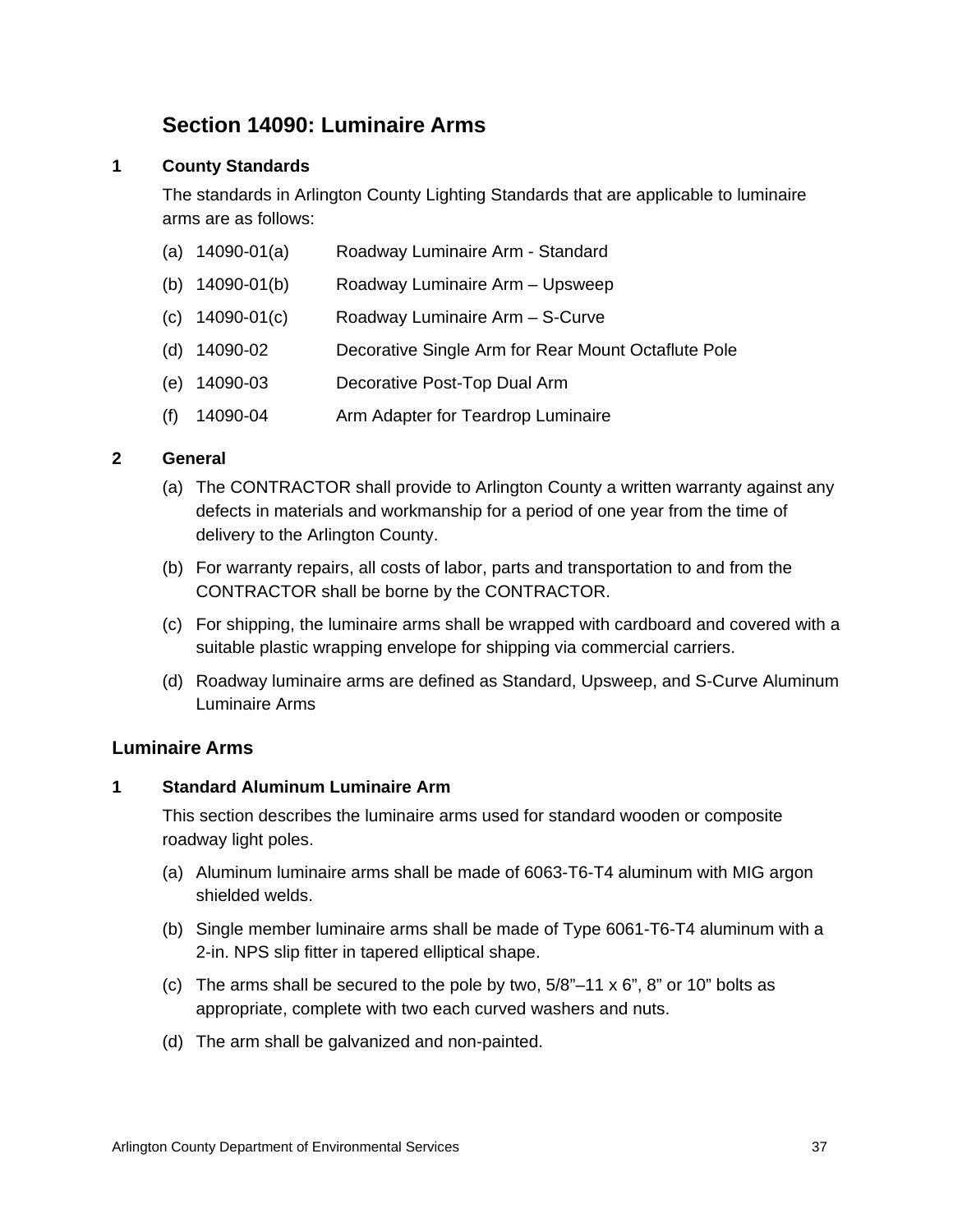### **2 Upsweep Aluminum Luminaire Arm**

This section describes the luminaire arms used for octaflute aluminum roadway light poles.

- (a) Aluminum luminaire arms shall be made of 6063-T6-T4 aluminum with MIG argon shielded welds.
- (b) Single member luminaire arms shall be made of Type 6061-T6-T4 aluminum with a 2-in. NPS slip fitter. The arms shall be secured to the pole by two,  $5/8$ "–11 x  $6$ ",  $8$ " or 10" bolts as appropriate, complete with two each curved washers and nuts.
- (c) Length: 6'-0" nominal spread
- (d) Diameter: Round 2" sch. 40 pipe (ASTM 241 or 249, 6061-T6)
- (e) Includes channel scroll for support.
- (f) Finish: There shall be two color categories as specified in the order:
	- (i) The arm shall be galvanized and non-painted.
	- (ii) Black shall be powder coated in Federal Standard(595C) 27038

#### **3 S-Curve Ornamental Aluminum Luminaire Arm**

This section describes the luminaire arms used for octaflute aluminum roadway light poles.

- (a) Luminaire arms shall be made of 6063-T6-T4 aluminum with MIG argon shielded welds.
- (b) Single member luminaire arms shall be made of Type 6061-T6-T4 aluminum with a 2-in. NPS slip fitter. The arms shall be secured to the pole by two,  $5/8$ " $-11 \times 6$ ", 8" or 10" bolts as appropriate, complete with two each curved washers and nuts.
- (c) Length: 6'-0" nominal spread
- (d) Diameter: Round 2" sch. 40 pipe (ASTM 241 or 249, 6061-T6)
- (e) Finish: There shall be two color categories as specified in the order:
	- (i) The arm shall be galvanized and non-painted.
	- (ii) Black shall be powder coated in Federal Standard(595C) 27038

#### **4 Decorative Post-Top Aluminum Dual Arm**

- (a) Arm casting shall be cast aluminum as per B26 356-T6 and aluminum pipe and tube shall be as per ASTM B221 6063, 6061.
- (b) Miscellaneous castings shall be as per ASTM A319.0F, 356.0F.
- (c) Miscellaneous hardware shall be stainless steel AISI 300 Series (18-8).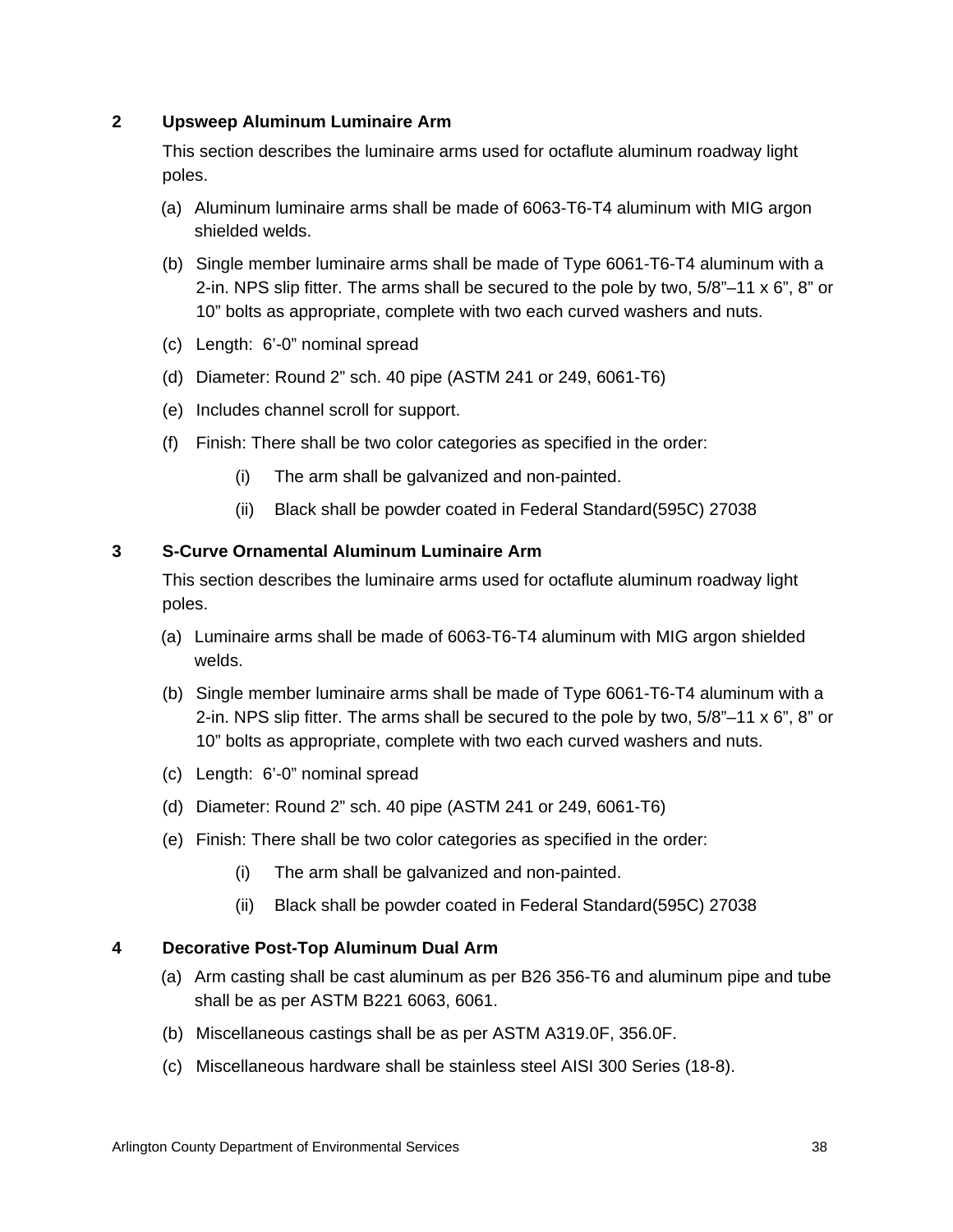- (d) The arm base shall be factory drilled for a 13/32" through hole in the perpendicular direction to the arms. A 3/8" stainless steel through bolt with lock nut to cover the entire diameter of the base and nuts shall be provided.
- (e) Finish: There shall be three color categories of Decorative Post-Top aluminum dual arm as specified in the order:
	- (i) Green shall be powder coated in Federal Standard(595C) 14115.
	- (ii) Black shall be powder coated in Federal Standard(595C) 27038.
	- (iii) Bronze shall be powder coated in Federal Standard(595C) 30108.

## **5 Decorative Single Arm for Rear Mount Octaflute Pole**

- (a) Arm casting shall be cast aluminum as per B26 356-T6 and aluminum pipe and tube shall be as per ASTM B221 6063, 6061.
- (b) Miscellaneous castings shall be as per ASTM A319.0F, 356.0F.
- (c) Miscellaneous hardware shall be stainless steel AISI 300 Series (18-8).
- (d) Size and Shape: To match standard drawing
- (e) Orientation: Directly opposite to roadway luminaire arm
- (f) Material: Cast aluminum
- (g) Requirements: a 3" long projected tenon with an outer diameter of 3".
- (h) Mounting: Plate mounted to welded pole plate
- (i) Finish: There shall be one color categories for Decorative Post-Top aluminum single arm as specified in the order:
	- (i) Black shall be powder coated in Federal Standard(595C) 27038

## **6 Aluminum Arm Adapter for Teardrop Fixture**

- (a) Decorative right-angled adapters: Cast Aluminum, 2" O.D. with easy installation clamp-on collar.
- (b) Top of the adapter shall be equipped with 7-pin ANSI 136.41 twist-lock photocell receptacle. The photocell will be provided by others.
- (c) All the wiring shall be previously done using #12 UF with ground wire conductors. Enough slack shall be provided to attach teardrop luminaire.
- (d) Finish: There shall be two color categories as specified in the order:
	- (i) Black shall be powder coated in Federal Standard(595C) 27038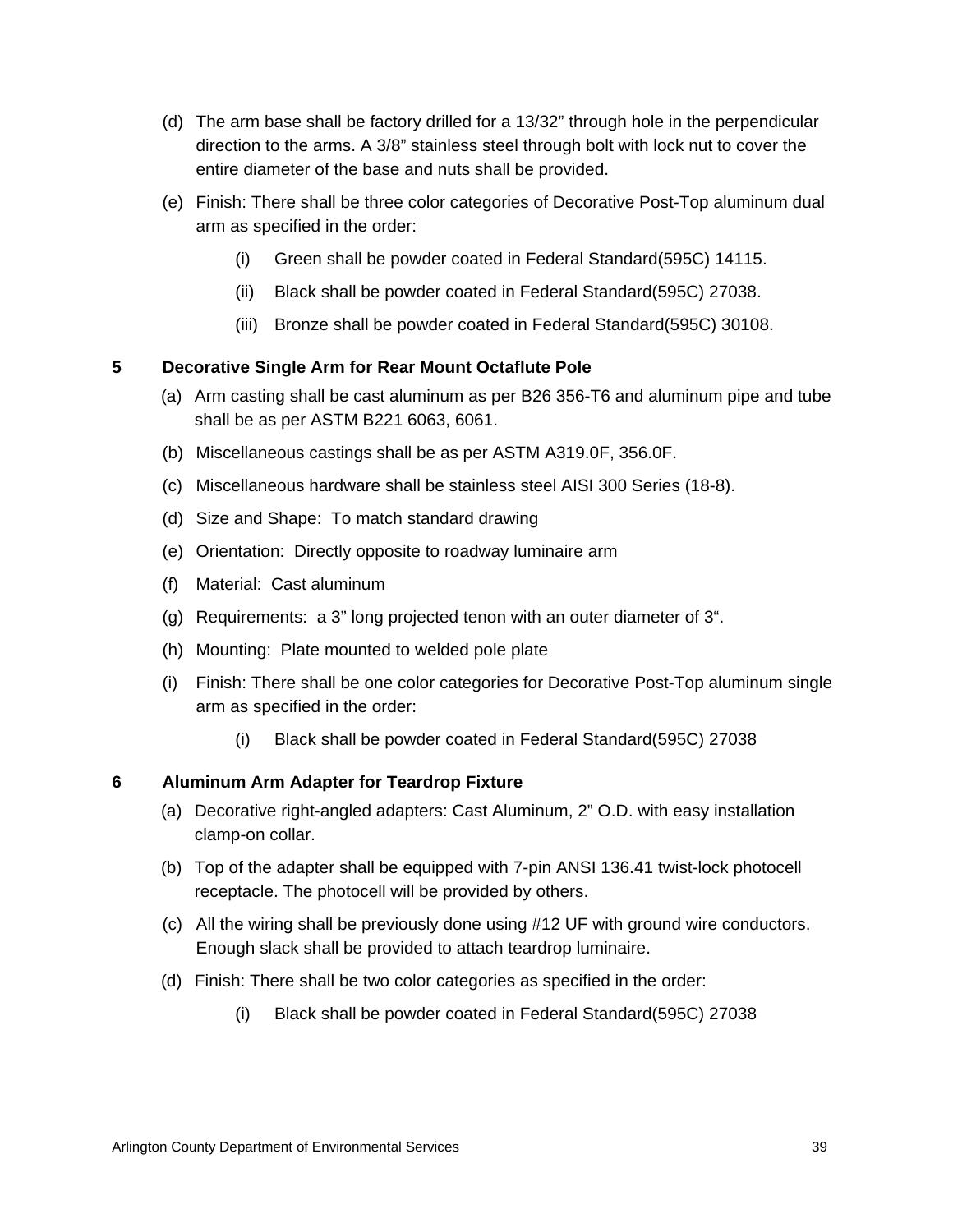## **7 Execution**

- (a) Luminaire arm installation will be done by attaching arm on to the pole, securing it properly using mounting hardware, and running #12 UF with ground wire conductors from the pole to end of the arm.
- (b) Luminaire arms in roadway light poles shall be installed perpendicular to the roadway alignment.
- (c) Luminaire arm installation on wooden pole shall include securing the arm with through bolts and washer.
- (d) Luminaire arm installation on composite roadway light poles shall be accomplished by installing through bolts in factory-drilled holes or by drilling holes on-site in the pole and securing with nuts and washers.
- (e) Decorative single arm for rear mount octaflute pole shall include attaching the arm onto the simplex and securing with four of 3/8x16 inches hex head bolts with flat washers.
- (f) Attaching aluminum arm adapter for teardrop fixture shall include inserting the adapter with 7-pin connector onto the luminaire arm, making necessary wiring connections, and securing with proper mounting hardware.
- (g) Removal of luminaire arm shall include removal of the arm from the site and making the electric connections safe. The Contractor shall check with the County representative on whether to store or dispose.

### **8 Measurement and Payment**

- (a) *Furnish Roadway Aluminum Luminaire Arm* shall be measured and paid for per each and shall include all mounting hardware, and connectors required for installation.
- (b) *Install Roadway Aluminum Luminaire Arm* shall be measured and paid for each and shall include labor, mounting, aligning, making electric connection, and securing to the pole.
- (c) *Furnish Decorative Post-Top Aluminum Luminaire Dual Arm* shall be measured and paid for per each and shall include the arm, a through bolt with nuts, and all other equipment necessary to install the arm on pole tenon.
- (d) *Install Decorative Post-Top Aluminum Dual Luminaire Arm* shall be measured and paid for each and shall include labor, mounting the arm parallel to the roadway alignment and installing a bolt through the arm and pole tenon, making electric connections, and securing to the pole.
- (e) *Furnish Decorative Single Arm for Rear Mount Octaflute Pole* shall be measured and paid for per each and shall include the arm, bolts with nuts, and all other equipment necessary to install the arm on pole tenon.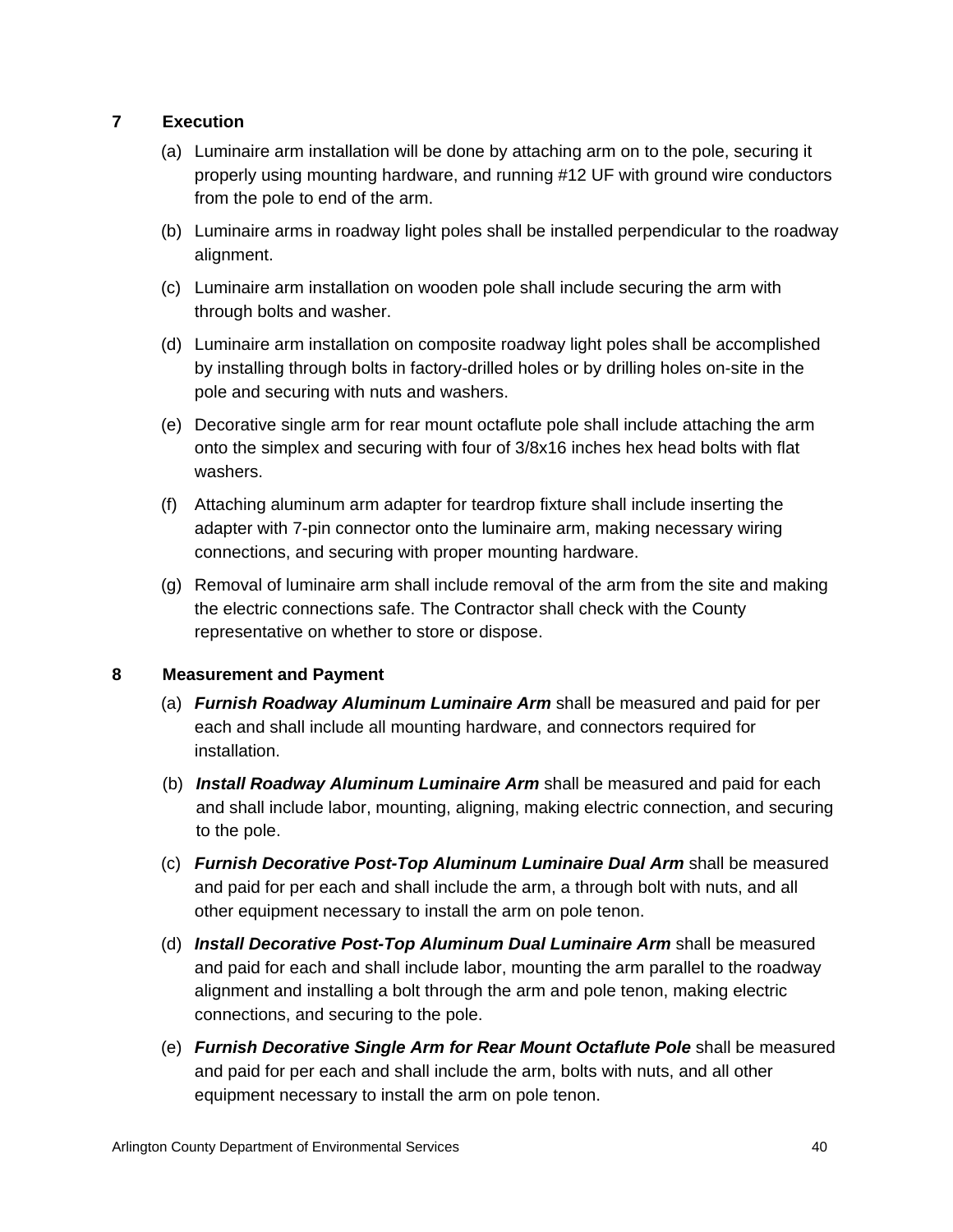- (f) *Install Decorative Single Arm for Rear Mount Octaflute Pole* shall be measured and paid for each and shall include mounting the arm on pre-installed plate on the pole, making necessarily electric connection, securing with proper mounting hardware.
- (g) *Furnish aluminum arm adapter for teardrop fixture* shall be measured and paid for per each and shall include all mounting hardware, and connectors required for installation.
- (h) *Install aluminum arm adapter for teardrop fixture* shall be measured and paid for each and shall include labor, mounting, aligning, making electric connection, and securing to the pole.
- (i) *Straighten Roadway Aluminum Luminaire Arm* shall be measured and paid for each and shall include labor, detaching any bolts and nuts or set screws, installing the arm straight back in place, driving the set screws and bolts and nuts as necessary and securing them on the pole while making sure the proper electric connection. Additional bolt, nuts and washers shall be incidental to the straightening work.
- (j) *Straighten Decorative Post-Top Aluminum Dual Luminaire Arm* shall be measured and paid for each and shall include labor, detaching set screws, drilling holes through the arm and pole tenon, installing the arm straight back in place, driving the set screws and bolts and nuts and securing them on the pole tenon while making sure the proper electric connection. Through bolt, nuts and washers shall be incidental to the straightening work.
- (k) *Removal luminaire arm* be measured and paid for each.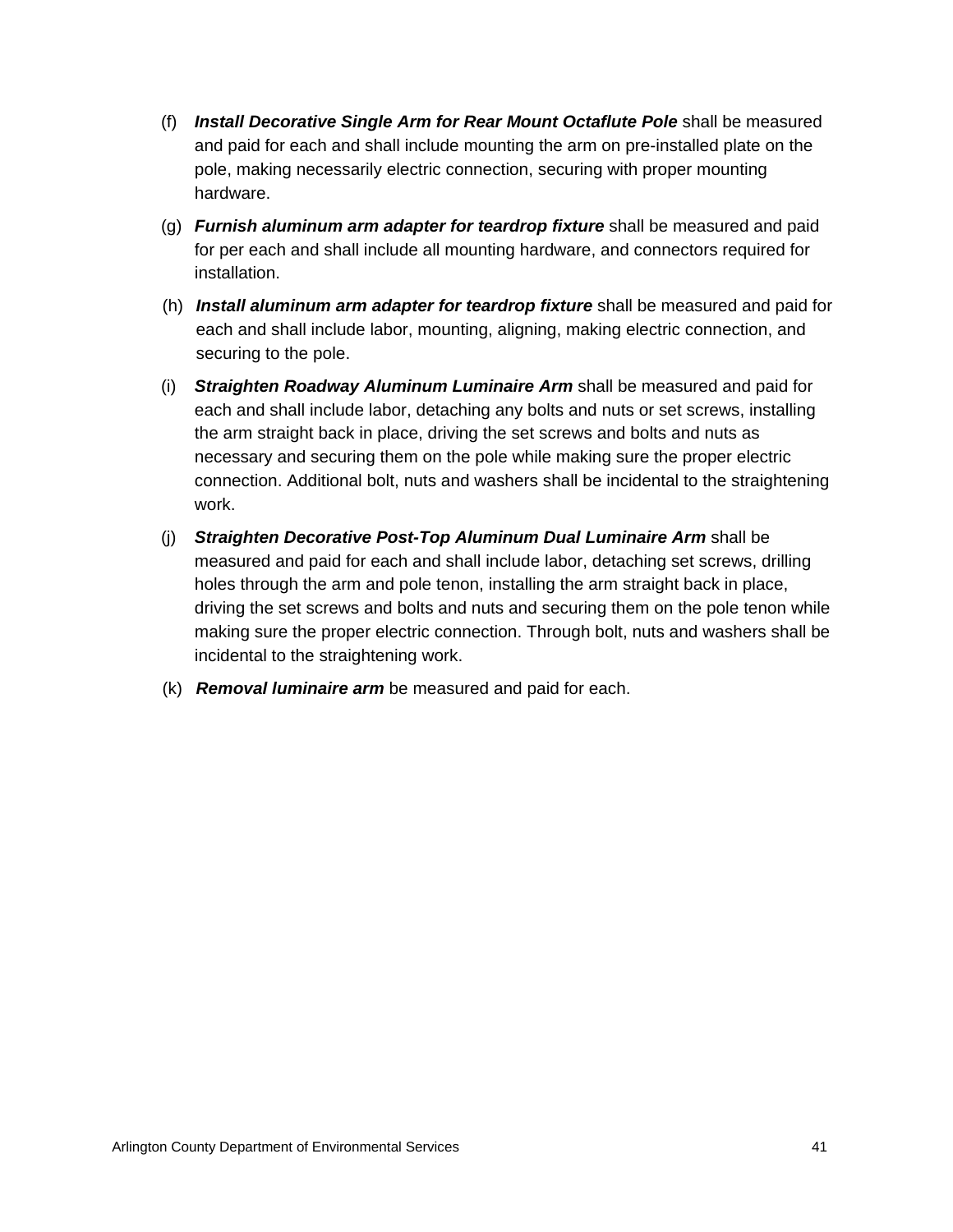# **Section 14100: Electrical Service**

## **1 County Standards**

The detailed drawings in the Arlington County Lighting Standards that are applicable to Lighting Electrical Service are as follows:

(a) 14100-01 Electrical Service

## **2 Materials**

- (a) The Contractor shall install the electric meter pedestal and control box. Meter pedestals shall be Midwest Company model number R281C1P6H or R208CP6HP and no substitutions will be allowed. Either of these pedestals shall be with 200 amp main breakers and 5th jaw where necessary as determined by the power company.
- (b) The meter pedestal shall include three (3) 20 Amp breakers and a 200 AMP main disconnect.
- (c) The control box enclosure shall be Hoffman, enclosure type 3R, model number A12R126HCR or approved equivalent.
- (d) Photocell shall be Tork model number 2101 photo electric switch, rain tight 2000W(T) 1800VA, 120VAC. 50/60 Hz
- (e) Contactor shall be Schneider model number 8910DPA32V02, or approved equivalent.
- (f) Control Switch HOA (Hand, On, Auto) Switch shall be General Electric model number CR104PSG34B91A or approved equivalent.
- (g) Photo control shall be achieved through a central control circuit mounted on the control box. Service equipment shall be installed accordance with the NEC. A Ripley 6005, or approved equivalent, shorting cap will be installed in each individual posttop luminaire.
- (h) Unless required by the voltage drop calculation, lighting conductors from the service disconnects (load side) to the base each light pole shall be minimum of #6 copper stranded THHN as per NEC including grounding conductor.

### **3 Execution**

- (a) A central photocell shall be mounted on the control box. Mounted inside the control box shall be a contactor and rotary HOA switch for all streetlight projects excluding the lights connected to an intersection controller cabinet.
- (b) Installation of meter pan and pedestal shall include:
	- (i) Installing the meter pedestal and pan, connecting the load side conduit and providing all required wiring and breakers.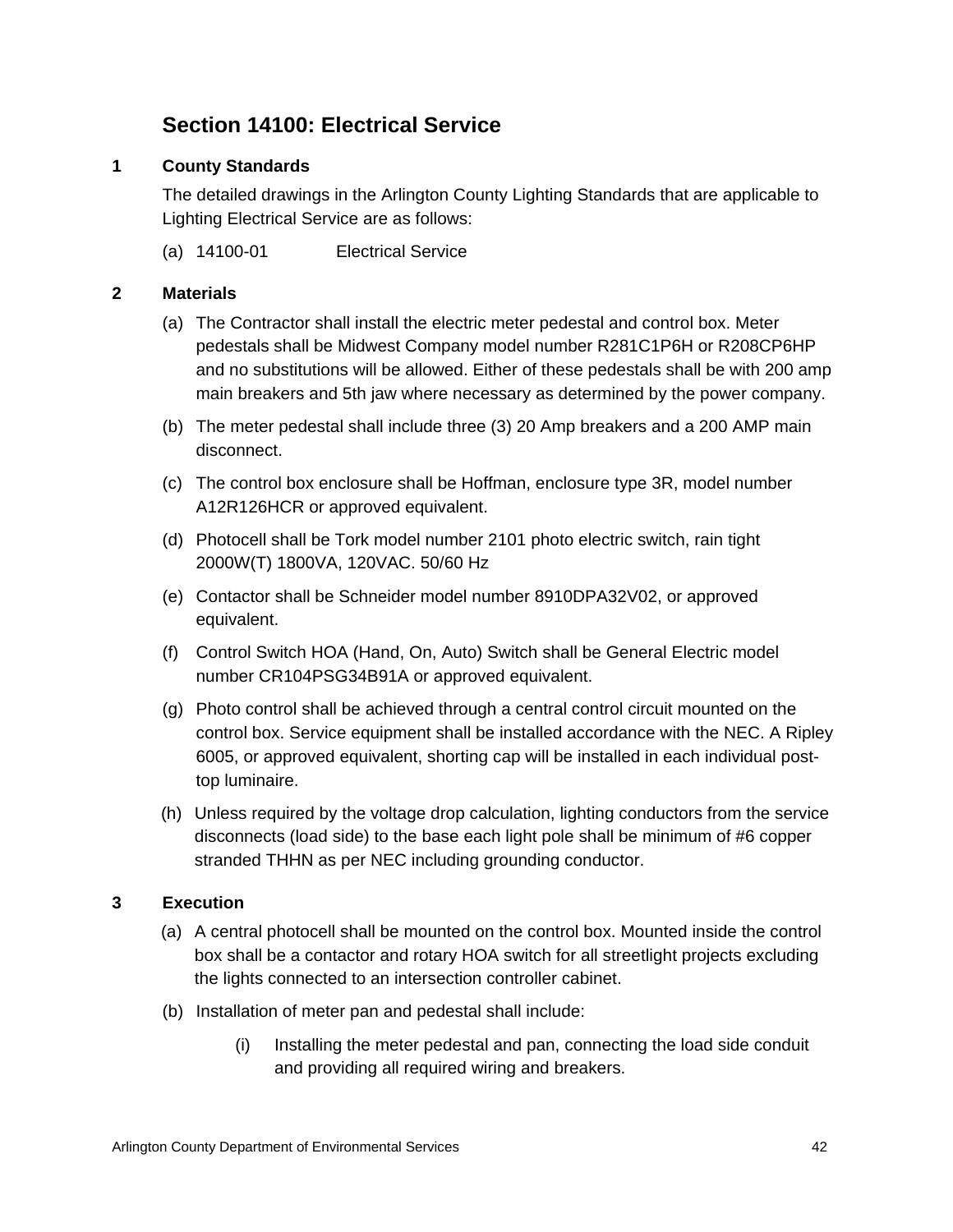- (ii) The Contractor shall coordinate energization and installation of the meter with Dominion Energy and the County's Construction Manager.
- (b) Removal of meter pan and pedestal shall include:
	- (i) Coordination of de-energizing the existing service with Dominion Energy.
	- (ii) Removal of the meter pan, pedestal, conduits, and cables.
	- (iii) Restoration shall be incidental to the removal.

### **4 Measurement and Payment**

- (a) *Furnish and Install Meter Pan, Pedestal, Control Box and Components* shall be measured and paid for per each and shall include the cost of restoration.
- (b) *Furnish and Install Contactor* shall be measured and paid for per each and shall include the cost of contactor, removal and replacement.
- (c) *Furnish and Install HOA Switch* shall be measured and paid for per each and shall include the cost of HOA switch, removal and replacement.
- (d) *Furnish and Install Photocell* shall be measured and paid for per each and shall include the cost of photocell, removal and replacement.
- (e) *Remove Meter Pedestal and Pan* shall be measured and paid for per each.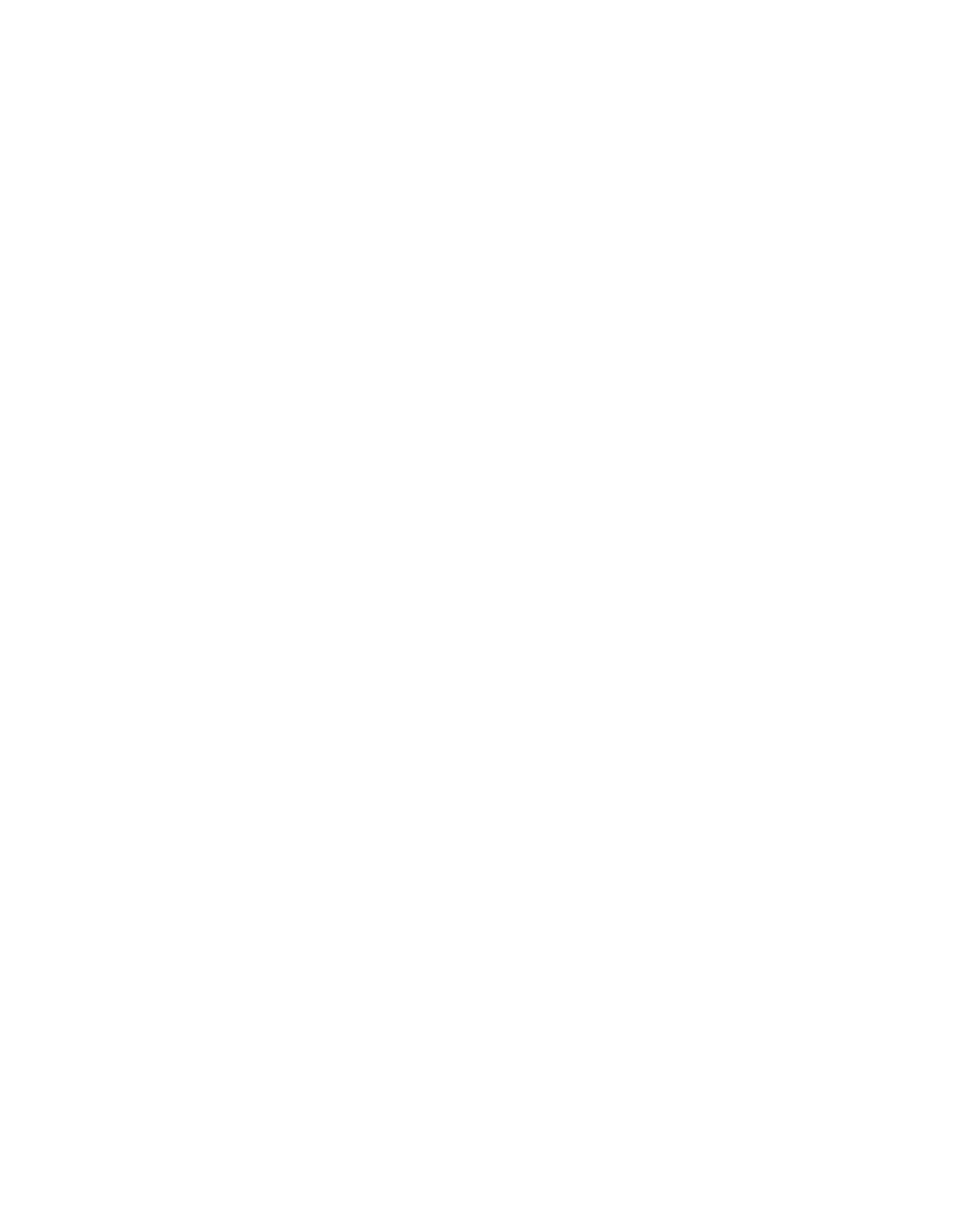## **Section 14110: Luminaire**

## **1 County Standards**

The standards in Arlington County Lighting Standards that are applicable to luminaires are as follows:

- (a) 14110-01 Decorative Post-Top Luminaire
- (b) 14110-02 Decorative Retrofit Post-Top Luminaire
- (c) 14110-03 Cobra Head Luminaire
- (d) 14110-04 Communication Device

## **2 General**

- (a) This section describes minimum acceptable design and installation standards for composite and aluminum poles for streetlights.
- (b) There will be major categories of lights; roadway lights, streetlights and wallpacks. The roadway lights are defined as cobra and teardrop LED luminaires. Streetlights are defined as decorative post-top luminaires.
- (c) The Contractor shall provide the County with a written minimum of 7years of warranty for luminaire housing, wiring and connections, and LED light source and a minimum of 5 years of warranty on LED driver from the time of delivery to the County.
- (d) For warranty repairs, all costs of labor, parts, and transportation to and from the Contractor shall be borne by the Contractor.
- (e) The color of the luminaire will be specified in the order. There shall not be any difference in prices in color specified herein.
- (f) Each luminaire shall be designed in such a way that can accommodate Radio Communication Control device physically, mechanically, and electrically. Post-top luminaires shall accommodate the radio communication control device designed for post-top luminaire. The cobra, teardrop and wallpack shall accommodate ANSI C136.41 twist-lock type radio communication control device.
- (g) Provide an identification tag affixed to LED engine and LED driver with the following information:
	- Arlington County, VA Manufacturer's Name Date of Manufacture (MM/YY) Wattage Serial Number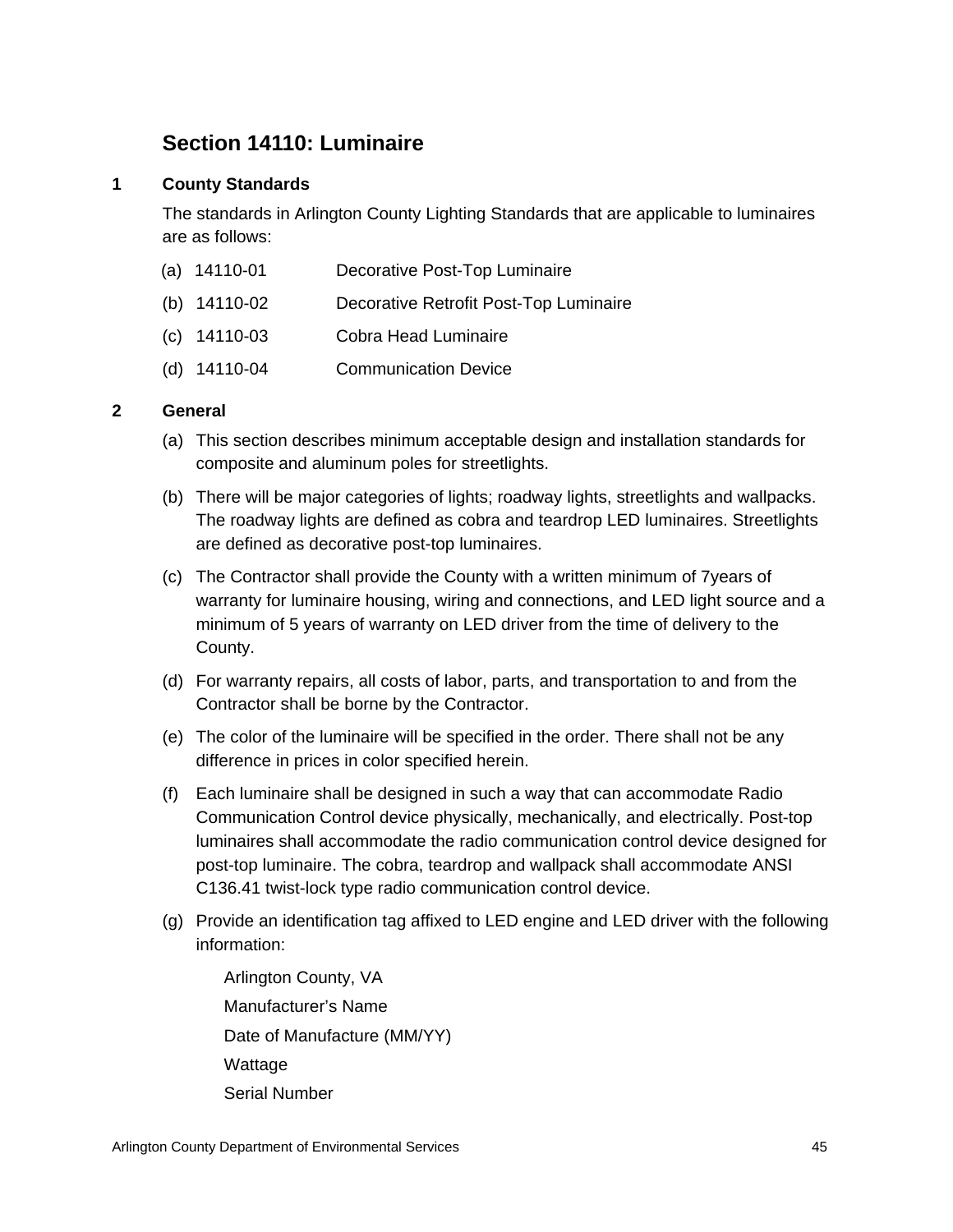The tag shall be attached with weatherproof sticker inside of the globe or on driver surface. County reserves the right to modify the content of these tags.

- (h) The driver for luminaires shall have a standard with 0-10V dimming capability with a power factor of 95% minimum and operating range of 50/60 Hz.
- (i) The driver shall auto adjust universal voltage input from 120 to 277 VAC rated for both application line to line or line to neutral, Class I, and THD of 20% max.
- (j) The driver shall be compliant with UL 1012 or UL 1310 and shall be rated for 100,000 hours at rated operating temperature inside the luminaire.
- (k) The driver shall be able to operate in the ambient temperature range of -40F (-40C) to +130F (+55C) and shall be certified in compliance to UL1310 cULus equirement (dry and damp location).
- (l) The driver shall have mechanism to tolerate sustained open circuit and short circuit output conditions without damage.
- (m) The driver shall have standard built-in driver surge protection of minimum 2.5kV and shall be able to automatically recover after correction.
- (n) The driver shall have a power factor of 0.9 or higher, with total harmonic distortion of 20% or less at full load.

## **3 Decorative Post-Top Globe**

- (a) The globe shall include the globe-body and roof assembly that resemble to the details shown in the County standard documents as closely as possible.
- (b) The globe shall be made of acrylic or polycarbonate with vertical and horizontal prisms to emit light as required for the designed distribution pattern and such that no individual LED point source are visible from the outside.
- (c) The globe shall be UV stabilized and free from discoloration due to sunlight.
- (d) The globe and roof shall be in two pieces that slip-fit with minimum of  $\frac{1}{2}$ " overlap that can be secured with nuts or acrylic inserts.
- (e) The roof will be in Victorian style as shown in the County standards document.

### **4 Decorative Post-Top Metal Base**

- (a) The decorative post-top metal base shall resemble to the details shown in the County standard documents as closely as possible.
- (b) The metal base shall fit into the 3" deep and 3" wide, outer diameter, pole tenon.
- (c) The metal base shall be constructed of A360 aluminum alloy or better, die-cast or extruded with minimum shell thickness of 0.050-inch (50 mils).
- (d) The metal base shall be made of aluminum with side-hinged door for easy access to electrical components and with enough space to County standard ballast assembly.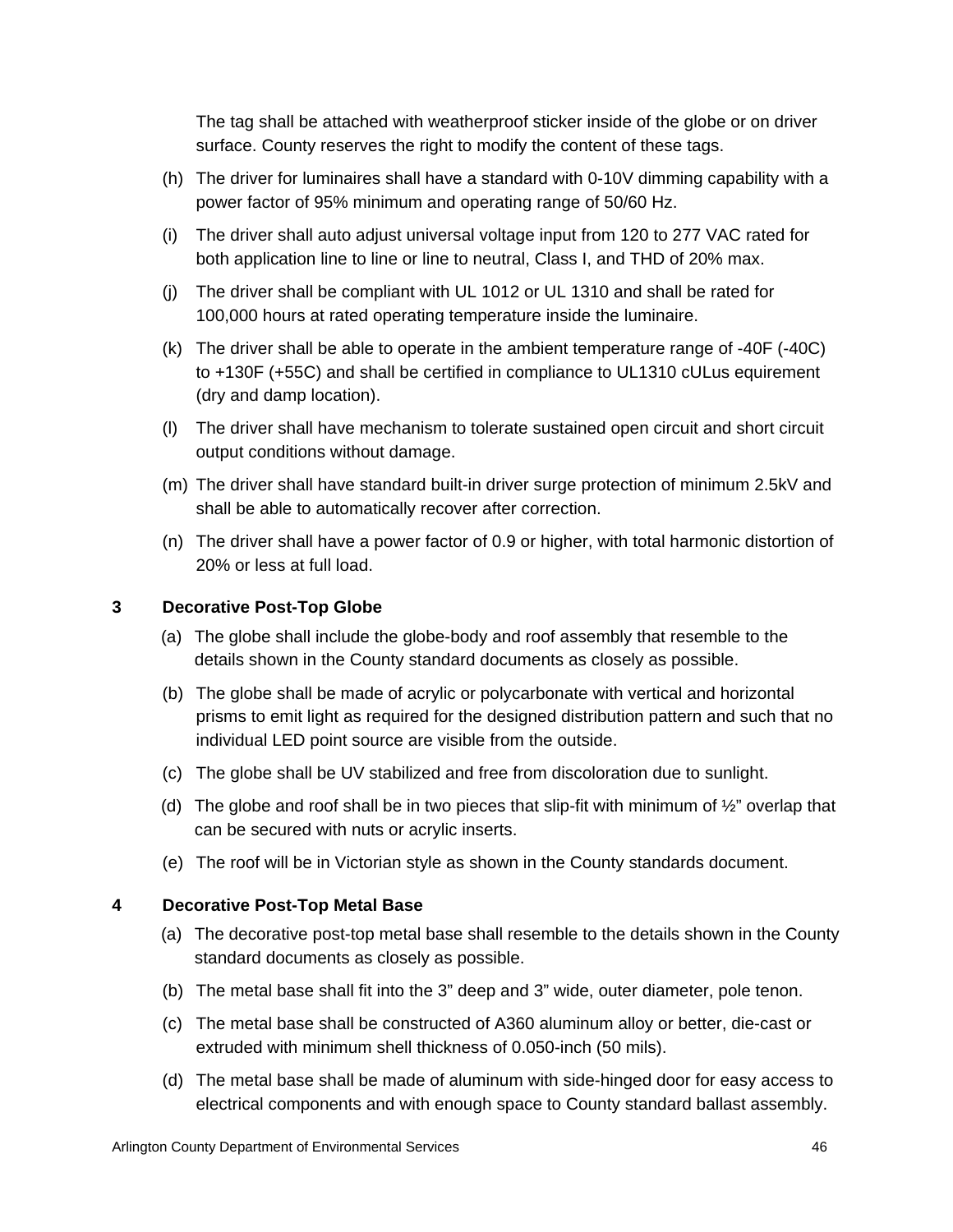(e) The metal base shall be provided with non-rusting mounting hardware, set screws or otherwise, such that the head doesn't allow tilting or any other movement when installed.

## **5 Decorative LED Post-Top Luminaire**

- (a) The decorative LED post-top luminaire shall be Relume UA-S-D5-NW-UL-S retrofit kit that comes with Sentinel Radio communication system, or approved equal.
- (b) The luminaire shall be available in distribution Type III or Type V achieved by providing with individual, refractor type optics applied to each LED. The distribution type will be specified during the order.
- (c) They luminaire shall not contain lead, mercury or any other hazardous substances and shall be RoHS compliant.
- (d) The luminaire shall have integral surge protection device (SPD) that is NRTL listed or recognized and shall be labeled as Type 4 in accordance with UL 1449.
- (e) The luminaire shall have life expectancy minimum of 70,000 hours at  $L_{70}$  tested at 25<sup>o</sup>C or higher and minimum efficacy of 85 lumens per watt rated to operate at ambient temperature between -40 and 40°C.
- (f) The luminaire shall produce light with correlated color temperature (CCT) of 4,000 degrees Kelvin to 4,500 degrees Kelvin and shall have measured color rendering index (CRI) of 70 or greater.
- (g) The luminaire shall be provided with LM-79 and LM-80 reports conducted in National Recognized Testing Laboratory (NRTL).
- (h) The luminaire shall be compliant with UL 1598 and suitable for use in wet locations.
- (i) The luminaire shall operate in input voltage range of 120V-277V and nominal current of 500mA +/-10%.
- (j) The luminaire shall have a BUG rating of B3-U4-G3 or better.

## **6 Cobra LED Luminaire**

- (a) The cobra LED luminaire shall be Philips Lumec and shall come in two different sizes with system wattage of 145W or 72W and product codes RFL-145W64LED4K-T-R2M-UNIV-DMG-RCD7-[USA-003]-(GY3 for silver or BK for black) and RFL-72W32LED4K-T-R2M-UNIV-DMG-RCD7-[USA-003]- (GY3 for silver or BK for black) respectively, or approved equal.
- (b) The luminaire shall include individual, refractor type optics applied to each LED. The distribution type will be specified during the order. The luminaire shall clearly state the distribution type inside the housing.
- (c) The housing shall be designed to minimize emission of noise from wind and to resist build-up of icicles and shall be corrosion resistant.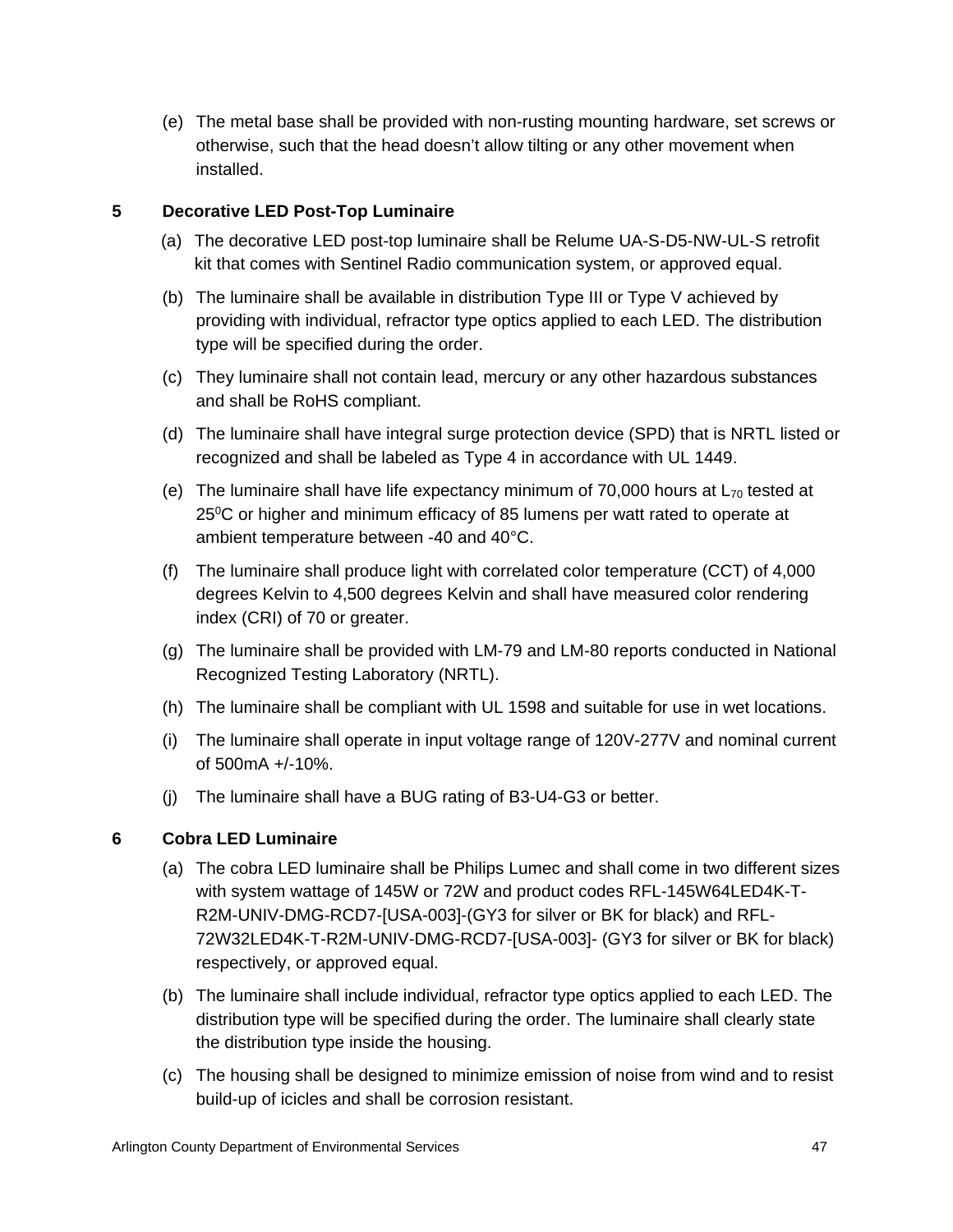- (d) The housing shall include an easy-to-open door with tool-less entry for maintenance and made of one integral piece of metal. No internal, external, or electrical components shall be attached to the door.
- (e) The housing shall be designed to slip-fit onto a nominal 2-inch (diameter) luminaire arm tenon and allow for an insertion of at least 4.5 inches, with internal barrier preventing over insertion of the tenon. The housing shall allow for a vertical tilt adjustment of ±15° in not more than 2.5° increments. The housing shall also include one – or two – piece clamp with minimum of four 9/16" hex bolts and mechanism to prevent of indicate over extraction.
- (f) The luminaire shall conform to the requirements of ANSI C136.31 for vibration and be rated minimum 3G.
- (g) The luminaire shall use passive cooling method with no moving parts or liquids. Protruding external surfaces such as heat sink fins shall be designed to facilitate hose-down cleaning and resist debris accumulation.
- (h) The housing shall include a prewired 7-pin twist lock ANSI C136.41-compliant receptacle and a rain-tight shorting cap.
- (i) Wiring within the electrical enclosure shall be NEC compliant.
- (j) The housing shall include quick connect/disconnect plugs between separate electrical components to allow replacement of parts in the field. Such disconnects should be operable without the use of tools.
- (k) The luminaire shall use a barrier-type terminal block with three line-side pressuretype wire connectors (including a ground terminal) having slotted-head screws secured to housing for power connection to luminaire. All terminal positions shall be clearly identified. Each connector shall accept only one conductor and accommodate #8 through #12 AWG wire.
- (l) All fixtures shall include internal fuses with a rating of max 5 amps or per manufactures specification.
- (m) The LED assembly shall have a minimum  $L_{70}$  of 100,000 hours at the specified LED drive current and 25°C (77°F) based on a minimum of 10,000 hours of data per IES LM-80 and the IES TM-21 Annex D with a 6 times multiplier.
- (n) The luminaire shall have operating temperature range of -23°C (-10°F) to 43°C (110°F), with no  $L_{70}$  de-rating from -20°C (-4°F) through 25°C (77°F).
- (o) The optical assembly shall be completely sealed from the housing and shall be International Electrotechnical Commission (IEC) rated IP66 or higher.
- (p) The luminaire shall produce light with correlated color temperature (CCT) of 4,000 degrees Kelvin to 4,500 degrees Kelvin and shall have measured color rendering index (CRI) of 70 or greater.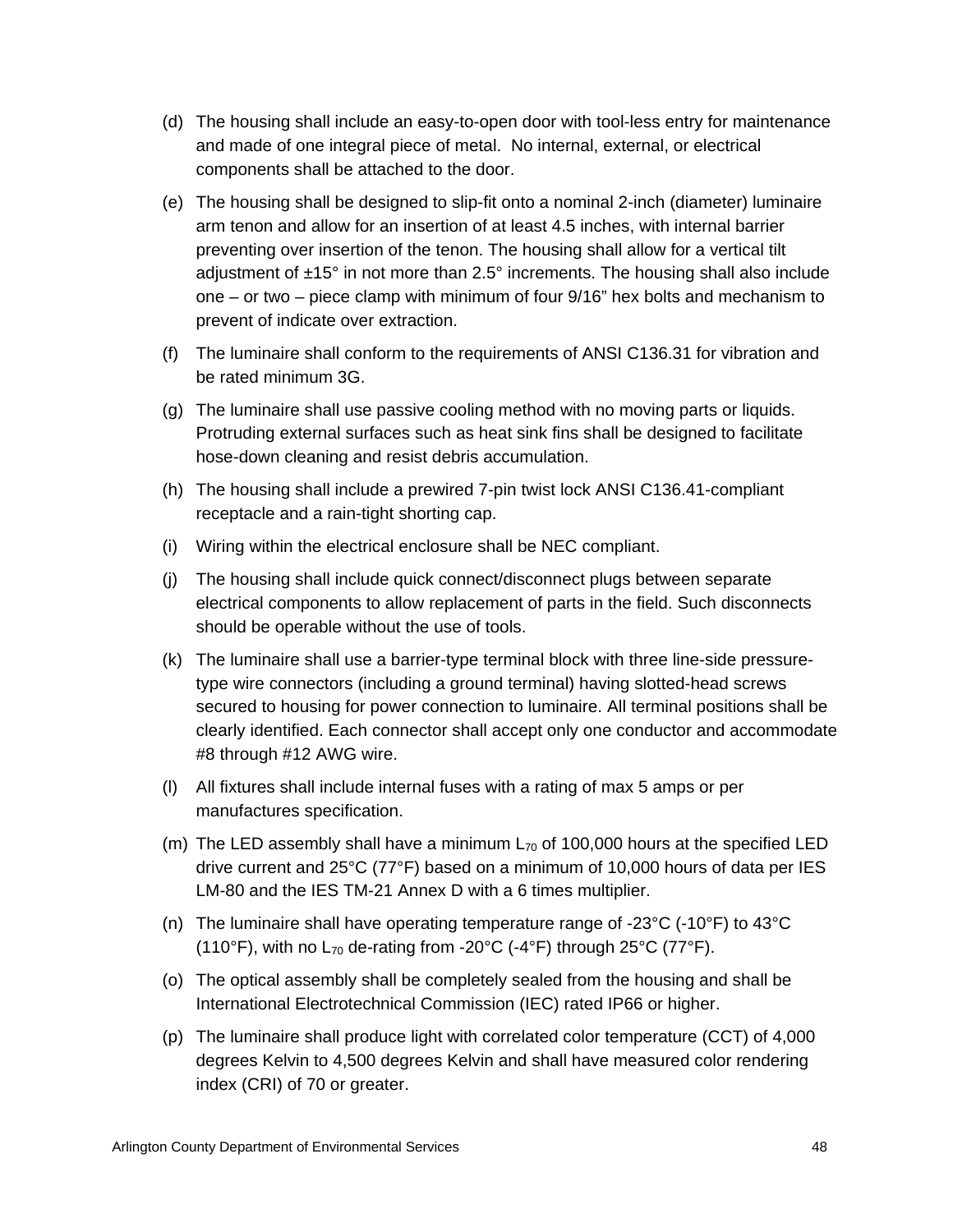(q) The luminaire shall have integral surge protection device (SPD) that is NRTL listed or recognized and shall be labeled as Type 4 in accordance with UL 1449.

# **7 Teardrop LED Luminaire**

- (a) The teardrop LED luminaire shall be Philips Hadco TXF980-G2-N-A-KL- [2 or 3] -N-A-5, or approved equal.
- (b) The housing shall be designed to minimize emission of noise from wind and to resist build-up of icicles and shall be corrosion resistant.
- (c) The housing shall include an easy-to-open door with tool-less entry for maintenance and made of one integral piece of metal. No internal, external, or electrical components shall be attached to the door.
- (d) The luminaire shall conform to the requirements of ANSI C136.31 for vibration and be rated minimum 3G.
- (e) All fixtures shall include internal fuses with a rating of max 5 amps or per manufactures specification.
- (f) The LED assembly shall have a minimum  $L_{70}$  of 100,000 hours at the specified LED drive current and 25°C (77°F) based on a minimum of 10,000 hours of data per IES LM-80 and the IES TM-21 Annex D with a 6 times multiplier.
- (g) The luminaire shall have operating temperature range of -23 $^{\circ}$ C (-10 $^{\circ}$ F) to 43 $^{\circ}$ C (110°F), with no  $L_{70}$  de-rating from -20°C (-4°F) through 25°C (77°F).
- (h) The optical assembly shall be completely sealed from the housing and shall be International Electrotechnical Commission (IEC) rated IP66 or higher.
- (i) The luminaire shall produce light with correlated color temperature (CCT) of 4,000 degrees Kelvin to 4,500 degrees Kelvin and shall have measured color rendering index (CRI) of 70 or greater.
- (j) The luminaire shall have integral surge protection device (SPD) that is NRTL listed or recognized and shall be labeled as Type 4 in accordance with UL 1449.

## **8 Wallpack LED Luminaire**

- (a) The wallpack LED luminaire shall be LED Waves EZ40, LW30-EZ40-W4000K (w/o hood), or approved equal.
- (b) The housing shall be designed such that it can be mounted onto a vertical flat surface by means of minimum four (4) 3/8" diameter x 3" long approved chemical or mechanical anchors through the wall side of the housing or it can be mounted on the horizontal surface by means of brackets.
- (c) The housing shall include borosilicate prismatic glass, anodized aluminum interior, and heatproof silicon gaskets for weatherproofing rated for IP65.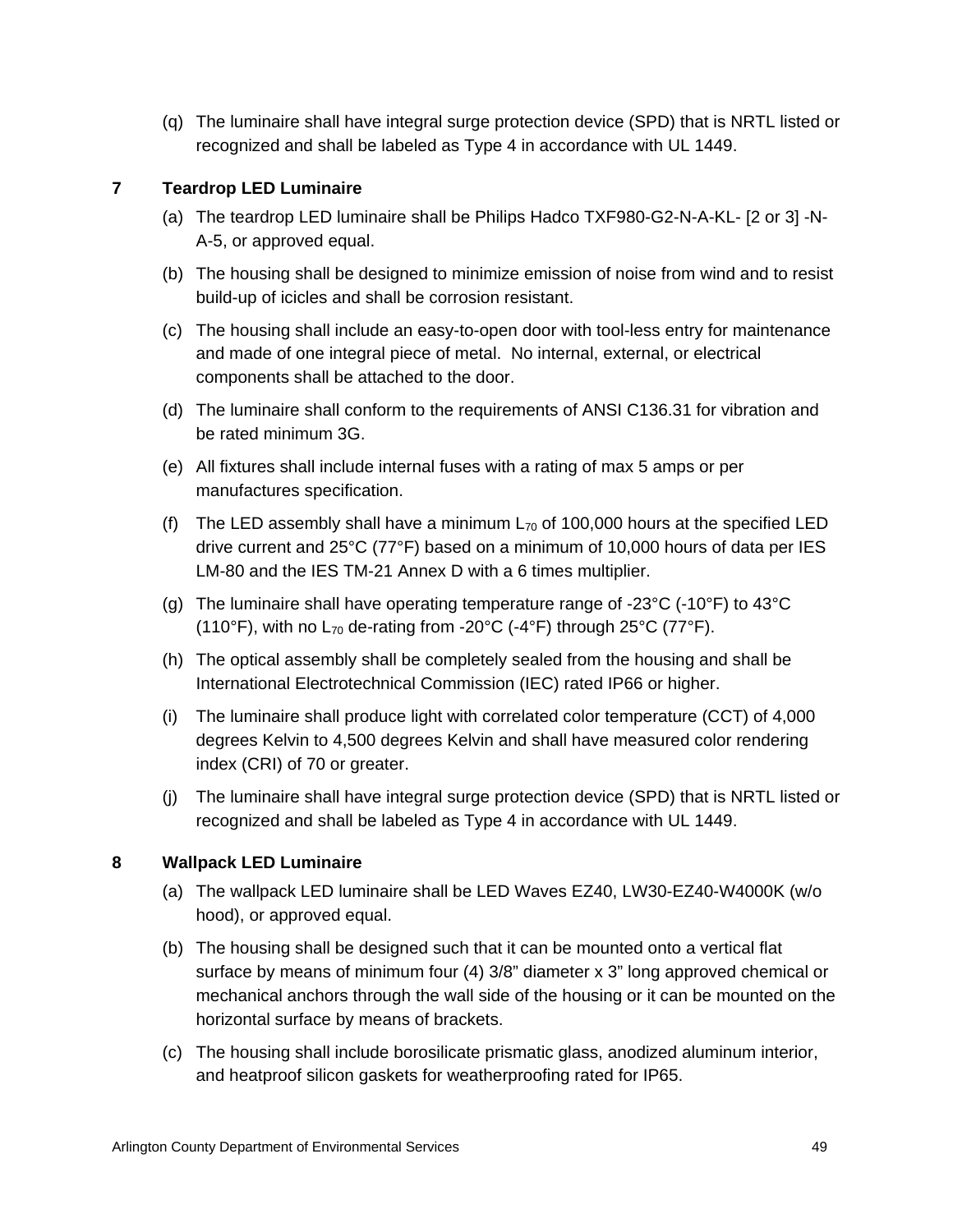- (d) The luminaire shall conform to the requirements of ANSI C13.31 for vibration and be rated minimum 1.5G.
- (e) They luminaire shall not contain lead, mercury or any other hazardous substances and shall be RoHS compliant.
- (f) The luminaire shall have integral surge protection device (SPD) that is NRTL listed or recognized and shall be labeled as Type 4 in accordance with UL 1449.
- (g) The luminaire shall produce light with correlated color temperature (CCT) of 4,000 degrees Kelvin and shall have measured color rendering index (CRI) of 70 or greater.
- (h) The luminaire shall be provided with LM-79 and LM-80 reports conducted in National Recognized Testing Laboratory (NRTL).
- (i) The luminaire shall operate in input voltage range of 120V-277V and nominal current of 500mA +/-10%.

## **9 Communication Device**

(a) The radio communication control devices shall be Sentinel lighting control system in two form factors; for post-top and for twist-lock application on ANSI C136.41 photocell receptacles for roadway and wallpack luminaires.

## **10 Power**

- (a) Input power is 90-305 VAC.
	- (i) Consumption 0.75W standby, 15W transmit
	- (ii) AC input /output terminal is Phoenix Contact p/n 1792889 or equivalent quick connect style supporting #14 – #26AWG wire sizes:
		- P3 Pin 2: AC Line
		- P3 Pin 3: AC Neutral
- (b) Output power is up to 8.3A at 120VAC or 3.6A at 277VAC.
	- (i) AC input /output terminal is Phoenix Contact p/n 1792889 or equivalent quick connect style supporting #14 – #26AWG wire sizes:
		- P3 Pin 1: Ballast Hot
		- P3 Pin 4: Ballast Neutral
- (c) Dimming control output to the LED lamp conforms to the 0-10V standard with 1% dimming resolution. Independent dimming control for two ballasts is supported.
	- (i) Low voltage control terminal is Phoenix Contact p/n 1985027 or equivalent quick connect style supporting #16 – #24AWG wire sizes:
		- P1 Pin 2: Ground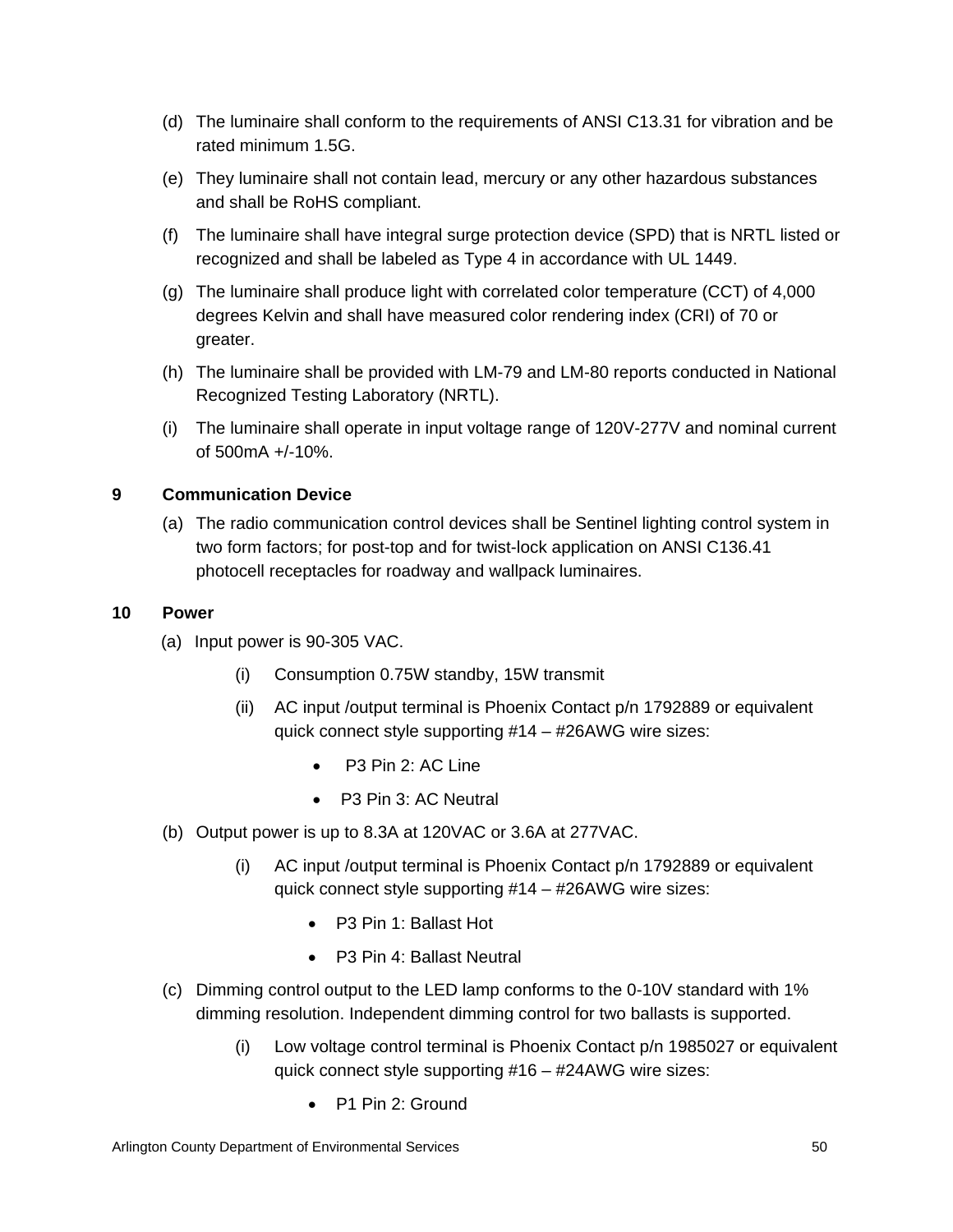- P1 Pin 3: 0 10V Dimming Control Output 1
- P1 Pin 4: 0 10V Dimming Control Output 2

## **11 Mechanical**

There are two form factors, for post top fixtures and for ANSI C136.41 twist-lock photocell receptacles.

Radio Communication Control: For Post-Top Luminaires:

- (i) Envelope of 3.30"x5.43"x1.61" high.
- (ii) Bolt pattern is for four, 4-40 screws at 2.80"x4.85" shown below. Mounting flange is 0.10" thick.
- (iii) Controls electronics must be mounted internal to the global for protection from the weather.
- (iv) Antenna is a 6" UHF whip antenna with 12" flexible co-axial cable.
- (v) Antenna must be mounted with a clear view to sky and attached to a metallic ground plane as shown in the standard drawing.
- (vi) This antenna shall be mounted internally to an RF transparent (i.e. plastic) globe with no metal structures above the antenna.

Radio Communication Control: For ANSI C136.41 twist-lock photocell receptacles:

- (i) Cylindrical envelope of bottom diameter of 3.28" and top diameter with 2.82".
- (ii) The control will be 3.75" tall and including the pin length, it'll be 4.06" as shown in the standard drawing.

## **12 Execution**

- (a) The luminaire installation shall include attaching the luminaire to arm or other mounting mechanism, making necessary electric connections, and test of luminaire by turning on.
- (b) All lights will be controlled through a central photocell except for the lights connected to an intersection controller cabinet. The lighting fixtures not connected to the intersection controller cabinet will be controlled through a central photocell at the service meter pedestal.
- (c) The Contractor shall be responsible to insure that the proper size luminaire is installed. Care must be taken during the installation of the luminaire so that the conductors are not damaged. All conductors that terminate on the luminaire terminal block will be installed to ensure a good connection without damaging the conductors.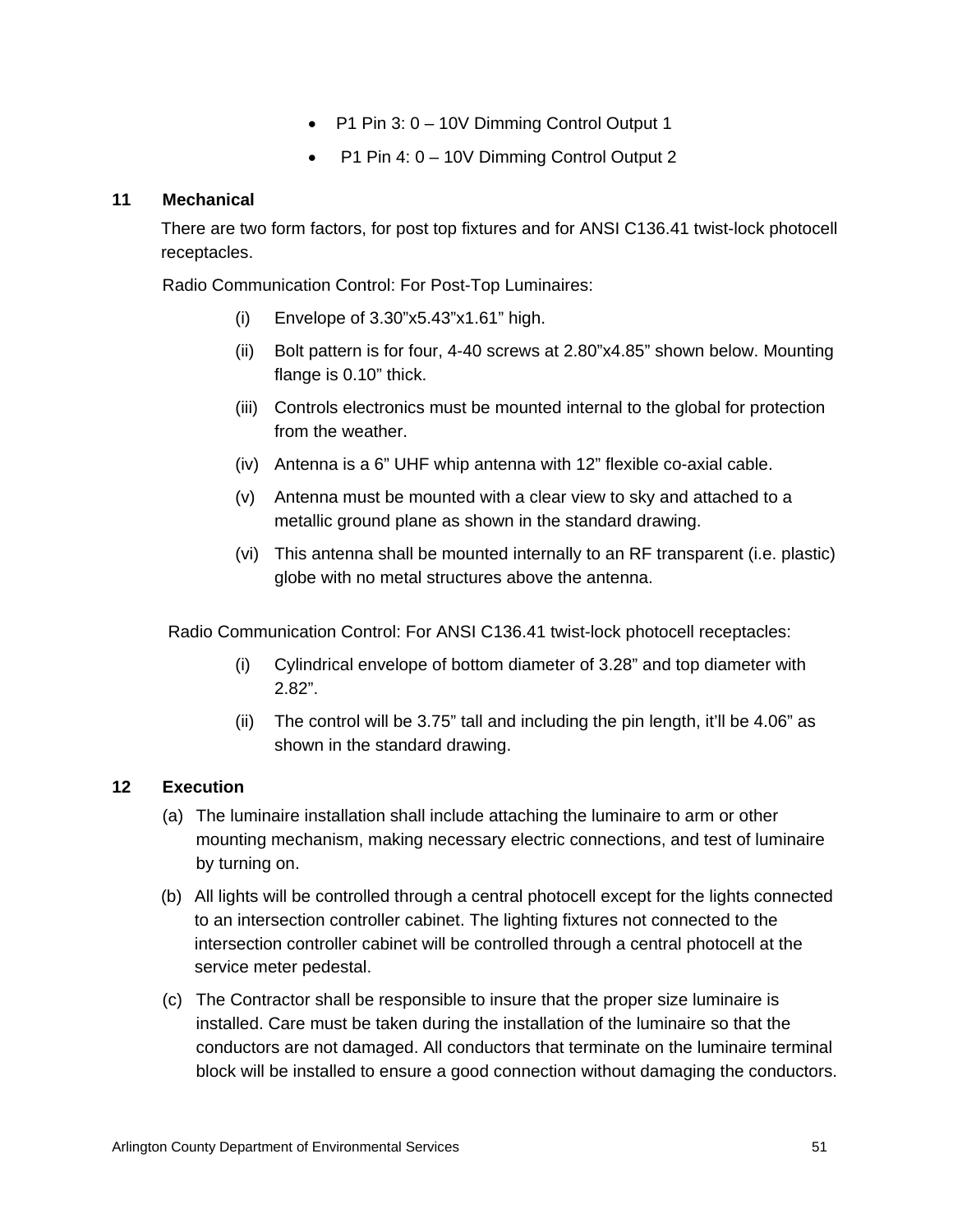- (d) The new luminaire shall be attached securely to the supporting arm or bracket in accordance with the manufacturer's instructions. All luminaries installed must be leveled during the installation, in accordance with the manufacturer's instructions to level the luminaire.
- (e) In the case of luminaries installed on wood poles, the Contractor may be required to adjust the arm or bracket. If the arm or bracket has an adjustment turn buckle, the Contractor shall use the buckle to bring the luminaire into a level position.
- (f) In the case of double-globe lights, this work shall also include installing the County provided twin arms on streetlight poles.
- (g) All photocells in post-top luminaire wiring shall be bypassed using a Ripley 6005 shorting cap.
- (h) All luminaires shall be grounded by connecting the luminaries using a #12 solid copper wire. The ground wire and conductors to the fixture shall be un-spliced between the feeder pole base or handhole, and the fixture. For fixtures that do not typically have ground terminals, lugs shall be attached at the fixture for effective grounding. No additional payment will be made for the lug attachment.
- (i) Retrofitting of existing high-pressure sodium post-top luminaire with LED luminaire shall include removal of existing lamp and ballast, and installation of radio control communication device and the LED luminaire. The Contractor shall be responsible for disposal of the high-pressure sodium lamp, ballast and any other equipment.
- (j) Retrofitting of existing LED post-top luminaire with radio communication control device shall include detaching existing globe housing and the LED luminaire and attaching radio communication control device and re-installing the complete assembly.
- (k) Roadway luminaire installation shall include attaching radio control communication device at the site.
- (l) Removal of all luminaires shall include tagging the luminaire with the pole number or exact location where it was located.

### **13 Measurement and Payment**

- (a) *Furnish Decorative Post-Top Globe* shall be measured and paid for at the contract unit price per each. This shall include the globe, roof, fasteners, and all other associated equipment and hardware required for the installation.
- (b) *Install Decorative Post-Top Globe* shall be measured and paid for on a per-unit basis.
- (c) *Furnish Decorative Post-Top Metal Base* shall be measured and paid for at the contract unit price per each. This shall include the fasteners, and all other associated equipment and hardware required for the installation.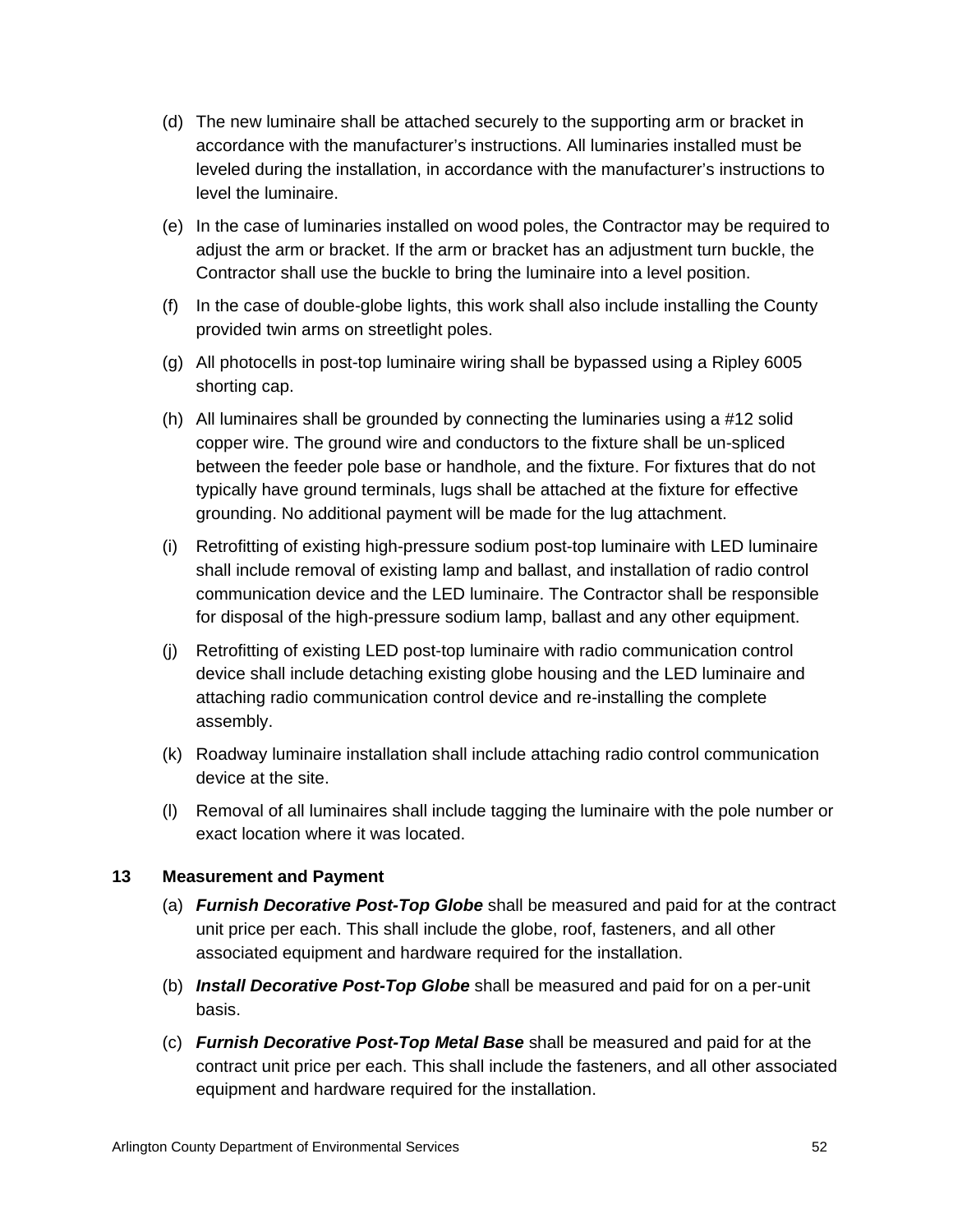- (d) *Install Decorative Post-Top Metal Base* shall be measured and paid for on a perunit basis.
- (e) *Retrofit Decorative Post-Top LED Luminaire shall be measured and paid for on a per-unit basis. This shall include removing existing post-top globe and luminaire, assembling and installing globe, communication device, and the LED luminaire; making necessary electric connection.*
- (f) *Furnish Complete Decorative Post-Top LED Luminaire Assembly shall be measured and paid for at the contract unit price per each. This shall include complete assembly of decorative post-top globe, metal base, LED luminaire, and communication device. This shall also include mounting hardware, conductors and all other associated equipment and hardware required for the installation.*
- (g) *Install Complete Decorative Post-Top LED Luminaire Assembly* shall be measured and paid for on a per-unit basis. This shall include assembling globe, metal base, communication device, and the LED luminaire; making necessary electric connection.
- (h) *Furnish Cobra LED Luminaire* shall be measured and paid for at the contract unit price per each. This shall include LED luminaire, photocell, mounting hardware, conductors and all other associated equipment and hardware required for the installation.
- (i) *Install Cobra LED Luminaire* shall be measured and paid for on a per-unit basis.
- (j) *Furnish Teardrop LED Luminaire* shall be measured and paid for at the contract unit price per each. This shall include LED luminaire, photocell, mounting hardware, conductors and all other associated equipment and hardware required for the installation.
- (k) *Install Teardrop LED Luminaire* shall be measured and paid for on a per-unit basis. This shall include connecting to the aluminum arm adapter for teardrop fixture, and the LED luminaire; making necessary electric connection, and installation.
- (l) *Furnish & Install Wallpack LED Luminaire* shall be measured and paid for at the contract unit price per each. This shall include LED luminaire, mounting hardware for vertical mounting, conductors and all other associated equipment and hardware required for the installation. Installation shall be measured and paid for on a per-unit basis. This shall include connecting vertical surface, and the LED luminaire; making necessary electric connection, and installation.
- (m) *Repair Tilted Roadway Luminaire* shall be measured and paid for on a per-unit basis. This shall include adjusting the luminaire, making sure of proper electric connection, leveling, and attaching the luminaire back in the arm properly and securing properly with mounting hardware. Any additional mounting hardware needed to complete the job shall be incidental to this repair work.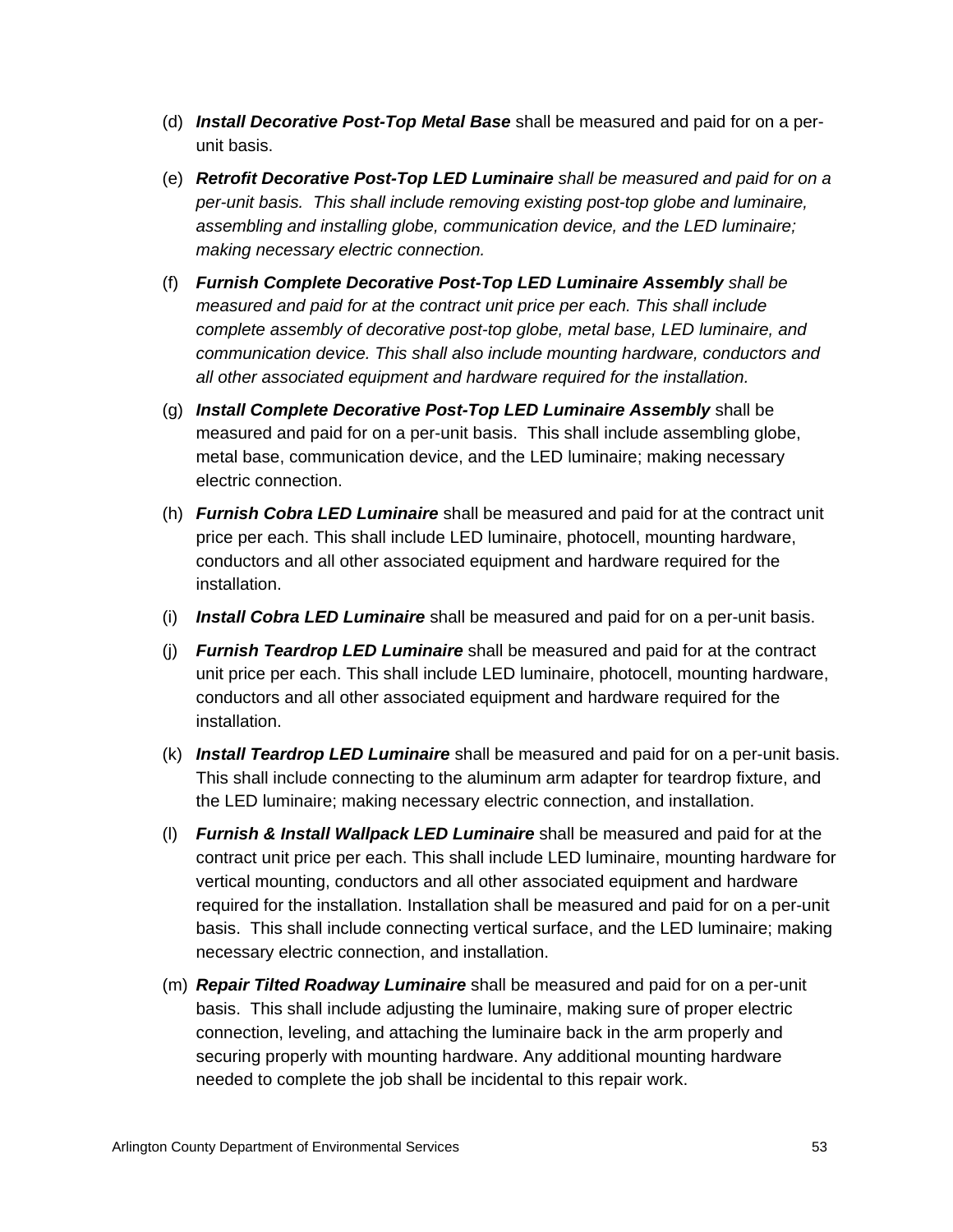- (n) *Repair Tilted Decorative Post-Top Luminaire* shall be measured and paid for on a per-unit basis. This shall include labor, detaching set screws, installing the luminaire straight back in place, driving the set screws and securing them on the pole or arm tenon while making sure the proper electric connection. Any additional mounting hardware needed to complete the job shall be incidental to this repair work.
- (o) *Repair Dislocated Wallpack Luminaire* shall be measured and paid for on a perunit basis. This shall include labor, detaching mounting hardware, installing the luminaire straight back in place, driving the set screws or other mounting hardware and securing them on the vertical surface while making sure the proper electric connection. Any additional mounting hardware needed to complete the job shall be incidental to this repair work.
- (p) *Remove Decorative Post-Top LED Luminaire* shall be measured and paid for on a per-unit basis. This shall include removing the globe, metal base, luminaire, communication device, making the conductors safe, properly closing the pole or arm hole. The Contractor shall check with the County representative on whether to salvage and return the pole.
- (q) *Remove Roadway Luminaire* shall be measured and paid for on a per-unit basis. This shall include removing the luminaire, communication device, making the conductors safe, properly closing the pole or arm hole. The Contractor shall check with the County representative on whether to salvage and return the pole.
- (r) *Remove Wallpack Luminaire* shall be measured and paid for on a per-unit basis. This shall include removing the luminaire, making the conductors safe, properly closing the pole or arm hole. The Contractor shall check with the County representative on whether to salvage and return the pole.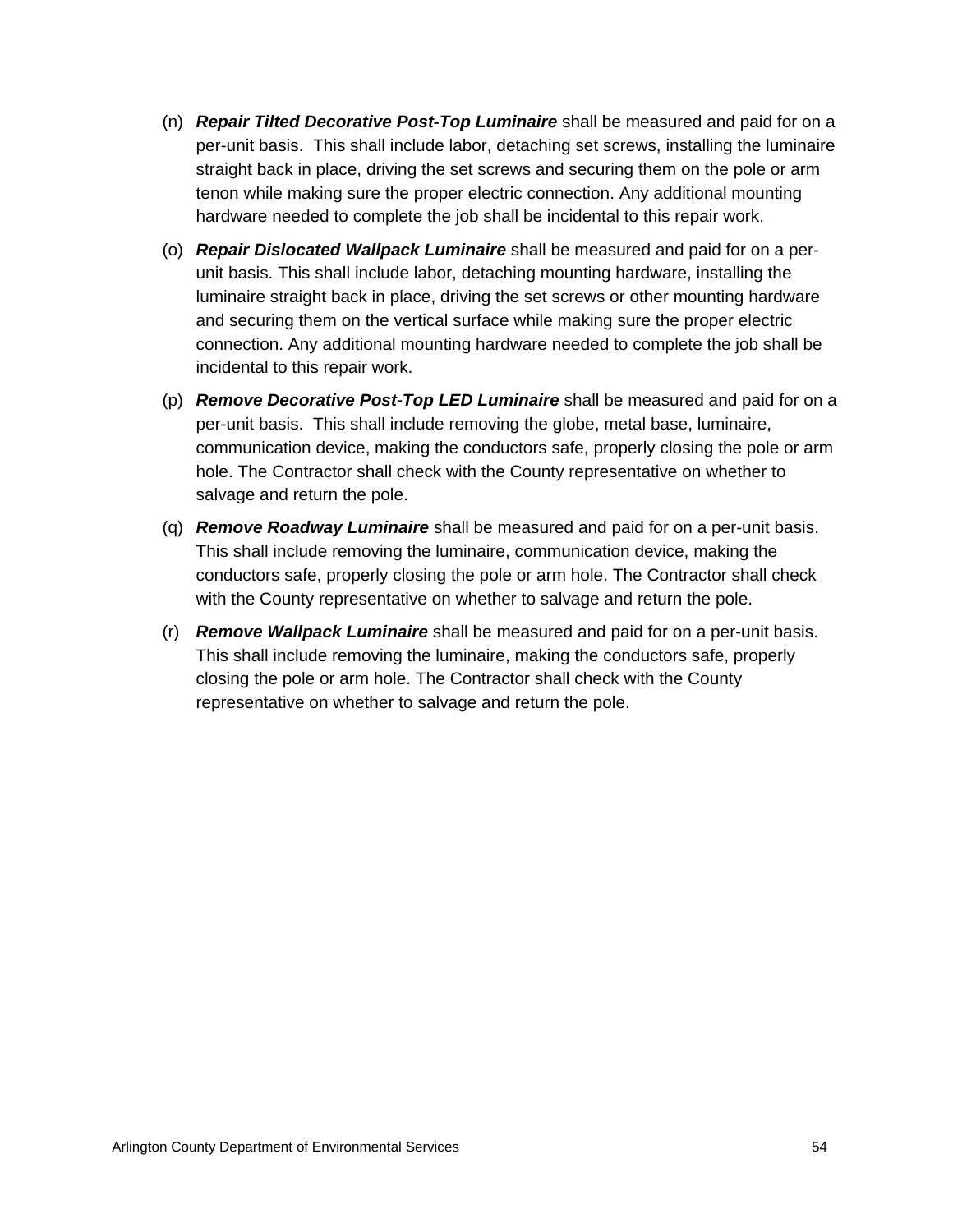# **Section 14120: Pole Decals**

## **1 County Standards**

The standards in Arlington County Lighting Standards that are applicable to pole decals is as follows:

(a) 14120-01 Pole Decals

### **2 General**

- (a) This section describes minimum acceptable material, design and installation standards for pole decals. This also includes method to develop pole numbers for the County owned light poles.
- (b) Dominion Energy owned poles will not be applied with any decals because Dominion Energy will develop and apply any decal needed. For the County owned light poles, designers shall develop pole identification codes following the instructions provided in here: https://transportation.arlingtonva.us/streetlight-pole-identification-protocol/.

## **3 Material**

- (a) Decals shall be printed on ASTM Type I engineer grade reflective 2.5" X 7" sheeting.
- (b) Top line of letters shall be in Highway "C" font, Numbers and cardinal directions are Highway "D" font and text shall be yellow with black background.

### **4 Installation Procedure**

- (a) Decals are to be placed on poles 4 feet about the ground.
- (b) Decals shall be placed on the street side of the pole at approximately 45 degrees from the direction of travel.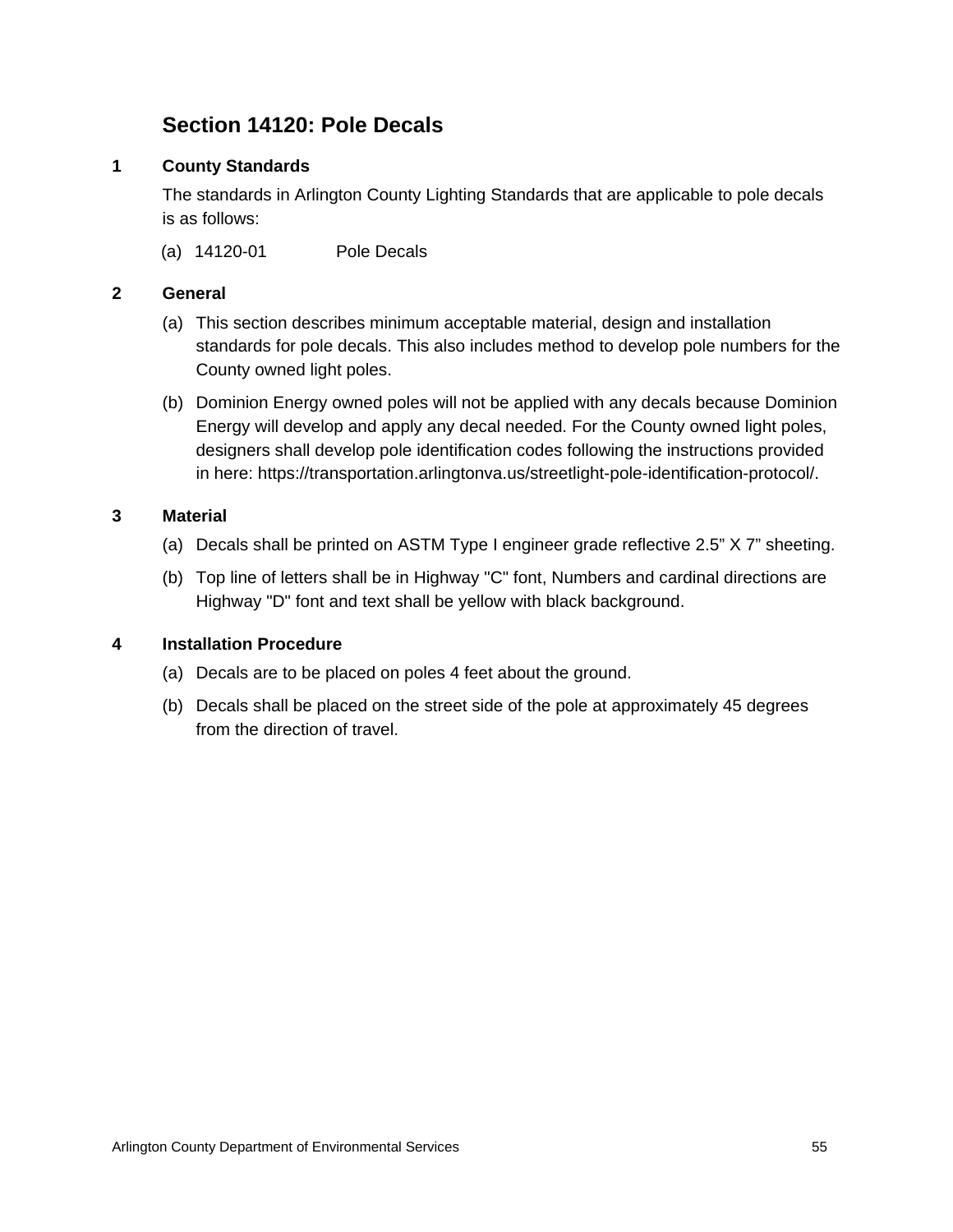# **Section 14130: As-Built Drawing**

## **1 Procedures**

- (a) All work order for the Dominion Energy will be initiated by County lighting construction manager upon notification from the project engineer.
- (b) Project engineer shall be responsible all the coordination with Dominion Energy after the work request is created.
- (c) County lighting construction manager will inspect pole location and type, type of fixture, and wattage at the end of construction for lights owned by Dominion Energy.
- (d) Any charges by Dominion Energy including but not limited to pole or meter installation will paid for by the project.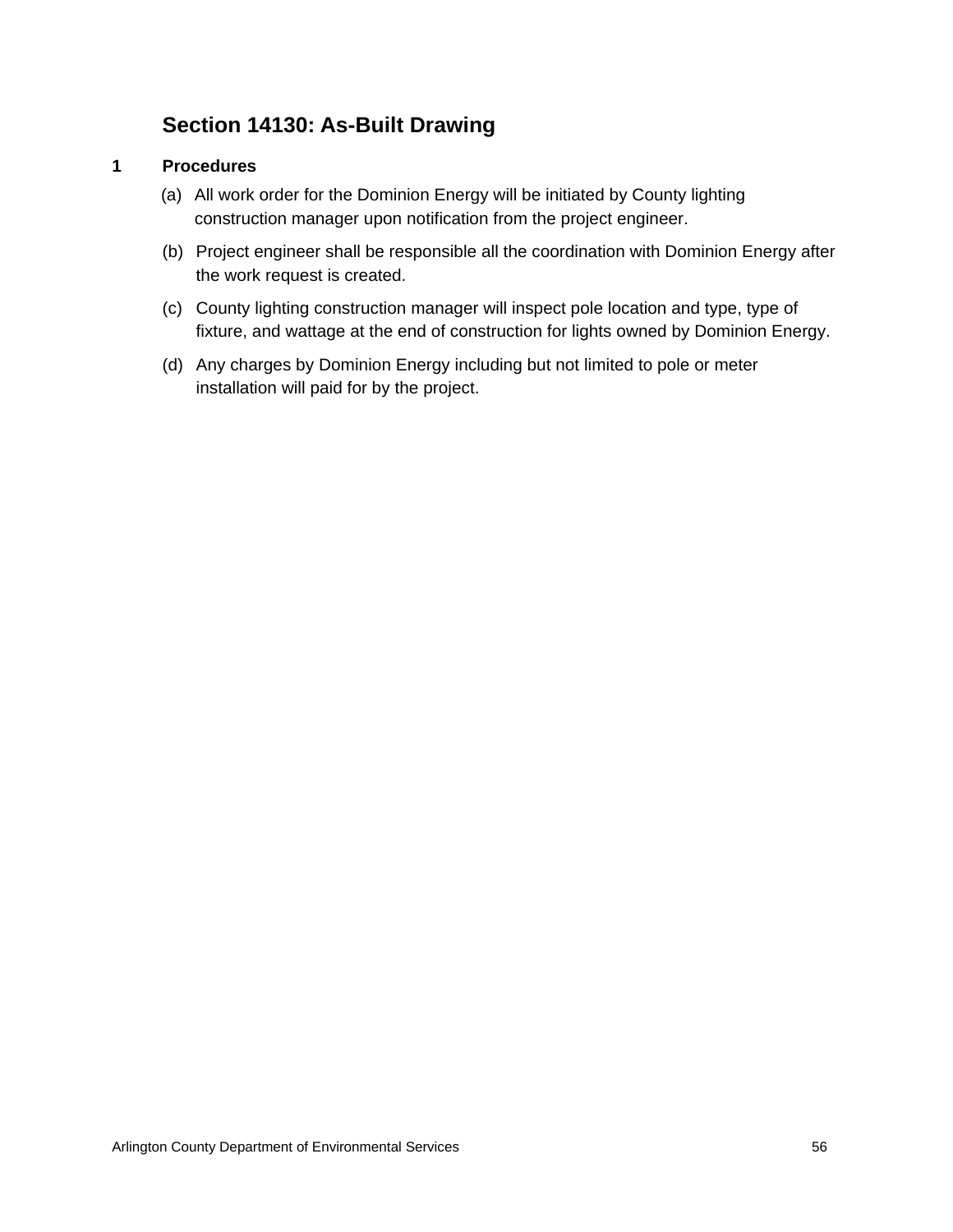# **Section 14140: Streetlight Design Guidelines**

## **1 County Standards**

The standards in Arlington County Lighting Standards that is applicable to lighting layout:

(a) 14130-01 Typical Lighting Layout

## **2 General**

- (a) Arlington County is transitioning its street lights system to an energy efficient LED streetlights system. To promote safe roadway conditions for both motorized and nonmotorized traffic the projects that will impact the existing street lighting conditions will require proper engineering design and light level calculations as detailed in this policy guideline document.
- (b) All Arlington County projects involving streetlights will have a full-engineering design and cost estimation before a project goes to construction level. Pole location, conductor size and service location shall be determined by the design engineer based on engineering calculations and shown on the **separate** street lighting plan sheet.
- (c) Depending upon the roadway and site conditions the illuminance level (lighting levels) on a roadway / street will be determined according to IES Roadway Lighting Guidelines and AASHTO Roadway Lighting Design Guide using the Illuminance Method.

| Roadway<br><b>Classification</b> | <b>General Land Use</b> | <b>Average Maintained</b><br><b>Illuminance for R2</b><br>& R3 (fc) | <b>Uniformity Ratio</b><br>Avg/Min |
|----------------------------------|-------------------------|---------------------------------------------------------------------|------------------------------------|
| Arterials                        | Commercial              | 1.4                                                                 | 4:1                                |
|                                  | Semi-Commercial         | 1.0                                                                 | 4:1                                |
|                                  | Residential             | 0.7                                                                 | 4:1                                |
| Collectors                       | Commercial              | 1.1                                                                 | 4:1                                |
|                                  | Semi-Commercial         | 0.8                                                                 | 4:1                                |
|                                  | <b>Residential</b>      | 0.6                                                                 | 4:1                                |
| Local                            | Commercial              | 0.8                                                                 | 6:1                                |
|                                  | Semi-Commercial         | 0.7                                                                 | 6:1                                |
|                                  | Residential             | 0.3                                                                 | 6:1                                |

## **Recommended Values for Roadways**

To identify the classification of a given street, please refer to the Arlington County Street Functional Classification map for guidance. The Arlington County Street light engineer reserves the right to determine the final classification for any given street in the County.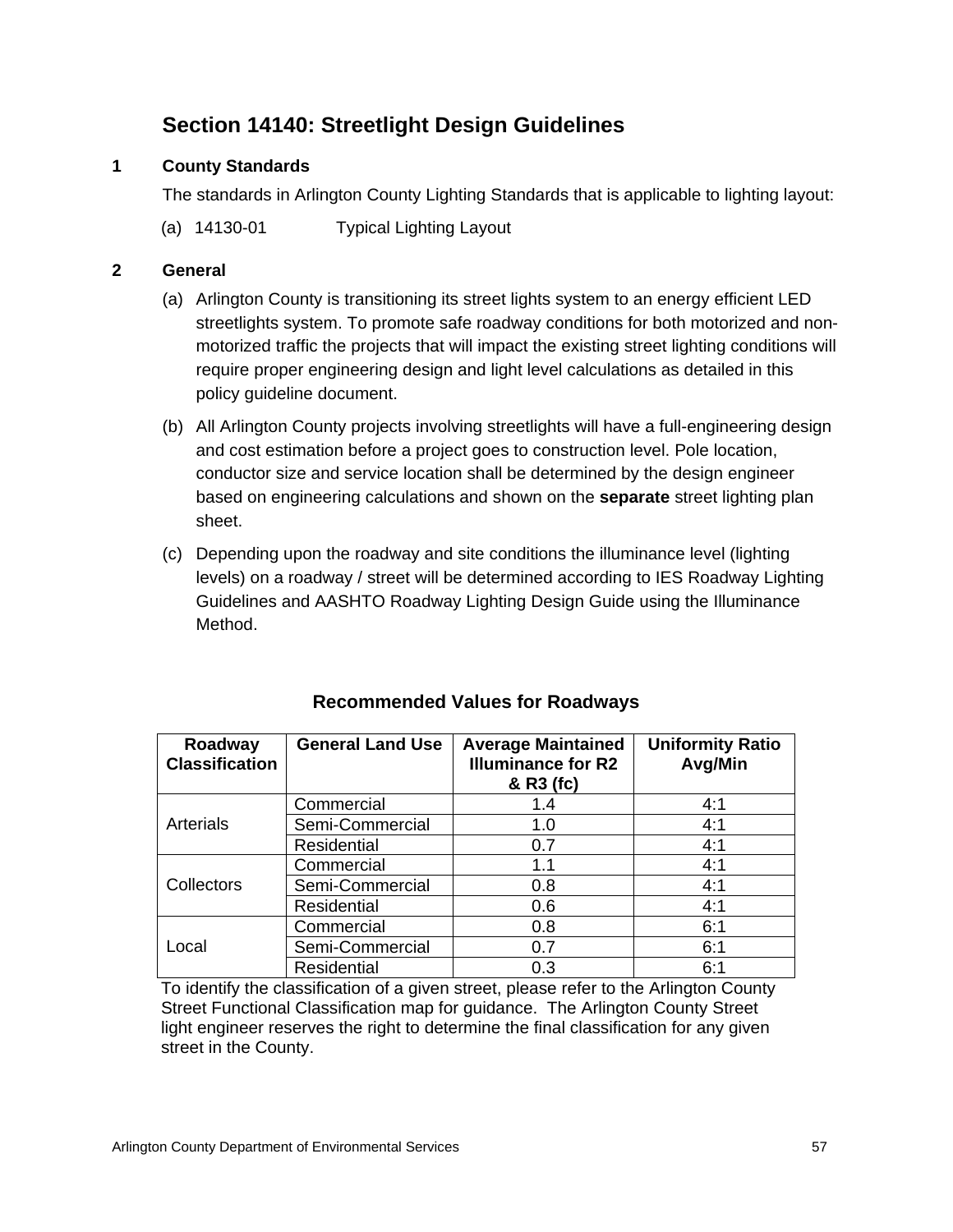| Roadway<br><b>Classification</b> | <b>Average Maintained Illumination at Pavement</b><br>by Pedestrian Area Classification in Lux/fc | <b>Uniformity</b><br><b>Ratio Avg/Min</b> |     |   |
|----------------------------------|---------------------------------------------------------------------------------------------------|-------------------------------------------|-----|---|
|                                  | High                                                                                              | <b>Medium</b>                             | Low |   |
| Major/Major                      | 3.4                                                                                               | 2.6                                       | 1.8 |   |
| Major/Collector                  | 2.9                                                                                               | 2.2                                       | 1.5 |   |
| Major/Local                      | 2.6                                                                                               | 2.0                                       | 1.3 | 3 |
| Collector/Collector              | 2.4                                                                                               | 1.8                                       | 1.2 |   |
| Collector/Local                  | 2.1                                                                                               | 1.6                                       | 1.0 |   |
| Local/Local                      | 1.8                                                                                               | 1.4                                       | 0.8 |   |

#### **Recommended Values for Intersections**

#### **3 Design Requirements**

- (a) To accomplish proper engineering design, the following items are required to complete the design plans:
	- (i) The existing roadway lighting system should be shown in detail including but not limited to: existing pole locations, pole numbers, ownership, power feed, and light type.
	- (ii) A field review should be conducted to verify existing streetlight fixtures and other site condition that may impact the new lighting design.
	- (iii) Early coordination work with Dominion Energy.
	- (iv) The projects shall be designed to use existing County power source. Please refer to County GIS webpage for the tentative location of existing power sources. Please contact County staff if the use of existing power source is not feasible.
	- (v) No conductors shall be run more than 300' without a junction providing a splice point in between. Junction box shall be provided at each turn more than 30 degrees and each crossing.
	- (vi) The lighting analysis calculation including mounting height, IES type, cut off classification, photometric data, luminaries location, and surrounding existing street lighting information
	- (vii) Luminaires call-out with the fixture, wattage, circuit number, lighting type, mounting height and location (station/offset).
	- (viii) Call-out with cable/conduit quantities and size. Voltage drop calculation, a voltage drop of 5% at the furthest receptacle in a branch wiring circuit is acceptable for normal efficiency.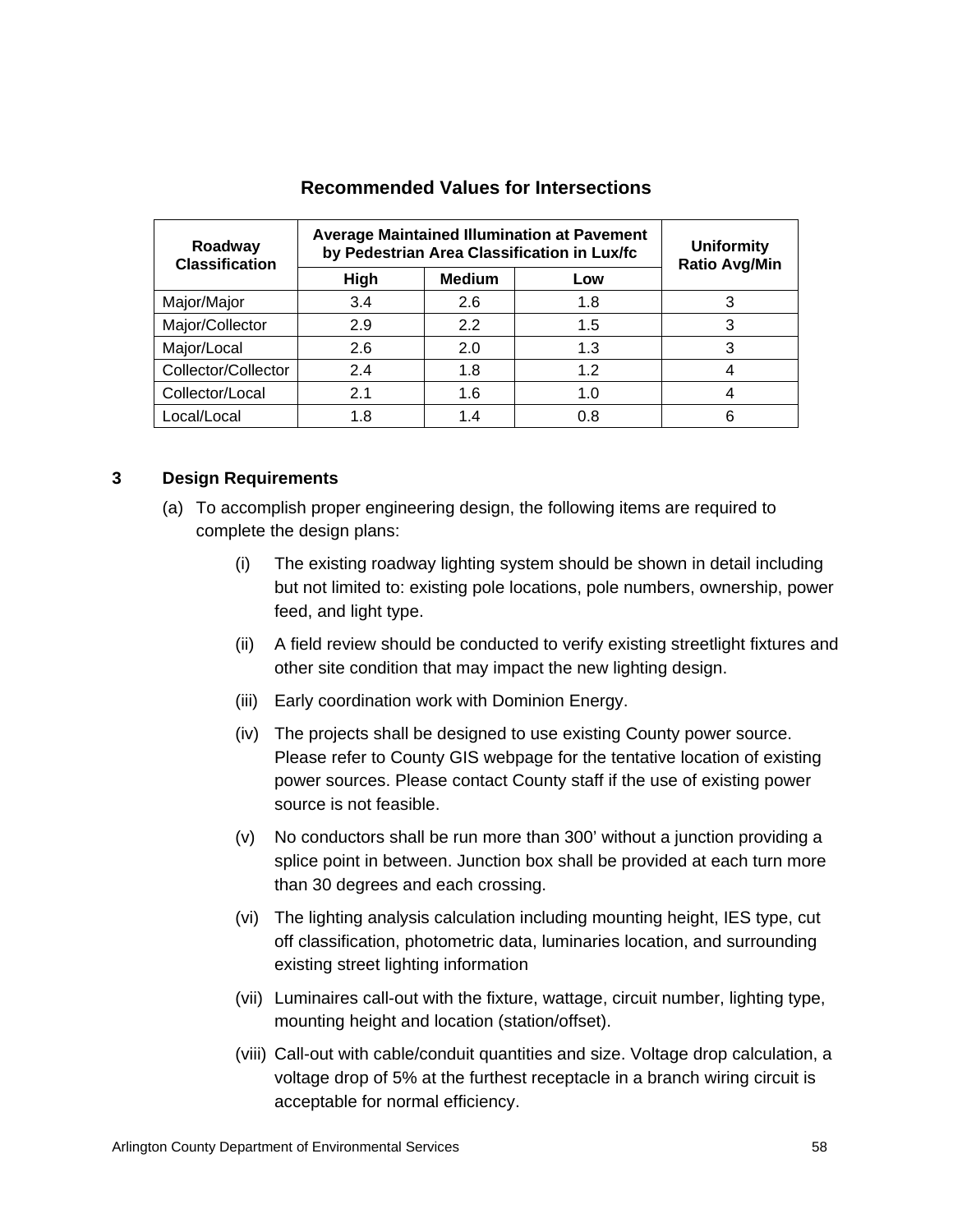(ix) Photometric and photometric calculation files (AGI-32). Use Power Factor (PF) of 0.98, and Light Loss Factor (LLF) of 0.95 for County approved LED streetlights.

## **4 Lighting Layout**

Light locations will be based on the photometric calculation or instructed by the County lighting engineer. Staggered installation of lights on both sides of street is encouraged as much as practicable. The power source, junction circuit details will depend upon ownership of lights.

## **5 Streetlight/Tree interaction**

Every effort will be made to ensure that streetlights are not installed within the area where tree canopy will eventually block the lighting at the full growth of the tree. New streetlights shall not be installed any closer than ten (10) feet from the center of the tree trunk to the center of the light pole. Depending upon the specific site conditions, the Arlington County streetlight engineer may allow different distances between trees and light poles.

## **6 Temporary Street Lighting and Use of Existing Streetlights as Temporary Streetlights**

Unless exempted by the County, all projects shall provide temporary lighting that are operational during the night hours for the entire period of construction until the new lights are installed and operational. If the existing lights in the construction area meet minimum photometric requirement, contractors are allowed to use the existing lights for temporary lighting.

If the existing lighting the construction area does not meet the temporary lighting requirements or these lights are to be removed to make way for construction; temporary lighting must need to be installed. Temporary lighting shall be installed, maintained, and removed by the contractor. Temporary lighting plans shall be reviewed and approved by County streetlight engineer.

## **7 Light Energizing Procedure**

Lights shall not be energized without coordinating with County light construction manager.

## **8 Minimum Acceptance Criteria**

- (a) The following requirements refer to the site plan minimum acceptance criteria and guidelines.
	- (i) Project Limits with road names
	- (ii) Right-of-Way lines
	- (iii) Existing streetlights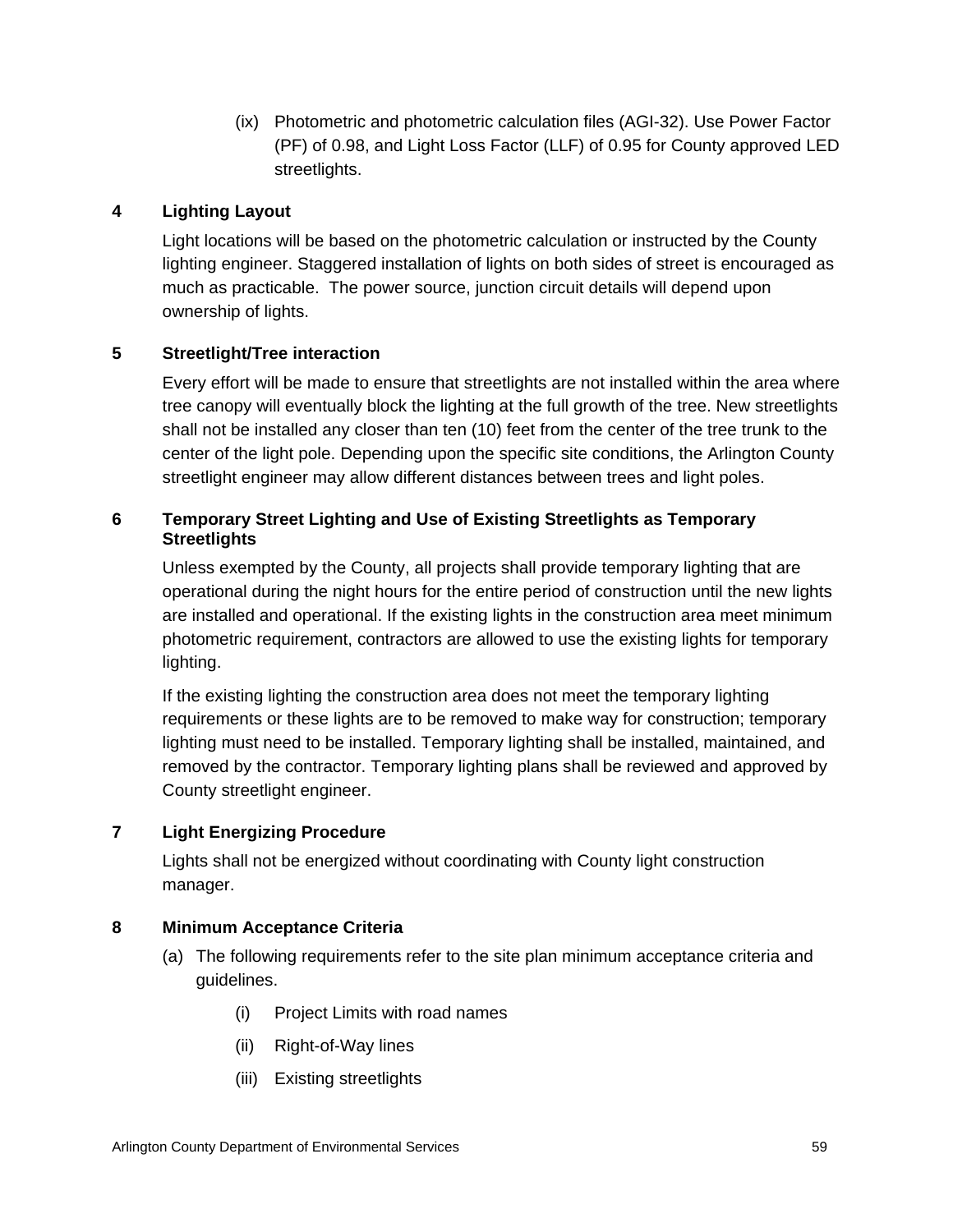- (iv) Removal of streetlights (Dominion lights and non-standard County lights)
- (v) Voltage drop calculation
- (vi) Voltage drop calculation for entire modified/proposed street lighting system including feeder (from service point to service meter) and branch (from service meter to the furthest street light)
- (vii) Location of meter and power source
- (viii) Photometric calculations
- (ix) Each block should have separate calculations
- (x) Photometric calculations for intersections which should be separate from the roadway photometric calculations
- (xi) Photometric calculations for the sidewalks
- (xii) Conduct and cable runs and sizes
- (xiii) Foundation details
- (xiv) Junction boxes / splice boxes
- (xv) Poles, fixtures and light details
- (b) Street light planning shall occur early in development process.
- (c) The review period would require a time frame of at least two weeks.
- (d) Developer and Consultant shall fulfill all requirements for county review process unless the County decides to waive one or more requirements, provided the level of lighting is satisfied based on the IES roadway lighting guideline and AASHTO roadway lighting design guide.
- (e) Developer shall provide a complete set of plans and support files for final acceptance and inspection work.